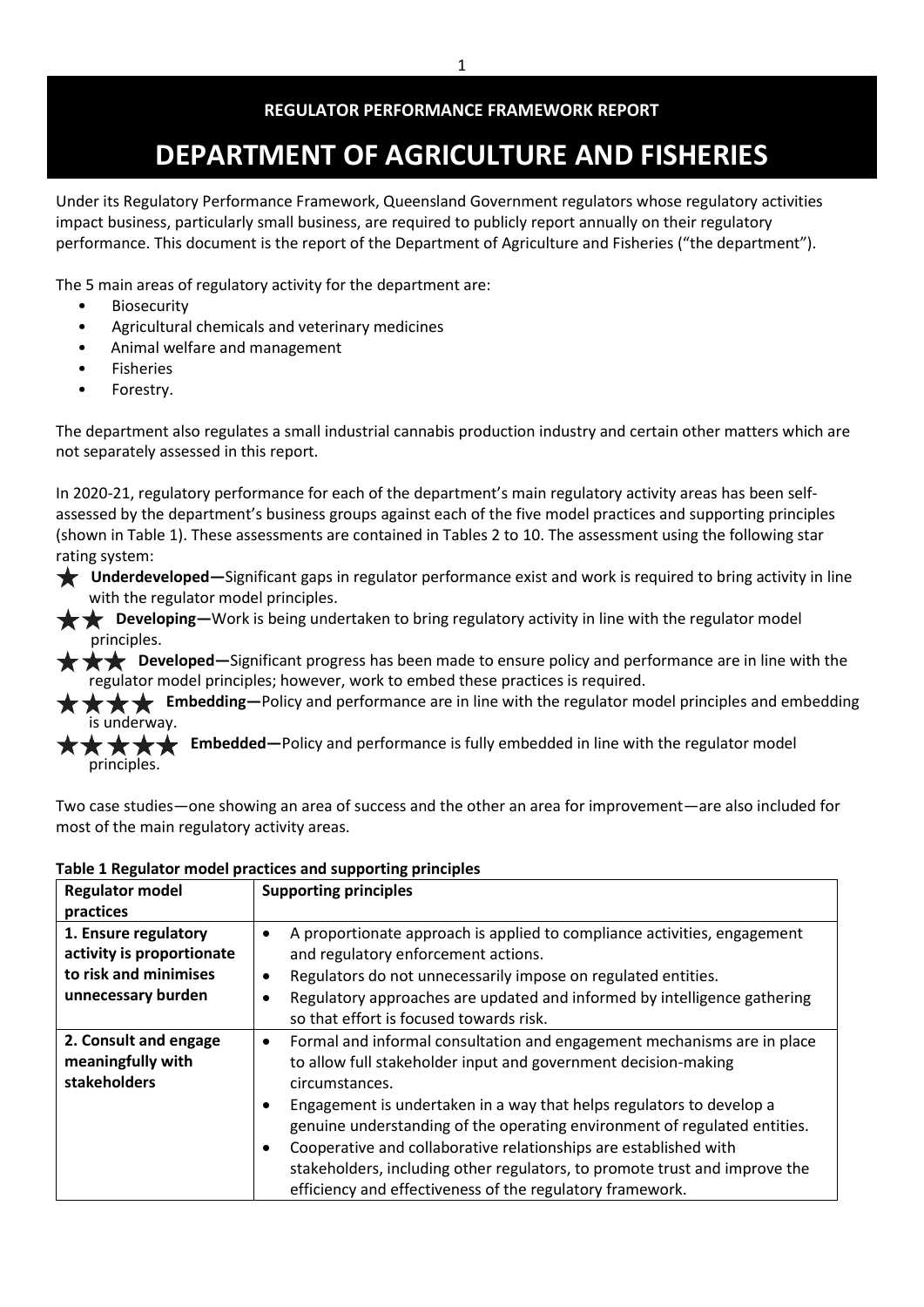| <b>Regulator model</b>  | <b>Supporting principles</b>                                                               |
|-------------------------|--------------------------------------------------------------------------------------------|
| practices               |                                                                                            |
| 3. Provide appropriate  | Clear and timely guidance and support is accessible to stakeholders and<br>$\bullet$       |
| information and support | tailored to meet the needs of the target audience.                                         |
| to assist compliance    | Advice is consistent and, where appropriate, decisions are communicated in<br>٠            |
|                         | a manner that clearly articulates what is required to achieve compliance.                  |
|                         | Where appropriate, regulatory approaches are tailored to ensure compliance<br>$\bullet$    |
|                         | activities do not disproportionately burden particular stakeholders (e.g. small            |
|                         | business) or require specialist advice.                                                    |
| 4. Commit to continuous | Regular review of the approach to regulatory activities, collaboration with<br>$\bullet$   |
| improvement             | stakeholders and other regulators to ensure it is appropriately risk-based,                |
|                         | leverages technological innovation, and remains the best approach to                       |
|                         | achieving policy outcomes.                                                                 |
|                         | To the extent possible, reform of regulatory activities is prioritised on the<br>$\bullet$ |
|                         | basis of impact on stakeholders and the community.                                         |
|                         | Staff have the necessary training and support to effectively, efficiently and<br>٠         |
|                         | consistently perform their duties.                                                         |
| 5. Be transparent and   | Where appropriate, regulatory frameworks and time frames for making<br>$\bullet$           |
| accountable in actions  | regulatory decisions are published to provide certainty to stakeholders.                   |
|                         | Decisions are provided in a timely manner, clearly articulating expectations               |
|                         | ٠                                                                                          |
|                         | and the underlying reasons for decisions.                                                  |
|                         | Indicators of regulator performance are publicly available                                 |

# **ABOUT THE DEPARTMENT**

**Vision** - Queensland is a world leading provider of high-quality, safe and sustainably produced food and fibre.

**Purpose -** To create value for Queensland by connecting industries, the community and government to grow the economy and safeguard the natural environment.

**Objectives –**

- Innovative and globally competitive agribusinesses accessing improved practices, data and new technologies to enhance the productivity, profitability and sustainability of food and fibre value chains
- Prosperous economies providing business and employment opportunities across diversified markets and value-added products
- A resilient sector with secure production, and value chains that can deal with natural disasters, climate change and other emerging challenges
- Consumer and community expectations for ethically produced food and fibre, a sustainable natural environment and high standards of animal welfare are met
- Capable and connected people who are high-performing, safe, healthy and supported to deliver services and achieve their potential within the department and the community.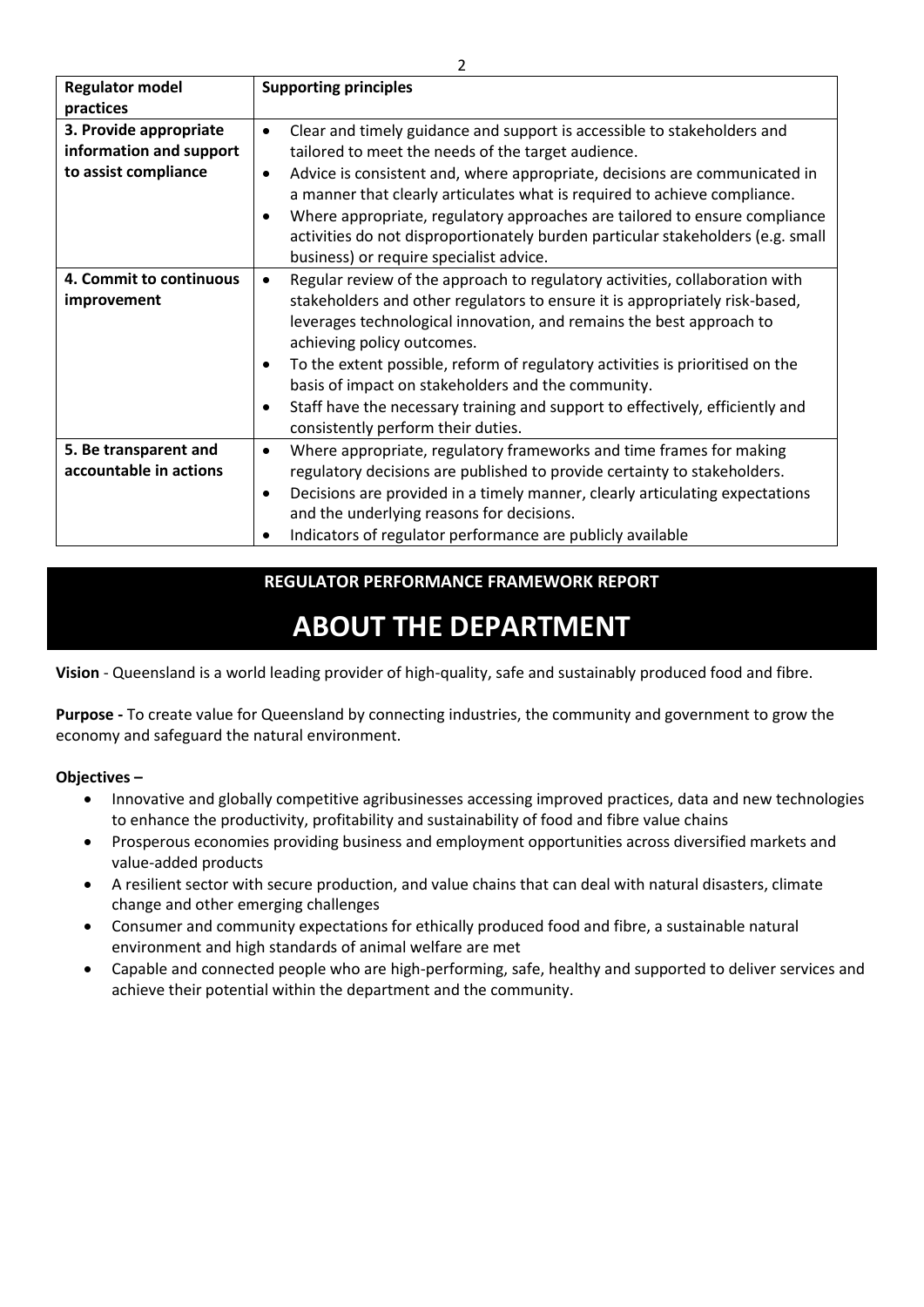# **BIOSECURITY**

# *Biosecurity Act 2014*

#### **Nature of regulation**

Biosecurity Queensland leads Queensland Government's efforts to prevent, respond to and recover from pests and diseases threatening agricultural prosperity, the environment, social amenity and human health. This is achieved by maintaining market access, dealing with pests and diseases and reducing the risk of contamination from agricultural chemicals.

Biosecurity Queensland operates in a diverse environment comprised of many different industries and enterprises in the primary and secondary production sectors. The key piece of legislation administered by Biosecurity Queensland is the *Biosecurity Act 2014.*

#### **Entities regulated**

The *Biosecurity Act 2014* imposes obligations on everyone to take all reasonable and practical measures to deal with biosecurity risks. Biosecurity Queensland deals with this requirement through appropriate communication, education, surveillance, compliance and enforcement commensurate to the level of risk posed by the issue.

While the *Biosecurity Act 2014* applies to everyone, stakeholders who are most likely to be regulated are farmers, industries associated with farming of livestock and plant produce, and rural landowners. However, people who enter farms, rural properties and places where farm animals are kept are also regulated. Further, there are specific obligations on people who deal with prohibited matter, restricted matter or biosecurity matter identified in the legislation. The communication with stakeholders and government actions taken relating to these matters are proportionate to the risks posed.

Other obligations and offences under the *Biosecurity Act 2014* include animal tracing requirements, restrictions on feeding animals and reporting notifiable incidents such as unwell cattle or high mortalities.

The legislation applies to businesses of all sizes, to other Government departments and its entities, and to the community in general.

#### **Legislation**

- *Biosecurity Act 2014*
	- Provides a framework for an effective biosecurity system for Queensland that helps to minimise biosecurity risks.
	- Facilitates response to biosecurity events in a timely and effective way and ensures the safety and quality of animal feed, fertilisers and other agricultural inputs.

- Ensures biosecurity matters align with national and international obligations and requirements for accessing markets for animal and plant produce.

• *Biosecurity Regulation 2016*

- Operationalises the *Biosecurity Act 2014*, particularly around methods to meet a person's general biosecurity obligation (GBO).

| <b>Regulator model practices</b><br>and supporting principles                                                    | <b>Evidence to support alignment with</b><br>regulator model practices                                                                                                                                                                                                                                                                                                                                                                                                                        | Actions taken to improve regulatory<br>activities and practices to reflect<br>model practices                                                                                                                                                                                                                                                                                                                                                                                   | Examples to highlight alignment, or<br>indicate where business practices<br>could be improved                                                                                                                                                                                                                                                                                                                                                                                 |
|------------------------------------------------------------------------------------------------------------------|-----------------------------------------------------------------------------------------------------------------------------------------------------------------------------------------------------------------------------------------------------------------------------------------------------------------------------------------------------------------------------------------------------------------------------------------------------------------------------------------------|---------------------------------------------------------------------------------------------------------------------------------------------------------------------------------------------------------------------------------------------------------------------------------------------------------------------------------------------------------------------------------------------------------------------------------------------------------------------------------|-------------------------------------------------------------------------------------------------------------------------------------------------------------------------------------------------------------------------------------------------------------------------------------------------------------------------------------------------------------------------------------------------------------------------------------------------------------------------------|
| 1. Ensure regulatory activity<br>is proportionate to risk and<br>minimises unnecessary<br><b>burden</b><br>***** | <b>Biosecurity Queensland ensures its</b><br>regulatory approach both minimises the<br>burden on regulated entities and is<br>commensurate to risk. The<br>commencement of the Biosecurity Act<br>2014 in 2016 helped Biosecurity<br>Queensland align its activities to the<br>supporting principles of proportionate<br>and informed regulatory approach and<br>reduction of burden. The Act consolidates<br>the requirements for issues across plant<br>and animal biosecurity and invasive | In 2019-20 amendments were made<br>to the Biosecurity Act 2014 to protect<br>animal production and processing<br>facilities from biosecurity risk<br>stemming from unauthorised access.<br>The amendments clarified the GBO<br>and allowed for stronger penalties to<br>address the biosecurity risks posed by<br>these activities, affording important<br>protection of Queensland's \$6 billion<br>livestock industry and the state's<br>regional communities. In 2020-21 the | In 2019-20 Biosecurity Queensland<br>modernised existing authorised<br>officer training for the Biosecurity Act<br>2014. The training is now more<br>accessible, relatable and current. The<br>training was endorsed in 2020-21<br>and is expected to be published early<br>in 2021-22. The updated training will<br>ensure that new officers are well<br>supported in continuing to achieve<br>best practice in enforcing legislation.<br>The GBO is one of the foundational |

### **Table 2** Assessment of the regulator performance for the *Biosecurity Act 2014*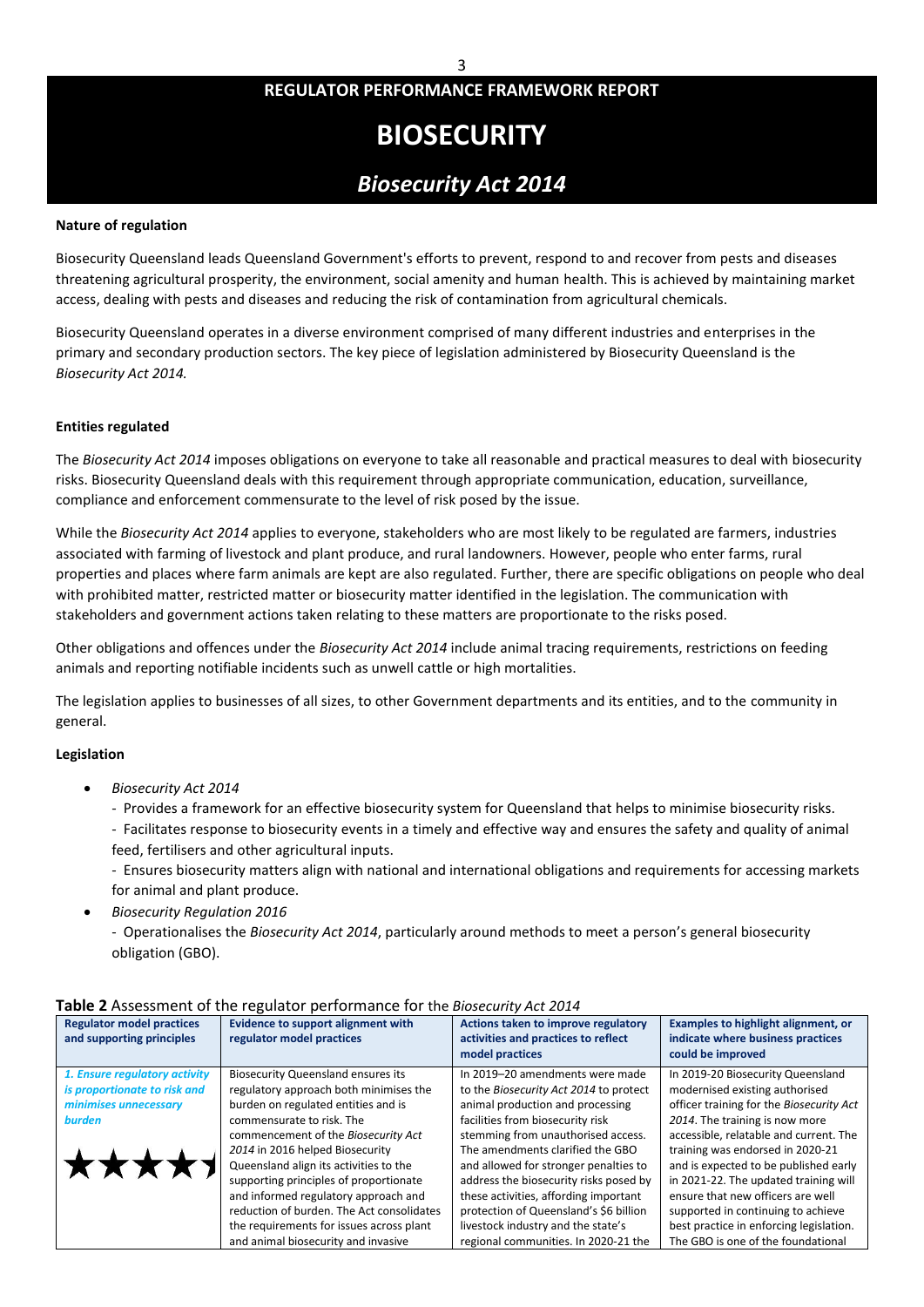|                                                                                         |                                                                                                                                                                                                                                                                                                                                                                                                                                                                                                                                                                                                                                                                                                                                                                                                                                                                                                                                                                                                                                                                                                                                                                                                                                                                                                                                         | 4                                                                                                                                                                                                                                                                                                                                                                                                                                                                                                                                                                                                                                                                                                                          |                                                                                                                                                                                                                                                                                                                                                                                                                                                                                                                                                                                                                                                                                                                                                                                                                |
|-----------------------------------------------------------------------------------------|-----------------------------------------------------------------------------------------------------------------------------------------------------------------------------------------------------------------------------------------------------------------------------------------------------------------------------------------------------------------------------------------------------------------------------------------------------------------------------------------------------------------------------------------------------------------------------------------------------------------------------------------------------------------------------------------------------------------------------------------------------------------------------------------------------------------------------------------------------------------------------------------------------------------------------------------------------------------------------------------------------------------------------------------------------------------------------------------------------------------------------------------------------------------------------------------------------------------------------------------------------------------------------------------------------------------------------------------|----------------------------------------------------------------------------------------------------------------------------------------------------------------------------------------------------------------------------------------------------------------------------------------------------------------------------------------------------------------------------------------------------------------------------------------------------------------------------------------------------------------------------------------------------------------------------------------------------------------------------------------------------------------------------------------------------------------------------|----------------------------------------------------------------------------------------------------------------------------------------------------------------------------------------------------------------------------------------------------------------------------------------------------------------------------------------------------------------------------------------------------------------------------------------------------------------------------------------------------------------------------------------------------------------------------------------------------------------------------------------------------------------------------------------------------------------------------------------------------------------------------------------------------------------|
| <b>Regulator model practices</b><br>and supporting principles                           | <b>Evidence to support alignment with</b><br>regulator model practices                                                                                                                                                                                                                                                                                                                                                                                                                                                                                                                                                                                                                                                                                                                                                                                                                                                                                                                                                                                                                                                                                                                                                                                                                                                                  | Actions taken to improve regulatory<br>activities and practices to reflect                                                                                                                                                                                                                                                                                                                                                                                                                                                                                                                                                                                                                                                 | <b>Examples to highlight alignment, or</b><br>indicate where business practices                                                                                                                                                                                                                                                                                                                                                                                                                                                                                                                                                                                                                                                                                                                                |
|                                                                                         | species. Themost stringent requirements<br>are applied to biosecurity emergencies,<br>given the impact that a high-<br>riskbiosecurity matter can cause to the<br>economy, social amenity and the<br>environment. Matters of moderate to<br>high risk have clear obligations and<br>restrictions applied to them, while those<br>of low to medium risk are dealt<br>withthrough other proportionate<br>measures. This risk-based nature of the<br>Biosecurity Act 2014 and the GBO mean<br>that no particular group of stake holders is<br>unnecessarily burdened. Everyone has an<br>obligation to appropriately deal with<br>biosecurity risks they know or ought to<br>know about. The Biosecurity Act 2014,<br>Biosecurity Regulation 2016 and codes of<br>practice provide ways inwhich a person<br>must meet their obligation for specific<br>risks.                                                                                                                                                                                                                                                                                                                                                                                                                                                                              | model practices<br>frequency of unauthorised access<br>onto these facilities has dropped<br>dramatically, demonstrating that the<br>extra protections have been<br>beneficial to the community.<br>The new risk based decision making<br>approach and embedding of human<br>rights considerations introduced in<br>2019-20 have been supported as<br>standard practice in 2020-21,<br>ensuring that regulatory practices are<br>proportional and justifiable.                                                                                                                                                                                                                                                              | could be improved<br>concepts in the Biosecurity Act and<br>applies to everyone in Queensland.<br>In 2019-20, Biosecurity Queensland<br>invested in behavioural research<br>which informs the department's<br>ongoing investment in targeted<br>communications and stakeholder<br>engagement. In 2020-21, a GBO<br>component was incorporated as part<br>of the Biosecurity Planning App<br>project, funded by the Australian<br>Government. The aim was to develop<br>a video and targeted social media<br>tools to help promote GBO and show<br>in practical terms on how it can<br>apply. These tools will be available in<br>2021/22.<br>A number of outcomes of the review<br>of the Biosecurity Act 2014 in 2018-<br>19 will be progressed as legislative<br>priorities permit, expected in 2021-<br>22. |
| 2. Consult and engage<br>meaningfully with<br><b>stakeholders</b><br><b>****</b>        | <b>Biosecurity Queensland regularly</b><br>undertakes consultation with<br>stakeholders to ensure legislative and<br>policy decision-making best reflects the<br>needs and expectations of regulated<br>entities. Formal consultation mechanisms<br>are put in place for legislative matters (i.e.<br>creation or amendment). For other issues,<br>including discussion of particular matters,<br>Biosecurity Queensland leads or provides<br>membership to a multitude of<br>committees for arange of activities in<br>biosecurity, animal and plant health,<br>agvet chemical management and<br>management of invasive species.<br><b>Biosecurity Queensland has cooperative</b><br>and collaborative relationships with<br>industry, community and<br>othergovernment agency groups. This is<br>reflected in the range of shared activities<br>including cost-sharing of biosecurity<br>responses, collaborative initiatives, and<br>research and development projects to<br>boost biosecurity capability and<br>preparedness. For example, a project with<br>the state's sea ports to boost marine pest<br>preparedness in Queensland has been<br>embedded as ongoing core business.<br>Similarly, collaborative research into<br>optimising pest detection and<br>understanding pest spread is furthering<br>biosecurity outcomes. | Biosecurity Queensland consults with<br>key biosecurity partners at annual<br>Biosecurity Partners forums. The<br>forums provide a platform for<br>biosecurity partners to collaborate on<br>the development of action plans<br>under the Queensland biosecurity<br>strategy: our next five years 2018-<br>2023 and importantly help to further<br>partnershipsbetween government,<br>industry, universities and other key<br>groups in the biosecurity system.                                                                                                                                                                                                                                                            |                                                                                                                                                                                                                                                                                                                                                                                                                                                                                                                                                                                                                                                                                                                                                                                                                |
| 3. Provide appropriate<br>information and support to<br>assist compliance<br><b>***</b> | <b>Biosecurity Queensland develops tailored</b><br>communication via the department's<br>website to clearly articulate the rules,<br>requirements and obligations under the<br><b>Biosecurity Act.</b><br>The department is committed to ensuring<br>that all Queenslanders have fair access to<br>programs and services regardless of<br>cultural, language and religious<br>backgrounds, and physical ability. A range<br>of materials in a variety of languages have<br>been produced to ensure biosecurity rules<br>and regulations can be understood by all.<br>The department also has a language<br>services policy and process for engaging<br>accredited interpreters.<br>Contestability and flexibility for the<br>private sector has been fostered through                                                                                                                                                                                                                                                                                                                                                                                                                                                                                                                                                                   | Public education on regulations is<br>integral to community understanding<br>and uptake of rules. The most cost-<br>beneficial method of communicating<br>to the public is through social media.<br>In 2020-21, Biosecurity Queensland<br>focused its efforts on expanding<br>Instagram and newsletter subscribers<br>resulting in a 34% and 17% increase<br>in followers respectively. Across all<br>social media platforms, there was a<br>steady 4% increase in followers.<br>Mission Biosecurity, an initiative by<br>the Australian Government aims to<br>encourage biosecurity warriors to<br>help protect Australia from pests and<br>diseases. This initiative provides a<br>range of tools and resources which is | Biosecurity Queensland aims to<br>continue increasing followers and<br>engagement on social media<br>platforms through targeted<br>messaging and a digital advertising<br>budget on a range of biosecurity<br>matters, including how individuals<br>can meet their GBO under the<br><b>Biosecurity Act.</b><br>As Biosecurity Queensland continues<br>to facilitate a shared responsibility<br>model with Queenslanders, the use<br>of penalty infringement notices<br>(PINS; on-the-spot fines) as an<br>enforcement tool has become an<br>important means to deter unlawful<br>biosecurity activities and promote                                                                                                                                                                                            |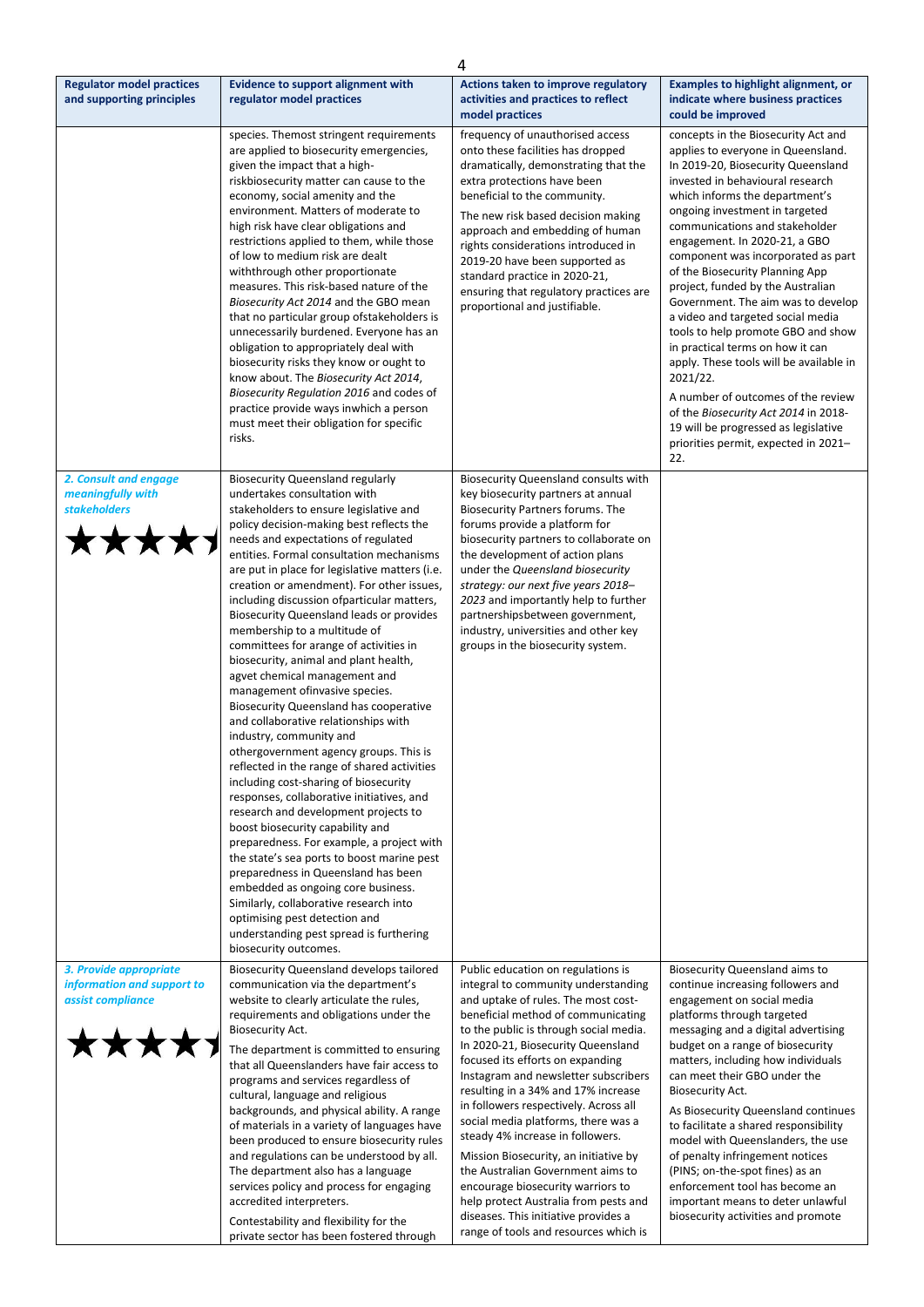|                                                                |                                                                                                                                                                                                                                                                                                                                                                                                                                                                                                                                                                                                                                                                                                                                                                                                                                                                                                                                                                                                                                                                                                                                               | 5                                                                                                                                                                                                                                                                                                                                                                                                                                                                                                                                                                            |                                                                                                                                                                                                                                                                                                                                                                                                                                                                                              |
|----------------------------------------------------------------|-----------------------------------------------------------------------------------------------------------------------------------------------------------------------------------------------------------------------------------------------------------------------------------------------------------------------------------------------------------------------------------------------------------------------------------------------------------------------------------------------------------------------------------------------------------------------------------------------------------------------------------------------------------------------------------------------------------------------------------------------------------------------------------------------------------------------------------------------------------------------------------------------------------------------------------------------------------------------------------------------------------------------------------------------------------------------------------------------------------------------------------------------|------------------------------------------------------------------------------------------------------------------------------------------------------------------------------------------------------------------------------------------------------------------------------------------------------------------------------------------------------------------------------------------------------------------------------------------------------------------------------------------------------------------------------------------------------------------------------|----------------------------------------------------------------------------------------------------------------------------------------------------------------------------------------------------------------------------------------------------------------------------------------------------------------------------------------------------------------------------------------------------------------------------------------------------------------------------------------------|
| <b>Regulator model practices</b><br>and supporting principles  | <b>Evidence to support alignment with</b><br>regulator model practices                                                                                                                                                                                                                                                                                                                                                                                                                                                                                                                                                                                                                                                                                                                                                                                                                                                                                                                                                                                                                                                                        | Actions taken to improve regulatory<br>activities and practices to reflect                                                                                                                                                                                                                                                                                                                                                                                                                                                                                                   | <b>Examples to highlight alignment, or</b><br>indicate where business practices                                                                                                                                                                                                                                                                                                                                                                                                              |
|                                                                |                                                                                                                                                                                                                                                                                                                                                                                                                                                                                                                                                                                                                                                                                                                                                                                                                                                                                                                                                                                                                                                                                                                                               | model practices                                                                                                                                                                                                                                                                                                                                                                                                                                                                                                                                                              | could be improved                                                                                                                                                                                                                                                                                                                                                                                                                                                                            |
|                                                                | the opportunity for compliance<br>agreements with the State and through<br>industry accreditation schemes. These<br>opportunities enable a person to self-<br>manage risks associated with their<br>business activities, leveraging industry<br>knowledge about best practice risk<br>management for its particular<br>circumstances.                                                                                                                                                                                                                                                                                                                                                                                                                                                                                                                                                                                                                                                                                                                                                                                                         | promoted by all states and territories.<br><b>Biosecurity Queensland has actively</b><br>promoted this messaging and tools<br>through its social media platforms,<br>newsletters and website, which<br>further enhances the community's<br>capacity to comply with regulations<br>and achieve the objectives of the<br>Biosecurity Act.<br><b>Biosecurity Queensland consistently</b><br>ensures timely decision-making and<br>notification of decisions made within<br>statutory time frames for permits,<br>licences and other applications made<br>by regulated entities. | awareness for good biosecurity<br>outcomes.<br>New PINs were approved in 2020-21<br>which will further enhance<br>awareness, while giving an option to<br>compliance officers to not be bound<br>to the more significant impacts of<br>taking a person to court, where<br>appropriate.<br>PINS are used sparingly alongside a<br>culture of education and<br>engagement. In 2020-21, 37 PINs<br>were served for a range of<br>biosecurity related offences under<br>biosecurity legislation. |
| 4. Commit to continuous<br><i>improvement</i><br><b>***</b>    | Biosecurity Queensland is continually<br>improving the way it regulates. The<br>review of the Biosecurity Act 2014 in<br>2018-19<br>highlighted a range of matters for<br>improvement, including training,<br>communications and administration.<br>Improvements have been made in<br>training and communications.<br>Commitment to continual improvement<br>of the state's biosecurity system is also<br>demonstrated through a collaborative<br>governance approach under the<br>biosecurity strategy.<br>In 2014, a review of biosecurity capability<br>was undertaken for the entire system<br>(including internally).<br><b>Biosecurity Queensland is incorporating</b><br>the learnings from that review and<br>continues to implement<br>recommendations through a variety of<br>capability projects to enhance internal<br>and external capability and preparedness.<br>Hosting of the strategy and action<br>planning at annual biosecurity partner<br>forums facilitates collaboration,<br>discussion and shared decision-making for<br>prioritisation of improvements to<br>stakeholder experience and the reduction<br>of burden. | <b>Biosecurity Queensland recognised</b><br>the need to update its training<br>material for authorised officers.<br>Instead of specific training for each<br>piece of legislation, high-level<br>foundational training materials have<br>been developed covering all<br>biosecurity legislation, providing<br>greater clarity for authorised officers,<br>particularly new recruits. These new<br>materials are now approved and are<br>expected to be released early in<br>2021-22.                                                                                         | A significant package of 10 training<br>modules was developed as part of<br>the Biosecurity Act 2014<br>implementation program 3 years<br>ago. These training packages have<br>been updated to address issues<br>relating to understanding of the GBO<br>and risk-based decision-making.<br>The new training was endorsed in<br>2020-21 and is expected to be<br>published early in 2021-22.                                                                                                 |
| 5. Be transparent and<br>accountable in actions<br><b>****</b> | Biosecurity Queensland is transparent in<br>its actions by reporting regularly to the<br>public on a range of issues, both specific<br>and more general.<br>Published biosecurity maps define the<br>areas of biosecurity zones identified<br>under the Biosecurity Act 2014. Similarly,<br>the creation and updating of biosecurity<br>programs is communicated to the public<br>by notification within statutory time<br>frames.<br>Decisions made under the Biosecurity Act<br>2014 are subject to both internal and<br>external review. Templates and training<br>have been developed for use by all<br>decision-makers in Biosecurity<br>Queensland. These include examples of<br>the type and level of information that<br>decision-makers should provide in their<br>decisions and what is needed for a review.<br>All internal reviews were completed<br>within the required time frames.<br>Indicators of regulatory performance<br>byBiosecurity Queensland are<br>communicated annually to the public.                                                                                                                             | <b>Biosecurity Queensland uses its</b><br>media, social media and website<br>platforms to communicate industry<br>best practice. In turn, these tools are<br>also used to communicate<br>enforcement outcomes, including<br>fines when legislated biosecurity<br>obligations are not met.                                                                                                                                                                                                                                                                                    | Consideration is being given to<br>whether to publish de-identified or<br>summarised stories on Penalty<br>Infringement Notices that have been<br>issued.                                                                                                                                                                                                                                                                                                                                    |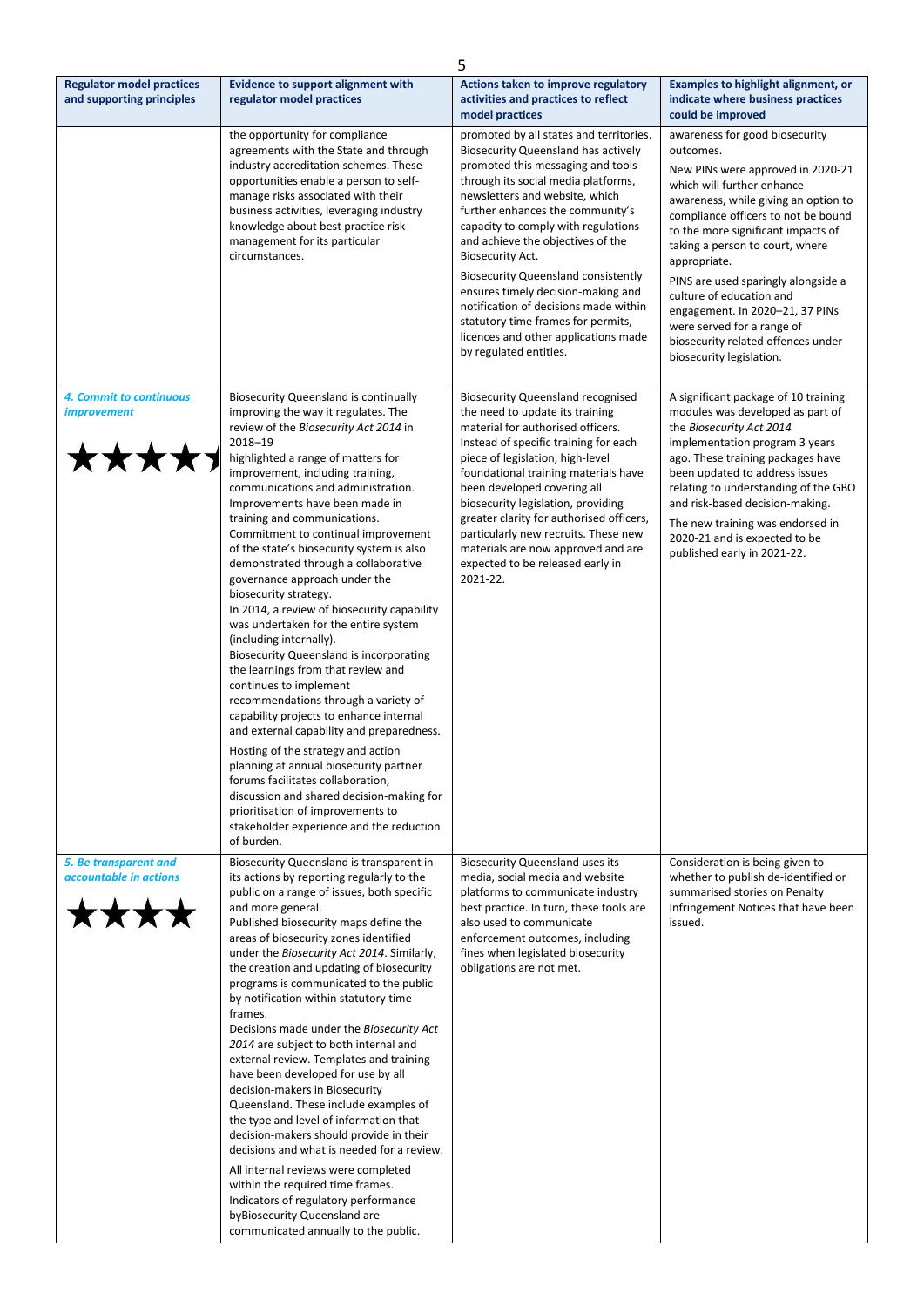#### **Development of Farm Check-In tool**

During 2020-21, stakeholders across agriculture, biosecurity, resources and utility sectors were involved in the development of the Farm Check-In app. The tool was developed in conjunction with an on-farm biosecurity portal to create awareness of biosecurity risks when visitors enter agricultural properties.

This tool supports visitors in meeting their general biosecurity obligation under the Biosecurity Act 2014.

In addition to this initiative, stakeholders were also given the opportunity to user-test a new reporting website to assist industry and community to report invasive pests and diseases. Titled 'Report a biosecurity pest and disease', this website has streamlined existing forms and adding a range of new forms to make it easier to report a pest or disease.

This work was funded by the Australian Government as part of the Small Business Regulatory Reform initiative.

### **Case study 2: – An area for improvement [being worked on]**

#### **Review of** *Biosecurity Act 2014*

In 2019 Biosecurity Queensland finalised the review of the *Biosecurity Act 2014*. The review produced a suite of recommendations for proposed Biosecurity Act amendments to reduce regulatory burden. A number of these were raised by affected stakeholders.

The proposed Act amendments were planned for possible inclusion in a Bill in 2020-21, however due to the government COVID-19 response and re-evaluated government priorities, this work has been delayed.

At this time, preparation for the Bill is expected to begin in 2021-22.

# **REGULATOR PERFORMANCE FRAMEWORK REPORT**

# *Drugs Misuse Act 2986 (part 5B)*

## **Nature of regulation**

Part 5B of the *Drugs Misuse Act 1986* provides the licensing framework for industrial cannabis (hemp) and allows for commercial production, seed handling and research into the commercial production of industrial cannabis fibre and seed, including the growing of industrial cannabis for food for human consumption. Growing industrial cannabis outside of this licensing framework is otherwise illegal.

Industrial cannabis contains low levels of the psychoactive compound tetrahydrocannabinol (THC) and presents little value as a narcotic. It is, however, visually indistinguishable to the untrained eye from cannabis that contains higher levels of THC, which creates a number of risks. All varieties of cannabis contain some level of THC and, while unlikely, industrial cannabis could potentially be diverted to the recreational drug market. This risk is increased with research cannabis, due to licensees being authorised to possess cannabis with a THC content over 1 percent.

Part 5B of the Drugs Misuse Act mitigates these risks by ensuring that commercial production, seed handling and research of industrial cannabis is carried out only by licensed individuals or corporations who are assessed as being fit and proper and otherwise eligible to hold such a licence.

Industrial cannabis is regulated as distinct from medicinal cannabis and illicit cannabis, which are regulated by the Australian Government and the Queensland Police Service, respectively.

### **Entities regulated**

Individuals and corporations who wish to grow industrial cannabis plants and seed, handle seed or conduct research into the commercial production of industrial cannabis fibre and seed.

#### **Legislation**

Part 5B, *Drugs Misuse Act 1986*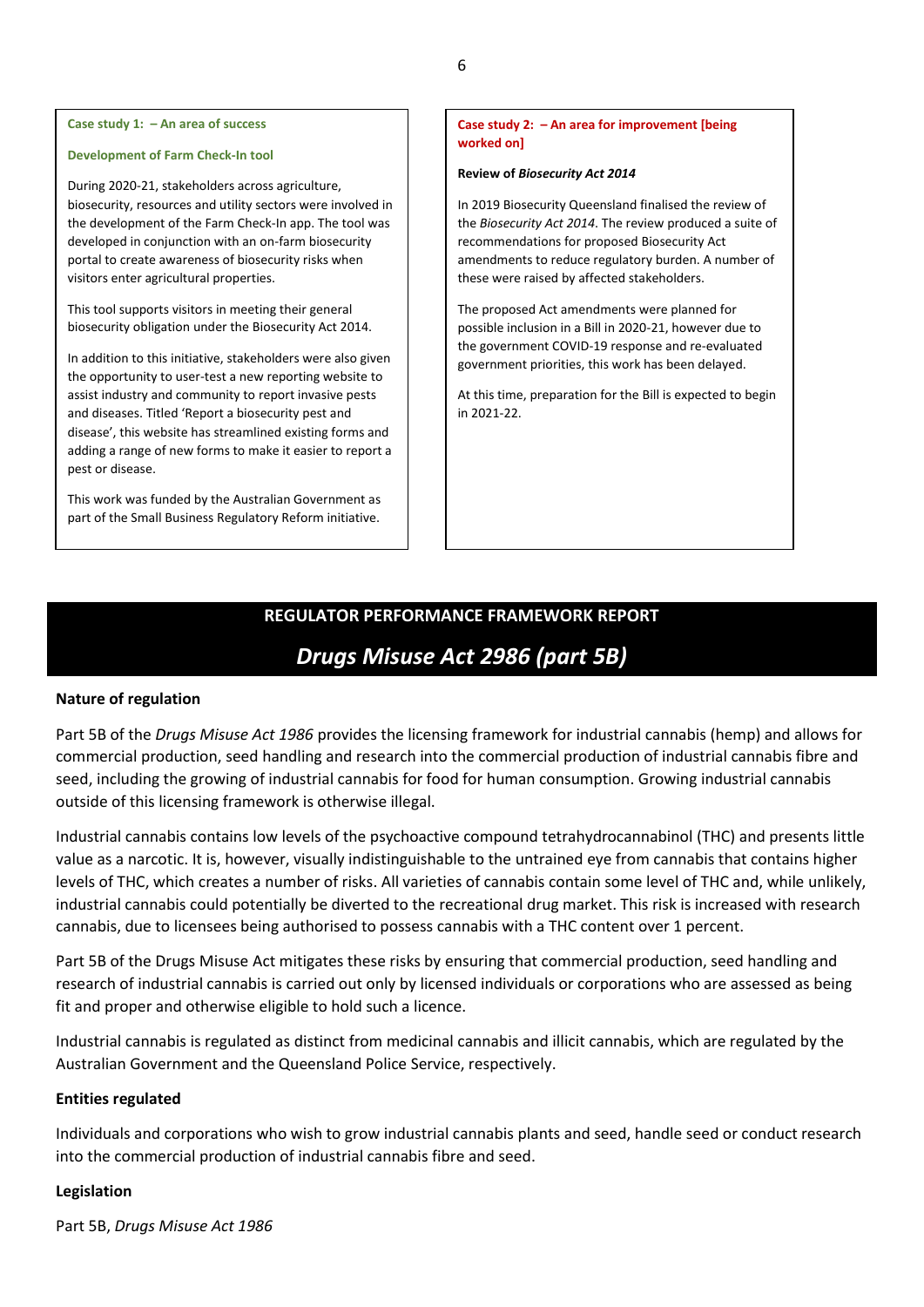# 7

| <b>Regulator model practices and</b>                                                                   | Table 3 Assessment of the regulator performance for Part 5B, Drugs Misuse Act 1986<br><b>Evidence to support alignment with</b>                                                                                                                                                                                                                                                                                                                                                                                                                                                                                                                                                                                    | Actions taken to improve regulatory                                                                                                                                                                                                                                                                                                                                                                                                                                                                                                                                                                                                                                                                                                                                                                                             | <b>Examples to highlight alignment, or</b>                                                                                                                                                                                                                                                                                                                                                                                                                                                                                                                                                                                                                                                                                                                                                                                             |
|--------------------------------------------------------------------------------------------------------|--------------------------------------------------------------------------------------------------------------------------------------------------------------------------------------------------------------------------------------------------------------------------------------------------------------------------------------------------------------------------------------------------------------------------------------------------------------------------------------------------------------------------------------------------------------------------------------------------------------------------------------------------------------------------------------------------------------------|---------------------------------------------------------------------------------------------------------------------------------------------------------------------------------------------------------------------------------------------------------------------------------------------------------------------------------------------------------------------------------------------------------------------------------------------------------------------------------------------------------------------------------------------------------------------------------------------------------------------------------------------------------------------------------------------------------------------------------------------------------------------------------------------------------------------------------|----------------------------------------------------------------------------------------------------------------------------------------------------------------------------------------------------------------------------------------------------------------------------------------------------------------------------------------------------------------------------------------------------------------------------------------------------------------------------------------------------------------------------------------------------------------------------------------------------------------------------------------------------------------------------------------------------------------------------------------------------------------------------------------------------------------------------------------|
| supporting principles                                                                                  | regulator model practices                                                                                                                                                                                                                                                                                                                                                                                                                                                                                                                                                                                                                                                                                          | activities and practices to reflect<br>model practices                                                                                                                                                                                                                                                                                                                                                                                                                                                                                                                                                                                                                                                                                                                                                                          | indicate where business practices<br>could be improved                                                                                                                                                                                                                                                                                                                                                                                                                                                                                                                                                                                                                                                                                                                                                                                 |
| 1. Ensure regulatory activity is<br>proportionate to risk and<br>minimises unnecessary burden<br>★★★★★ | <b>Biosecurity Queensland ensures its</b><br>regulatory approach to industrial<br>cannabis both minimises the burden<br>on regulated entities and is<br>commensurate to risk.                                                                                                                                                                                                                                                                                                                                                                                                                                                                                                                                      | Risk-based decision-making principles<br>are supported by legislation and<br>incorporated into policies and<br>operating procedures. Regulatory<br>response is proportionate, based on<br>type and level of risk and antecedent<br>incidents.                                                                                                                                                                                                                                                                                                                                                                                                                                                                                                                                                                                   | Compliance and enforcement<br>strategies are being reviewed to better<br>align with contemporary risk<br>management principles.<br>Legislative reform is being progressed<br>to reduce unnecessary impost on<br>regulated entities.                                                                                                                                                                                                                                                                                                                                                                                                                                                                                                                                                                                                    |
| 2. Consult and engage<br>meaningfully with<br><b>stakeholders</b><br>****                              | <b>Biosecurity Queensland regularly</b><br>undertakes consultation with<br>stakeholders to ensure legislative and<br>policy decision-making best reflects<br>the needs and expectations of<br>regulated entities.<br>Formal consultation mechanisms are<br>utilised for legislative matters in<br>addition to informal processes for<br>other matters.<br><b>Biosecurity Queensland leads or</b><br>provides membership to a number of<br>national committees whose purpose<br>is to improve and align industrial<br>cannabis policy, regulation and<br>compliance.                                                                                                                                                | <b>Biosecurity Queensland conducts</b><br>consultation with key stakeholders<br>on a regular basis, including<br>regulators in Commonwealth and<br>other state and territory jurisdictions.<br>Biosecurity Queensland is an active<br>member of the Australian Industrial<br>Hemp Regulator's Network and,<br>through this committee, is playing a<br>central role in setting the national<br>agenda for the regulation of<br>industrial cannabis.<br><b>Biosecurity Queensland leverages</b><br>cooperative and collaborative<br>relationships with other regulators to<br>improve the efficiency and<br>effectiveness of the regulatory<br>framework by ensuring alignment of<br>requirements across multiple<br>jurisdictions and portfolios.                                                                                | Biosecurity Queensland engages with<br>other agencies and inter-jurisdictional<br>counterparts, national committees and<br>industry bodies to provide in-depth<br>awareness about the implications of<br>recent national and international<br>changes to the scheduling of cannabis<br>extracts and desirable policy and<br>legislative changes to ensure the line<br>between industrial and medicinal<br>cannabis remains clear.<br>Biosecurity Queensland fosters an<br>excellent working relationship with<br>industrial cannabis licensees from the<br>outset and maintains that cooperative<br>and collaborative relationship with<br>licensees to ensure that any proposed<br>changes to licensee activities are<br>brought to the department's attention<br>to allow meaningful consultation prior<br>to the changes occurring. |
| 3. Provide appropriate<br>information and support to<br>assist compliance<br>****                      | <b>Biosecurity Queensland provides</b><br>documentation on the department's<br>website to clarify the rules,<br>requirements and obligations for<br>industrial cannabis licence holders.<br>Comprehensive information to<br>address common stakeholder<br>questions is available through the<br>department's Customer Support<br>Centre.<br>Website content and Customer<br>Support Centre material is reviewed<br>and updated regularly.<br>Industrial cannabis licensing and<br>operational subject matter experts<br>are available to provide tailored<br>information to stakeholders to assist<br>with compliance by regulated<br>entities.                                                                    | <b>Biosecurity Queensland consistently</b><br>ensures timely decision-making and<br>notification of decisions made within<br>statutory time frames for licence and<br>other applications made by regulated<br>entities.<br><b>Biosecurity Queensland actively</b><br>engages with regulators of other<br>jurisdictions regarding industrial<br>cannabis related matters to ensure<br>the provision of consistent advice.<br>Regulatory approaches are tailored,<br>where possible, so that stakeholders<br>are not unnecessarily burdened.                                                                                                                                                                                                                                                                                      | Industrial cannabis licensing and<br>operational subject matter experts<br>determine appropriate compliance<br>activities, particularly where licence<br>conditions vary between licensees due<br>to differing research or production<br>circumstances.                                                                                                                                                                                                                                                                                                                                                                                                                                                                                                                                                                                |
| 4. Commit to continuous<br><i>improvement</i><br>★★★★                                                  | <b>Biosecurity Queensland is continually</b><br>improving the way it regulates<br>industrial cannabis and leads or<br>provides membership to a number of<br>national committees whose purpose<br>is to improve and align industrial<br>cannabis policy, regulation and<br>compliance.<br>Biosecurity Queensland is an active<br>and leading participant in the review<br>and development of policy to<br>underpin legislation at the national<br>level.<br>This ongoing contribution and leading<br>role in identifying and resolving policy<br>issues at the national level highlights<br>the department's commitment to<br>progressive and appropriately risk-<br>based continuous improvement of<br>regulation. | Biosecurity Queensland, in<br>collaboration with regulators in other<br>jurisdictions, has recently considered<br>the best approach to industrial<br>cannabis regulatory activities and<br>policy in light of international and<br>national changes to the scheduling of<br>cannabis extracts and is considering<br>whether reform of regulatory<br>activities is required.<br>Additional reforms are being<br>considered to allow greater access to<br>agronomic analysis services and<br>information sharing which would<br>facilitate better outcomes for<br>regulated entities and the community<br>more broadly.<br><b>Biosecurity Queensland continues to</b><br>review and update high-level<br>foundational training materials to<br>provide greater clarity for authorised<br>officers, particularly for new recruits. | Biosecurity Queensland continues to<br>collaborate with Commonwealth and<br>State and Territory counterparts to<br>ensure the approach to regulatory<br>activities is risk-based, takes account of<br>modern innovation, and achieves<br>intended policy outcomes.<br>Consideration is being given to<br>developing a targeted training package<br>to upskill authorised officers who work<br>in industrial cannabis compliance.                                                                                                                                                                                                                                                                                                                                                                                                       |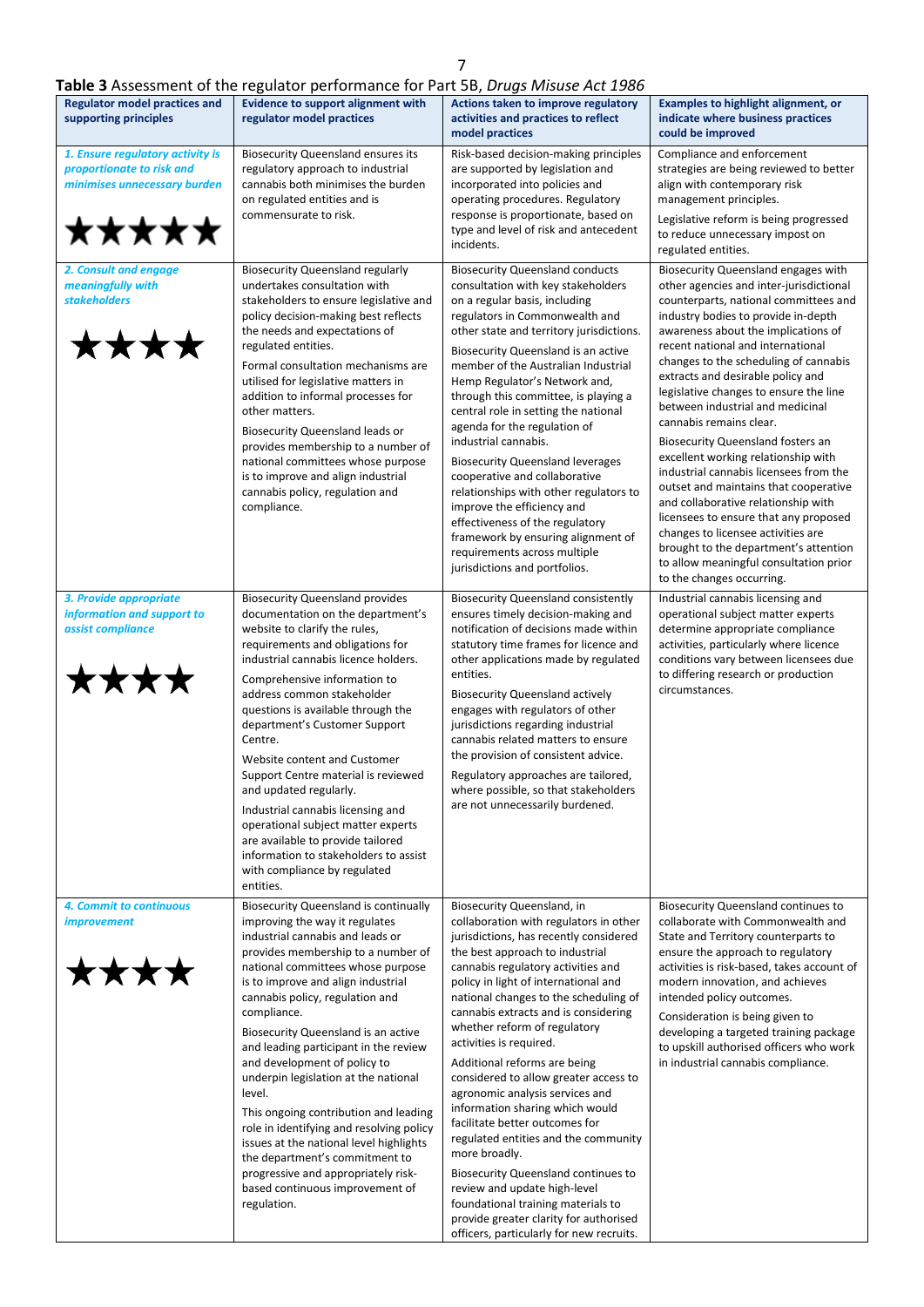| 8                                                             |                                                                                                                                                                                                                                                                                                                                                                                                                                                                                                                                                |                                                                                                                                                                                                                                                                                                                                                                                                                                                                                                                                                                                                                                                                                                                                                                                                           |                                                                                                                                                                                                                                                                                                    |
|---------------------------------------------------------------|------------------------------------------------------------------------------------------------------------------------------------------------------------------------------------------------------------------------------------------------------------------------------------------------------------------------------------------------------------------------------------------------------------------------------------------------------------------------------------------------------------------------------------------------|-----------------------------------------------------------------------------------------------------------------------------------------------------------------------------------------------------------------------------------------------------------------------------------------------------------------------------------------------------------------------------------------------------------------------------------------------------------------------------------------------------------------------------------------------------------------------------------------------------------------------------------------------------------------------------------------------------------------------------------------------------------------------------------------------------------|----------------------------------------------------------------------------------------------------------------------------------------------------------------------------------------------------------------------------------------------------------------------------------------------------|
| <b>Regulator model practices and</b><br>supporting principles | <b>Evidence to support alignment with</b><br>regulator model practices                                                                                                                                                                                                                                                                                                                                                                                                                                                                         | Actions taken to improve regulatory<br>activities and practices to reflect<br>model practices                                                                                                                                                                                                                                                                                                                                                                                                                                                                                                                                                                                                                                                                                                             | <b>Examples to highlight alignment, or</b><br>indicate where business practices<br>could be improved                                                                                                                                                                                               |
|                                                               |                                                                                                                                                                                                                                                                                                                                                                                                                                                                                                                                                | <b>Biosecurity Queensland is considering</b><br>the need for additional training<br>resources.                                                                                                                                                                                                                                                                                                                                                                                                                                                                                                                                                                                                                                                                                                            |                                                                                                                                                                                                                                                                                                    |
| 5. Be transparent and<br>accountable in actions               | Indicators of regulatory performance<br>for industrial cannabis legislation<br>administered by Biosecurity<br>Queensland are communicated on an<br>annual basis to the public.<br>Information regarding regulatory<br>decision-making processes and<br>timeframes are published on the<br>department's website and identified<br>on approved forms.<br>Regulatory decisions are made and<br>the decisions and reasons for them<br>are communicated to stakeholders, in<br>a clear and concise manner and in<br>line with statutory timeframes. | <b>Biosecurity Queensland consistently</b><br>ensures regulatory decisions<br>regarding industrial cannabis matters<br>are made and notified within<br>statutory timeframes and that the<br>underlying reasons for decisions<br>made are clearly articulated.<br><b>Biosecurity Queensland regularly</b><br>reviews the information on the<br>department's website to ensure it<br>continues to clarify the rules,<br>requirements and obligations for all<br>industrial cannabis licensees in<br>Queensland.<br>Where changes to regulatory<br>requirements are anticipated,<br><b>Biosecurity Queensland provides</b><br>information about the changes via<br>targeted communication channels<br>and ensures affected stakeholders<br>understand the new requirements<br>and transitional arrangements. | Biosecurity Queensland meets with the<br>Queensland Police Service and other<br>state and territory regulators to ensure<br>consistency and accountability across<br>ministerial portfolios and jurisdictional<br>boundaries, ensuring certainty of<br>regulatory requirements to<br>stakeholders. |

#### **Australian Industrial Hemp Regulator's Network (AIHRN)**

Biosecurity Queensland played an integral role in the establishment of the Australian Industrial Hemp Regulator's Network (AIHRN). This was demonstrated by taking an early lead role in chairing the committee for 18 months and by now providing two members who continue to represent Queensland on the committee.

The primary aim of the AIHRN is to develop a regulatory network across Australian government jurisdictions to facilitate the mutual sharing of knowledge, ideas, and innovation relating to the regulation and development of the industrial cannabis industry in Australia. This is achieved by providing a mechanism for state and territory governments to coordinate their regulatory efforts and responsibilities, ensuring the safe and smooth operation of an industrial cannabis industry across jurisdictions, and to facilitate the ongoing development of an industrial cannabis industry in Australia.

The value of the AIHRN was recently emphasised when international and national changes to the scheduling of cannabis extracts occurred, impacting on the delineation between industrial and medicinal cannabis regulation in Australia. The AIHRN and other national committees were central in addressing the changes and ensuring clarity for cannabis licensees across all state and territory jurisdictions.

#### **Case study 2: – An area for improvement [being workeRd on]**

#### **Review of the industrial cannabis legislation**

Biosecurity Queensland (BQ) is continually looking at opportunities to improve the regulatory framework for the industrial cannabis industry in Queensland. Following a recent review of the industrial cannabis legislation and a targeted industry/stakeholder consultation process via a regulatory impact statement, BQ is currently looking at implementing some of the key legislative and policy changes in the next 12-18 months.

An example of the changes BQ are considering is amending the legislation to broaden the scope for agronomic analysis available for licensed industrial cannabis growers in Queensland. Through the consultation process, stakeholders were given the opportunity to provide feedback on the types of analysis sought and what requirements might be appropriate for each type of analyst. Such changes are anticipated to make the commercial industrial cannabis industry more sustainable and allow BQ to manage risks associated with a policy change of this nature.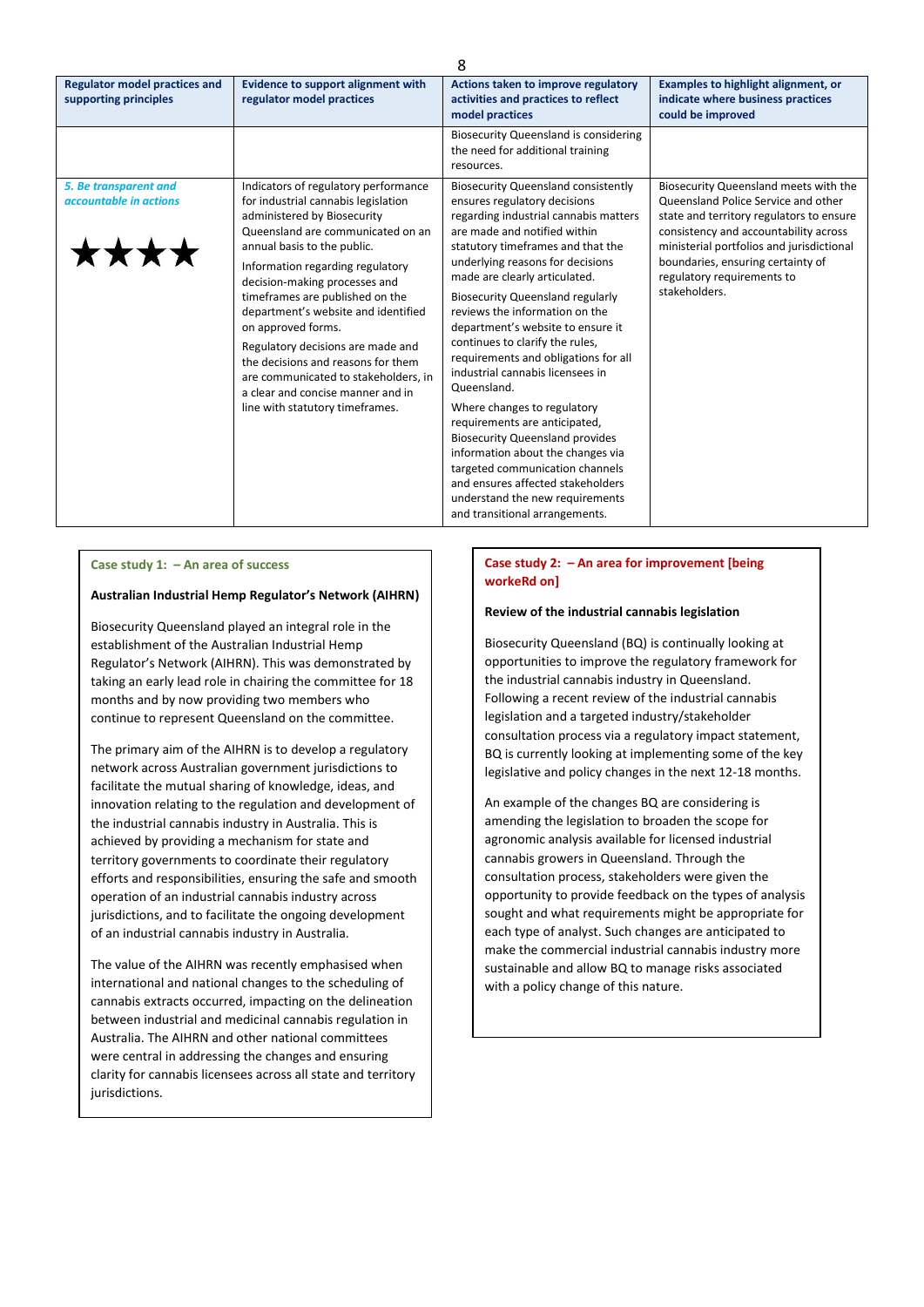# **AGRICULTURAL CHEMICALS AND VETERINARY MEDICINES**

# **Nature of regulation**

Agricultural chemicals and veterinary medicines (agvet chemicals) include all chemical products registered by the Australian Pesticides and Veterinary Medicines Authority (APVMA).

The use of agvet chemicals is regulated to minimise risks to agriculture, health, the environment, and trade. agvet chemical products must be used responsibly and safely. In general, only registered agvet chemical products are to be used and instructions on the APVMA approved product label must be followed. Appropriately choosing and using agvet chemicals protects against loss of markets due to chemical residues in produce, health and safety impacts, resistance in target pests and environmental impacts.

The *Chemical Usage (Agricultural and Veterinary) Control Act 1988* facilitates this by controlling the use of certain chemicals and the use of substances in or on which there is a chemical residue. Among other things, this Act requires all users of agricultural and veterinary chemicals to use chemicals as prescribed and as per the instructions on the approved label to ensure unsafe use is minimised.

Th*e Agricultural Chemicals Distribution Control Act 1966* controls the distribution of agricultural chemicals from aircraft and ground equipment. This Act ensures that agvet chemicals are distributed responsibly by trained and licensed individuals so that unsafe use is minimised.

## **Entities regulated**

- All users of agvet chemicals and licensed operators of equipment used to distribute agvet chemicals
- Businesses of all sizes and the community in general

# **Legislation**

- *Chemical Usage (Agricultural and Veterinary) Control Act 1988*
- *Agricultural Chemicals Distribution Control Act 1966*

#### **Regulator model practices Evidence to support alignment with Actions taken to improve regulatory Examples to highlight alignment, or regulator model practices and supporting principles activities and practices to reflect indicate where business practices model practices could be improved** *1. Ensure regulatory activity*  Biosecurity Queensland ensures its Risk-based decision-making principles Compliance and enforcement *is proportionate to risk and*  regulatory approach to agvet chemicals are supported by legislation and strategies are being reviewed to *minimises unnecessary*  both minimises the burden on regulated better align with contemporary risk incorporated into policies and *burden*  entities and is commensurate to risk. operating procedures. Regulatory management principles and in light of response is proportionate, based on changes to regulatory activities as a type and level of risk and antecedent result of the Covid-19 pandemic. \*\*\*\* incidents. Legislative reform is being progressed to reduce unnecessary impost on regulated entities. *2. Consult and engage*  Biosecurity Queensland regularly Biosecurity Queensland conducts Biosecurity Queensland is leveraging *meaningfully with*  undertakes consultation with consultation with key stakeholders on a cooperative and collaborative *stakeholders* regular basis, including other regulators stakeholders to ensure legislative and relationships with other regulators to policy decision-making best reflects the within Queensland, regulators in other improve the efficiency and jurisdictions, peak bodies and agvet effectiveness of the regulatory needs and expectations of regulated \*\*\*\*\* entities. Formal consultation chemical users. Biosecurity Queensland framework by ensuring alignment of mechanisms are undertaken for is an active member of the national requirements across multiple legislative matters (i.e. creation or Harmonised Agvet Chemical Control of ministerial portfolios. Biosecurity amendment), in addition to informal Use Task Group (HACCUT) and through Queensland has led the response to this committee is playing a key role in processes. Biosecurity Queensland successive reports regarding the leads or provides membership to the national harmonisation agenda. independent review of the national several national agvet chemical working agvet chemical regulatory system and groups whose charter is to improve and will continue to do so until harmonise national policy and finalisation of the review. In this management issues. capacity, Biosecurity Queensland has engaged directly with other Queensland Government agencies

## **Table 4** Assessment of the regulator performance for agvet chemicals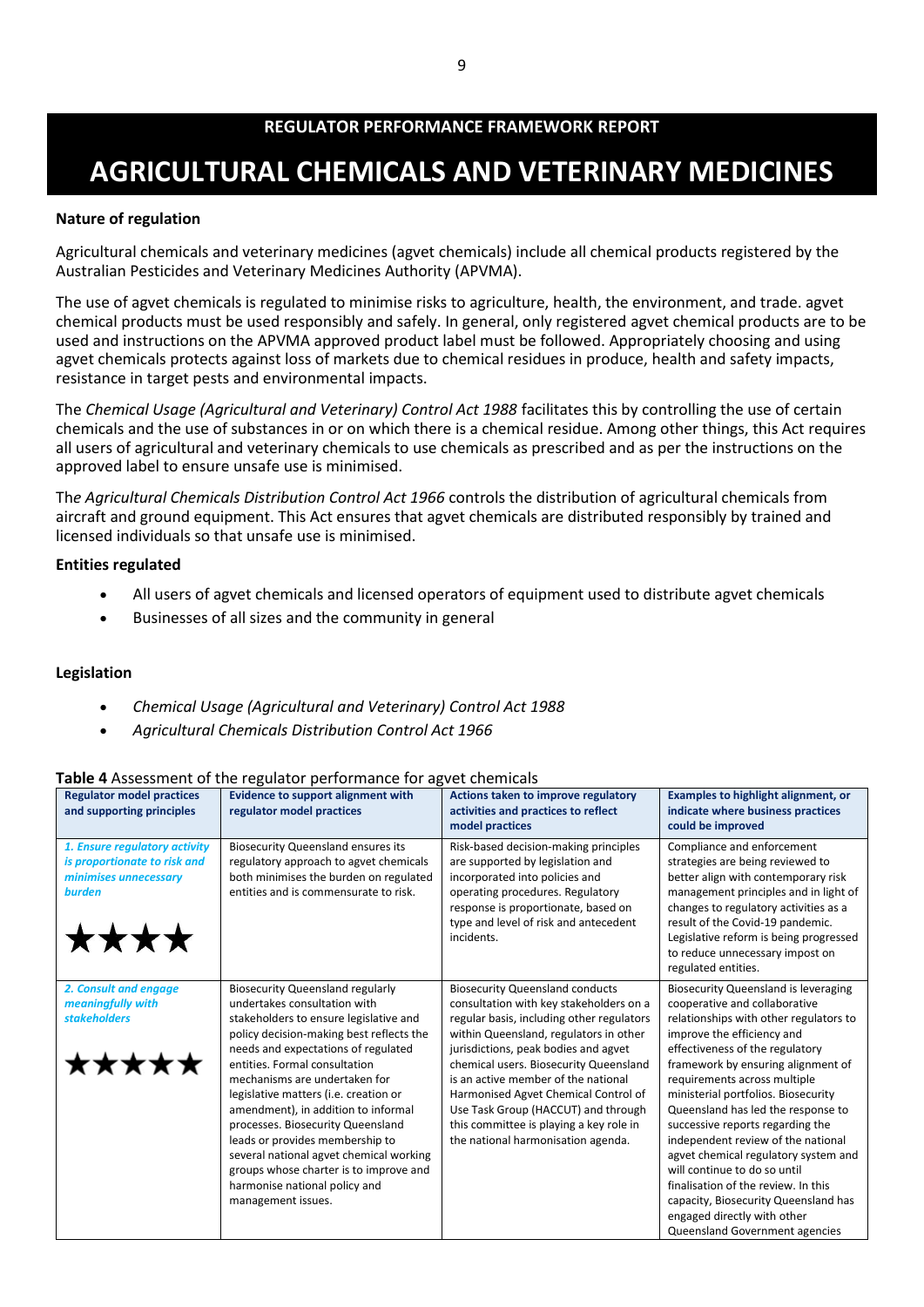| 10                                                                                |                                                                                                                                                                                                                                                                                                                                                                                                                                                                                                                                                                                                                                                                                                                                                                                                                                                                              |                                                                                                                                                                                                                                                                                                                                                                                                                                                                                                                                                                                                                                                                                                                                                                                                                                                                                                                                                                                              |                                                                                                                                                                                                                                                                                                                                                                                                                                                                                                                                                                                                                                                                                                                                                |
|-----------------------------------------------------------------------------------|------------------------------------------------------------------------------------------------------------------------------------------------------------------------------------------------------------------------------------------------------------------------------------------------------------------------------------------------------------------------------------------------------------------------------------------------------------------------------------------------------------------------------------------------------------------------------------------------------------------------------------------------------------------------------------------------------------------------------------------------------------------------------------------------------------------------------------------------------------------------------|----------------------------------------------------------------------------------------------------------------------------------------------------------------------------------------------------------------------------------------------------------------------------------------------------------------------------------------------------------------------------------------------------------------------------------------------------------------------------------------------------------------------------------------------------------------------------------------------------------------------------------------------------------------------------------------------------------------------------------------------------------------------------------------------------------------------------------------------------------------------------------------------------------------------------------------------------------------------------------------------|------------------------------------------------------------------------------------------------------------------------------------------------------------------------------------------------------------------------------------------------------------------------------------------------------------------------------------------------------------------------------------------------------------------------------------------------------------------------------------------------------------------------------------------------------------------------------------------------------------------------------------------------------------------------------------------------------------------------------------------------|
| <b>Regulator model practices</b><br>and supporting principles                     | <b>Evidence to support alignment with</b><br>regulator model practices                                                                                                                                                                                                                                                                                                                                                                                                                                                                                                                                                                                                                                                                                                                                                                                                       | Actions taken to improve regulatory<br>activities and practices to reflect<br>model practices                                                                                                                                                                                                                                                                                                                                                                                                                                                                                                                                                                                                                                                                                                                                                                                                                                                                                                | <b>Examples to highlight alignment, or</b><br>indicate where business practices<br>could be improved                                                                                                                                                                                                                                                                                                                                                                                                                                                                                                                                                                                                                                           |
|                                                                                   |                                                                                                                                                                                                                                                                                                                                                                                                                                                                                                                                                                                                                                                                                                                                                                                                                                                                              |                                                                                                                                                                                                                                                                                                                                                                                                                                                                                                                                                                                                                                                                                                                                                                                                                                                                                                                                                                                              | and inter-jurisdictional counterparts,<br>national agencies and committees,<br>and peak industry bodies to provide<br>comprehensive knowledge and<br>insights about the implications of<br>proposed reforms. Biosecurity<br>Queensland has prepared<br>appropriate responses to review<br>reports to influence policy outcomes<br>in line with stakeholder feedback.                                                                                                                                                                                                                                                                                                                                                                           |
| 3. Provide appropriate<br>information and support to<br>assist compliance<br>**** | <b>Biosecurity Queensland provides</b><br>significant documentation on the<br>department's website to clarify the<br>rules, requirements and obligations for<br>all agvet chemical users in Queensland.<br>Comprehensive information to address<br>common stakeholder questions is<br>available through the department's<br><b>Customer Support Centre.</b><br>Agvet chemical and contaminant<br>subject matter experts are available to<br>contribute to compliance activities,<br>including providing technical<br>information to stakeholders about<br>chemicals and contaminants to assist<br>compliance by regulated entities.<br>Website content and Customer Support<br>Centre material is reviewed and<br>updated regularly.                                                                                                                                         | <b>Biosecurity Queensland consistently</b><br>ensures timely decision-making and<br>notification of decisions made within<br>statutory time frames for permits,<br>licences and other applications made<br>by regulated entities.<br><b>Biosecurity Queensland actively</b><br>engages with other Queensland<br>regulators regarding agvet chemical<br>related matters to ensure the provision<br>of consistent advice. Regulatory<br>approaches are tailored, where<br>possible, so that stakeholders are not<br>unnecessarily burdened.                                                                                                                                                                                                                                                                                                                                                                                                                                                    | <b>Biosecurity Queensland continues to</b><br>increase the number of Facebook<br>followers through digital targeting on<br>a range of biosecurity matters<br>including the responsible use of agvet<br>chemicals. Targeted social media<br>campaigns are undertaken to provide<br>updates to relevant stakeholders<br>when regulatory requirements<br>change.<br><b>Biosecurity Queensland regularly</b><br>works with the Department of<br>Environment and Science (DES),<br>Queensland Health (QH), and<br>Workplace Health and Safety<br>Queensland to develop joint<br>messaging of requirements where<br>the respective legislative portfolios<br>have complex interactions.                                                              |
| 4. Commit to continuous<br><i>improvement</i><br><b>****</b>                      | <b>Biosecurity Queensland is continually</b><br>improving the way it regulates and<br>leads or provides membership to<br>several national agvet chemical working<br>groups whose charter is to improve and<br>harmonise national policy and<br>management issues.<br>Biosecurity Queensland is an active and<br>leading participant in the review and<br>development of policy to underpin<br>agvet chemical legislation at the<br>national level. Its ongoing contribution<br>to the Harmonised Agvet Chemicals<br>Control of Use Task Group (established<br>to oversee the implementation of the<br>national agvet chemical reform agenda)<br>and leading role in identifying and<br>resolving issues with national review<br>reform proposals highlights<br>commitment to progressive and<br>appropriately risk-based continuous<br>improvement of regulatory activities. | <b>Biosecurity Queensland is committed</b><br>to implementing all nationally agreed<br>reforms for agvet chemical regulation<br>within agreed time frames and has<br>made significant progress in this<br>regard.<br>Further reform is also being progressed<br>through consolidation of the agvet<br>chemical legislation in Queensland.<br>Biosecurity Queensland delayed the<br>progression of this work to allow<br>consideration of recommendations of<br>the independent review of the national<br>agvet chemical regulatory system,<br>ensuring that the legislative reform is<br>developed using the best approach to<br>achieving desired policy outcomes.<br>Biosecurity Queensland has reviewed<br>and updated high-level foundational<br>training materials covering biosecurity<br>legislation to provide greater clarity for<br>authorised officers, particularly for new<br>recruits. Biosecurity Queensland is<br>considering the need for additional<br>training resources. | <b>Biosecurity Queensland continues to</b><br>implement nationally agreed reforms,<br>having significantly progressed a<br>sunset review of the Agricultural<br><b>Chemicals Distribution Control</b><br>Regulation 1998. A review of the<br>approach to regulatory activities and<br>collaboration with stakeholders was<br>undertaken to ensure any<br>replacement regulation is<br>appropriately risk-based, leverages<br>technological innovation, and<br>remains the best approach to<br>achieving policy. A replacement<br>regulation is expected to commence<br>in 2021-22.<br>Consideration is being given to<br>developing a targeted training<br>package to upskill authorised officers<br>who work in agvet chemical<br>compliance. |
| 5. Be transparent and<br>accountable in actions<br><b>****</b>                    | Indicators of regulatory performance<br>for agvet chemical legislation<br>administered by Biosecurity Queensland<br>are communicated on an annual basis<br>to the public.<br>Information regarding regulatory<br>decision-making processes and<br>timeframes are published on the<br>department's website and identified on<br>approved forms.<br>Regulatory decisions are made and the<br>decisions and reasons for them are<br>communicated to stakeholders, in a<br>clear and concise manner, in line with<br>statutory timeframes.                                                                                                                                                                                                                                                                                                                                       | <b>Biosecurity Queensland consistently</b><br>ensures regulatory decisions regarding<br>agvet chemical matters are made and<br>notified within statutory timeframes<br>and that the underlying reasons for<br>decisions made are clearly articulated.<br><b>Biosecurity Queensland regularly</b><br>reviews the information on the<br>department's website to ensure it<br>continues to clarify the rules,<br>requirements and obligations for all<br>agvet chemical users in Queensland.<br>Where changes to regulatory<br>requirements are anticipated,<br><b>Biosecurity Queensland provides</b><br>information about the changes via<br>targeted communication channels and                                                                                                                                                                                                                                                                                                              | Biosecurity Queensland has made<br>major changes to systems which<br>support the processing of licenses<br>under the Agricultural Chemicals<br>Distribution Control Act 1966. These<br>changes allow stakeholders to receive<br>decisions about licence applications<br>in a timelier manner, usually within<br>24 hours rather than up to 14 days as<br>was previously the case. These<br>changes also allow for applications,<br>supporting information and decisions<br>to be linked and recorded more<br>efficiently, and for decisions to be<br>communicated to stakeholders<br>without delay, ensuring transparency<br>and accountability is maximised both                                                                              |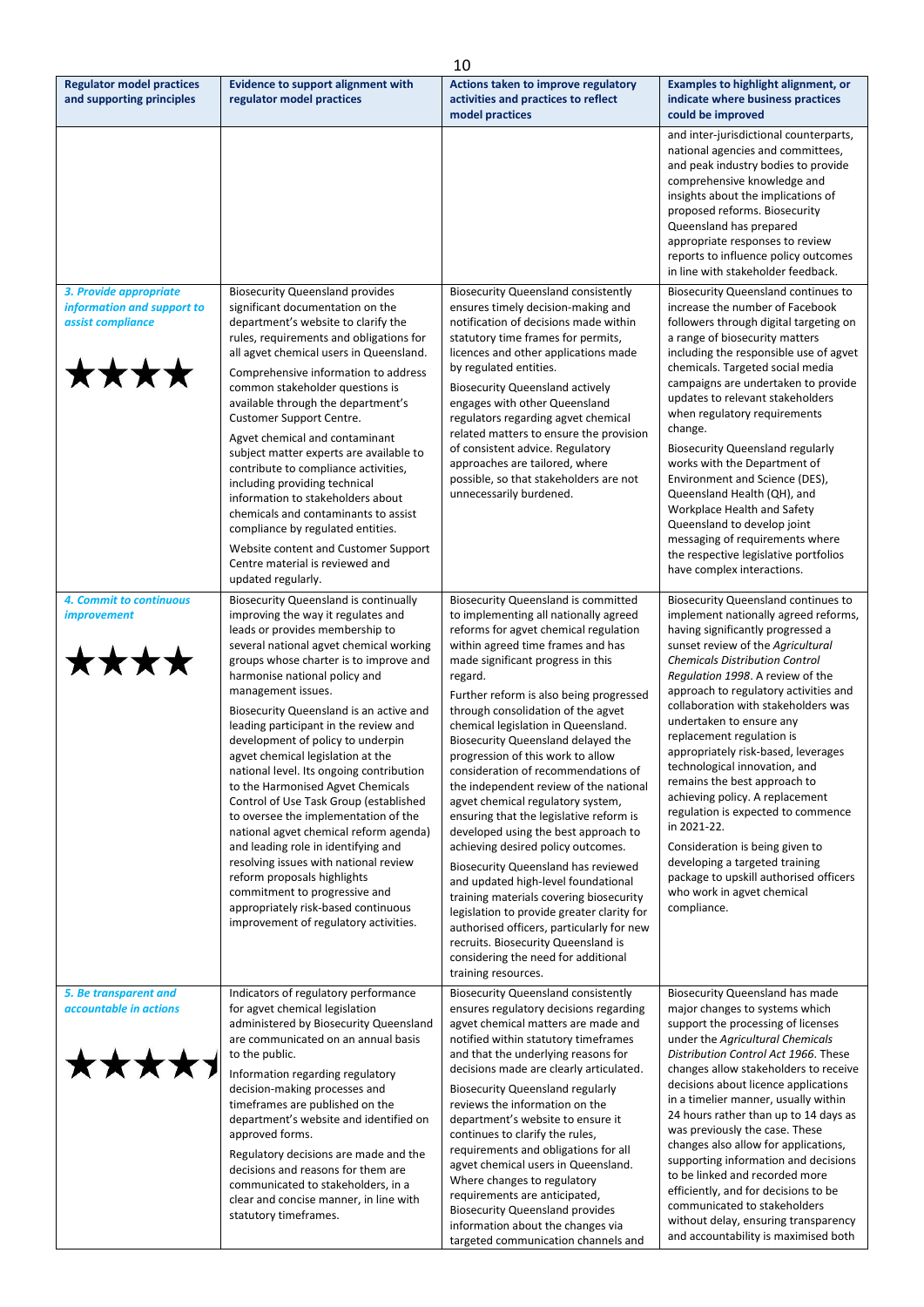| <b>Regulator model practices</b><br>and supporting principles | Evidence to support alignment with<br>regulator model practices | Actions taken to improve regulatory<br>activities and practices to reflect<br>model practices      | Examples to highlight alignment, or<br>indicate where business practices<br>could be improved |
|---------------------------------------------------------------|-----------------------------------------------------------------|----------------------------------------------------------------------------------------------------|-----------------------------------------------------------------------------------------------|
|                                                               |                                                                 | ensures affected stakeholders<br>understand the new requirements and<br>transitional arrangements. | at the time a decision is made and for<br>maintaining records of decisions.                   |

11

#### **Case study 1: – An area of success**

#### **Responding to the** *Independent review of the agvet chemicals regulatory framework*

Biosecurity Queensland leveraged cooperative and collaborative relationships with other Queensland Government regulators, and regulators in other State, Territory and Commonwealth jurisdictions, to develop comprehensive responses to an issues paper and draft report for the *Independent review of the agvet chemicals regulatory framework*.

The responses identified a number of issues with proposed reforms which have the potential to fragment the existing alignment of requirements across multiple ministerial portfolios and multiple jurisdictions. Alternative suggestions to improve the efficiency and effectiveness of the regulatory framework by maintaining and further aligning requirements were well received by other regulators, peak industry bodies and other stakeholders who are likely to be affected by any changes to the regulatory system as a result of the review.

In the same vein, Biosecurity Queensland continues to lead the development and coordination of an appropriate response to the final report of the review. In this capacity, Biosecurity Queensland has engaged directly with other Queensland Government agencies and our inter-jurisdictional counterparts, national agencies and committees, and peak industry bodies to provide comprehensive knowledge and insights about the implications of proposed reforms. In doing so, Biosecurity Queensland is able to influence policy outcomes to ensure alignment with regulator model practices such as minimising unnecessary burden on regulated entities, not placing disproportionate burden on particular stakeholders, improving the efficiency and effectiveness of the regulatory framework, and focusing effort toward risk.

#### **Case study 2: – An area for improvement [being worked on]**

### **Consolidation of agricultural and veterinary chemical legislation in Queensland**

While the department is making excellent progress on making amendments to give effect to the nationally agreed harmonised record-keeping and training requirements, a holistic review of Queensland agvet legislation is expected to provide great benefit for both the regulator and regulated alike.

The department is considering the consolidation of Queensland agvet chemical legislation, namely the *Chemical Usage (Agricultural and Veterinary) Control Act 1988* and the *Agricultural Chemicals Distribution Control Act 1966*, into a single piece of legislation*.*

It is anticipated that approaching the review and update of Queensland agvet legislation holistically, rather than piecemeal as separate pieces of legislation, will provide the greatest opportunity to maximise regulator model practices and supporting principles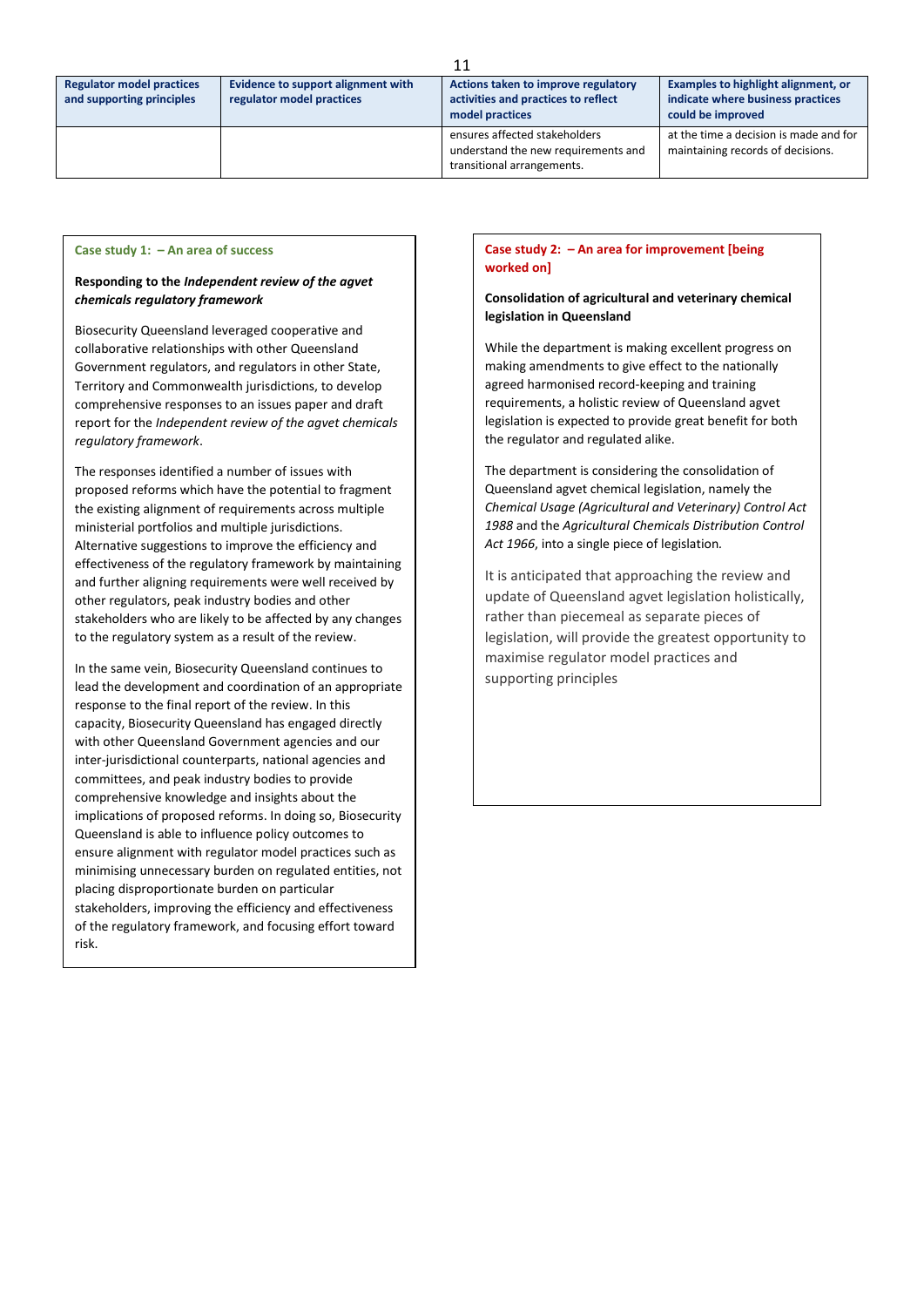# **ANIMAL WELFARE AND MANAGEMENT**

# **ANIMAL WELFARE**

# *Animal Care and Protection Act 2001*

## **Nature of regulation**

Animal welfare is an important issue for the community both locally and internationally.

Queensland Government is committed to ensuring the welfare of all animals in Queensland and the reputation of Queensland's animal industries

Queensland's animal welfare laws include the *Animal Care and Protection Act 2001* (ACPA) and the Animal Care and Protection Regulation 2012. Biosecurity Queensland is the lead agency for the administration of the ACPA and Regulation and works in partnership with RSPCA Queensland Inc. to provide animal welfare services.

### **Entities regulated**

In Queensland, all persons and organisations that own, care for and use animals for a variety of purposes (including food, fibre, work, education, recreation, companionship, entertainment and scientific purposes) are subject to the provisions of this legislation.

### **Legislation**

The ACPA provides the regulatory framework to ensure the welfare of animals in Queensland. The purpose of the ACPA is to:

- promote the responsible care and use of animals
- provide standards for the care and use of animals that
	- o achieve a reasonable balance between the welfare of animals and the interests of persons whose livelihood is dependent upon animals
	- $\circ$  allow for the effect of advancements in scientific knowledge about animal biology and changes in community expectations about practices involving animals
- protect animals from unjustifiable, unnecessary or unreasonable pain
- ensure the use of animals for scientific purposes is accountable, open and responsible.

The ACPA imposes a duty of care obligation on persons in charge of animals, prohibits and regulates certain conduct, regulates certain surgical procedures and provides for the registration of certain users of animals for scientific purposes and compliance with the scientific use code.

The *Animal Care and Protection Regulation 2012* details the standards for the care and use of different animal species in Queensland. These are based on state and nationally accepted animal welfare codes of practice and standards and guidelines.

#### **Table 5** Assessment of the regulator performance for the *Animal Care and Protection Act 2001*

| <b>Regulator model practices</b><br>and supporting principles                                             | Evidence to support alignment with<br>regulator model practices                                                                                                                                                                                                                                                                                                                                                                                                        | Actions taken to improve regulatory<br>activities and practices to reflect model<br>practices                                                                                                                                                                                                                                                                                                                                                                                                       | Examples to highlight alignment, or<br>indicate where business practices<br>could be improved                                                                                                                                                                                                                                                                                                       |
|-----------------------------------------------------------------------------------------------------------|------------------------------------------------------------------------------------------------------------------------------------------------------------------------------------------------------------------------------------------------------------------------------------------------------------------------------------------------------------------------------------------------------------------------------------------------------------------------|-----------------------------------------------------------------------------------------------------------------------------------------------------------------------------------------------------------------------------------------------------------------------------------------------------------------------------------------------------------------------------------------------------------------------------------------------------------------------------------------------------|-----------------------------------------------------------------------------------------------------------------------------------------------------------------------------------------------------------------------------------------------------------------------------------------------------------------------------------------------------------------------------------------------------|
| 1. Ensure regulatory<br>activity is proportionate to<br>risk and minimises<br>unnecessary burden<br>★★★★★ | <b>Biosecurity Queensland proactively</b><br>monitors and reviews its animal<br>welfare regulatory activities to<br>ensure that they are proportionate<br>and reasonable and address the level<br>of risk associated with the care and<br>use of animals in Queensland.<br>The ACPA minimises the unnecessary<br>burden on regulated parties by not<br>affecting the application of certain<br>other Acts including the Nature<br>Conservation Act 1992, the Fisheries | The Animal Welfare Advisory Board was<br>established to provide informed advice on<br>animal welfare matters, balancing<br>scientific intelligence and community<br>expectations in decision-making on<br>regulatory matters.<br><b>Biosecurity Queensland continues to</b><br>support the ongoing process of converting<br>existing animal welfare codes of practice<br>into regulatory-ready animal welfare<br>standards and guidelines. Following<br>adoption by the agricultural ministers, the | <b>Biosecurity Queensland commenced</b><br>a review of the APCA in 2020 to<br>ensure that it remains fit for purpose<br>after 20 years in force.<br>Several Australian Animal Welfare<br>Standards and Guidelines have been<br>adopted into regulation and are<br>being enforced by animal welfare<br>inspectors appointed under the ACPA<br>Land Transport of Livestock<br>(2014)<br>Cattle (2021) |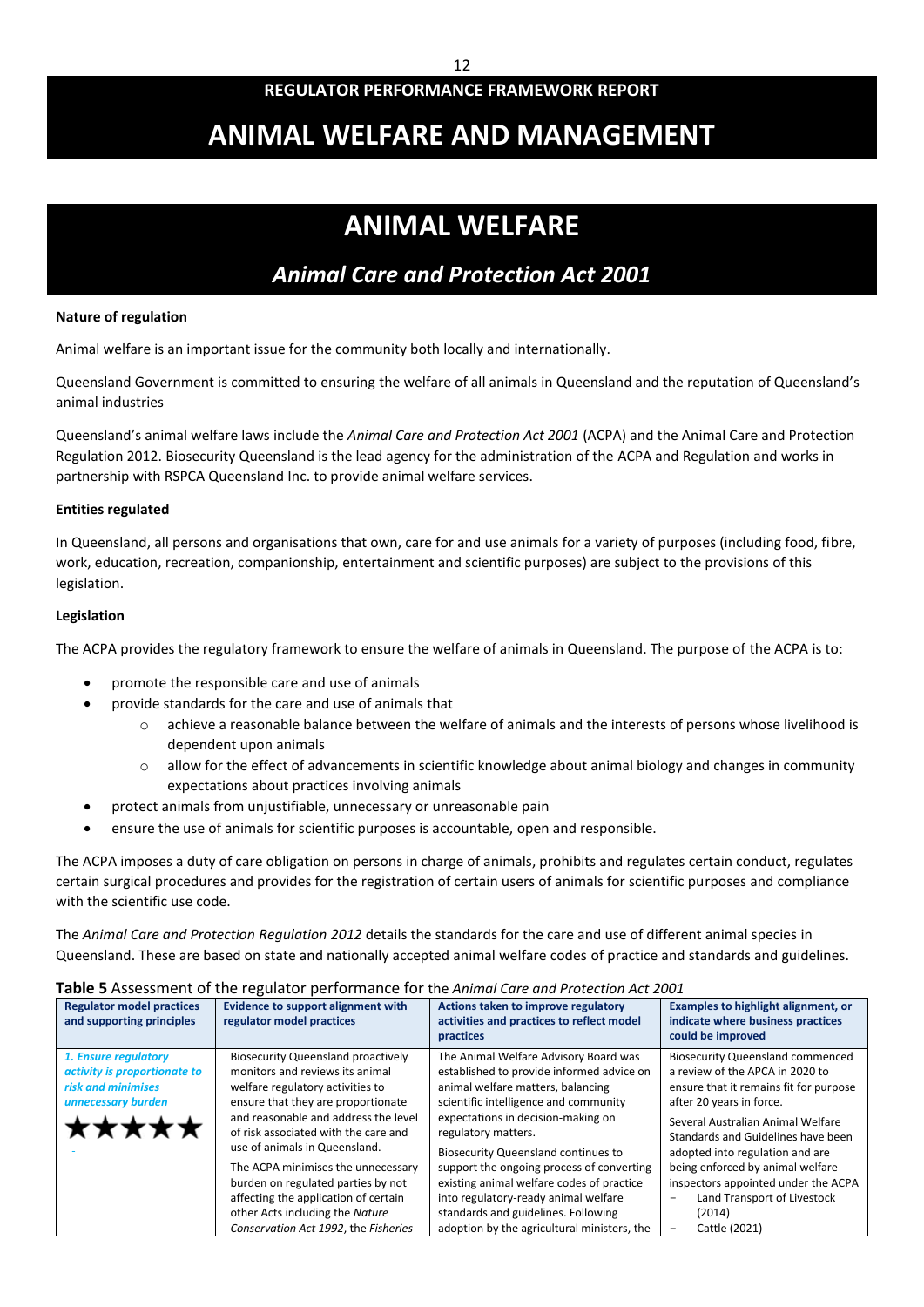|                                                                           |                                                                                                                                                                                                                                                                                                                                                                                                                                                                                                                                                                                                                                                                                                                                                                                                                                                                                            | 13                                                                                                                                                                                                                                                                                                                                                                                                                                                                                                                                                                                                                                                                                                                                                                                                                                                                                                                                                                                       |                                                                                                                                                                                                                                                                                                                                                                                                                                                                                                                                                                                                                                                                                                                                                                                                                                                                                                                                                                                                                                                                                                                                                                                                                                                                                                                                                                                                                                                                                                                                                                                                                                                                                                                          |
|---------------------------------------------------------------------------|--------------------------------------------------------------------------------------------------------------------------------------------------------------------------------------------------------------------------------------------------------------------------------------------------------------------------------------------------------------------------------------------------------------------------------------------------------------------------------------------------------------------------------------------------------------------------------------------------------------------------------------------------------------------------------------------------------------------------------------------------------------------------------------------------------------------------------------------------------------------------------------------|------------------------------------------------------------------------------------------------------------------------------------------------------------------------------------------------------------------------------------------------------------------------------------------------------------------------------------------------------------------------------------------------------------------------------------------------------------------------------------------------------------------------------------------------------------------------------------------------------------------------------------------------------------------------------------------------------------------------------------------------------------------------------------------------------------------------------------------------------------------------------------------------------------------------------------------------------------------------------------------|--------------------------------------------------------------------------------------------------------------------------------------------------------------------------------------------------------------------------------------------------------------------------------------------------------------------------------------------------------------------------------------------------------------------------------------------------------------------------------------------------------------------------------------------------------------------------------------------------------------------------------------------------------------------------------------------------------------------------------------------------------------------------------------------------------------------------------------------------------------------------------------------------------------------------------------------------------------------------------------------------------------------------------------------------------------------------------------------------------------------------------------------------------------------------------------------------------------------------------------------------------------------------------------------------------------------------------------------------------------------------------------------------------------------------------------------------------------------------------------------------------------------------------------------------------------------------------------------------------------------------------------------------------------------------------------------------------------------------|
| <b>Regulator model practices</b><br>and supporting principles             | <b>Evidence to support alignment with</b><br>regulator model practices                                                                                                                                                                                                                                                                                                                                                                                                                                                                                                                                                                                                                                                                                                                                                                                                                     | Actions taken to improve regulatory<br>activities and practices to reflect model<br>practices                                                                                                                                                                                                                                                                                                                                                                                                                                                                                                                                                                                                                                                                                                                                                                                                                                                                                            | <b>Examples to highlight alignment, or</b><br>indicate where business practices<br>could be improved                                                                                                                                                                                                                                                                                                                                                                                                                                                                                                                                                                                                                                                                                                                                                                                                                                                                                                                                                                                                                                                                                                                                                                                                                                                                                                                                                                                                                                                                                                                                                                                                                     |
|                                                                           | Act 1994, the Racing Act 2002 and<br>the Racing Integrity Act 2016. The<br>ACPA also aims to align with<br>nationally endorsed standards in<br>animal welfare through adoption of<br>nationally agreed Australian Animal<br>Welfare Standards and Guidelines for<br>livestock species.                                                                                                                                                                                                                                                                                                                                                                                                                                                                                                                                                                                                     | standards are implemented into<br>Queensland legislation. Codes of practice<br>for cattle, sheep, depots & saleyards came<br>into effect in 2021 and implements the<br>corresponding Australian Animal Welfare<br>Standards.<br><b>Biosecurity Queensland developed its</b><br>own compliance and enforcement<br>guidelines. The document outlines its<br>strategic objectives, guiding principles,<br>roles and responsibilities and<br>considerations for achieving compliance.<br>The Animal welfare investigations<br>operational procedures and guidelines<br>manual provides appointed inspectors<br>and authorised persons with specific<br>guidance around their powers under the<br>ACPA.<br>The Code of practice for breeding of dogs<br>came into effect in 2018 and provides<br>mandatory standards that a person must<br>meet when breeding and rearing dogs.                                                                                                               | $\overline{\phantom{a}}$<br>Sheep (2021)<br>$\overline{\phantom{a}}$<br>Depots and Saleyards (2021)<br>Biosecurity Queensland is chairing<br>the Animal Welfare Task Group and<br>is also leading two AWTG projects:<br>developing new AAWS&G for<br>slaughter establishments<br>reviewing land transport<br>$\overline{\phantom{a}}$<br>AAWS&G in relation to horse<br>welfare<br>Biosecurity Queensland is a member<br>of the Standards Writing Group and<br>the Stakeholder Advisory Group for<br>the development of the Australian<br>Animal Welfare Standards and<br>Guidelines for Poultry. Biosecurity<br>Queensland's animal welfare<br>investigations manual is undergoing<br>review in 2020-21.                                                                                                                                                                                                                                                                                                                                                                                                                                                                                                                                                                                                                                                                                                                                                                                                                                                                                                                                                                                                                |
| 2. Consult and engage<br>meaningfully with<br><b>stakeholders</b><br>**** | <b>Biosecurity Queensland undertakes</b><br>both formal and informal consultation<br>and engagement processes with<br>animal industries and their advocacy<br>groups, animal welfare groups and the<br>general community on animal welfare<br>issues. Animal welfare attracts a<br>significant amount of ministerial<br>correspondence annually.<br>With nationally agreed animal welfare<br>standards, Biosecurity Queensland<br>recognises the importance of playing<br>an active role in engaging with other<br>state and territory governments and<br>the federal Department of Agriculture<br>to ensure the harmonisation of animal<br>welfare outcomes nationally. It also<br>holds regular meetings with its<br>regulatory partner, RSPCA Queensland<br>Inc., to discuss animal welfare policy<br>and enforcement issues and holds<br>ongoing training workshops for<br>inspectors. | <b>Biosecurity Queensland communicates</b><br>with stakeholders and the general<br>community through a number of methods<br>including social media, web content, face-<br>to-face workshops,<br>teleconferences/meetings, written format<br>and one-on-one meetings. It utilises<br>existing government platforms for<br>conducting public consultation processes.<br>It also makes amendments to the ACPA<br>and Regulation to ensure the legislation<br>remains contemporary and agile to meet<br>community and industry expectations.<br><b>Biosecurity Queensland has established</b><br>reference groups for the review of the<br>ACPA, and the implementation of<br>recommendations of the Independent<br>Inquiry into Animal Cruelty in the<br>Management of Retired Thoroughbred<br>and Standardbred Racehorses. These<br>groups are a means of both<br>communicating progress on major<br>projects to stakeholders and obtaining<br>their expert advice to inform the projects. | <b>Biosecurity Queensland is</b><br>represented on a range of animal<br>welfare-related groups, for example:<br>• Animal Welfare Task Group (Chair)<br>• Animal Welfare Research,<br>Development and Extension Group<br>• poultry animal welfare standards<br>and guidelines writing and<br>stakeholder groups<br>• National Health and Medical<br>Research Council's Ban on<br><b>Cosmetic Testing on Animals</b><br>Committee<br>• Livestock Export Animal Welfare<br><b>Advisory Group</b><br>• State and Territory Live Animal<br><b>Exports and Animal Welfare</b><br>Regulator group<br>• Australian and New Zealand<br>Council for the Care of Animals in<br>Research and Teaching.<br><b>Biosecurity Queensland is</b><br>progressing the development of<br>Queensland standards for animals<br>used in rodeos in consultation with<br>key stakeholders and community<br>groups in response to community<br>concerns regarding certain events<br>(calf roping and chute dogging) and<br>animal welfare considerations<br>generally in rodeos.<br>In 2021, Biosecurity Queensland<br>conducted a comprehensive<br>stakeholder and public consultation<br>process to inform the review of the<br>ACPA, which included a survey and<br>invitation to comment on a<br>discussion paper. Over 2000<br>responses were received, including<br>from 80 organisations representing<br>the range of perspectives on animal<br>welfare. Metropolitan and<br>rural/regional stakeholders were<br>equally represented in the response.<br>In 2021, Biosecurity Queensland led a<br>targeted stakeholder consultation<br>process to inform the developments<br>of amendments to the Australian<br>Animal Welfare Standards and |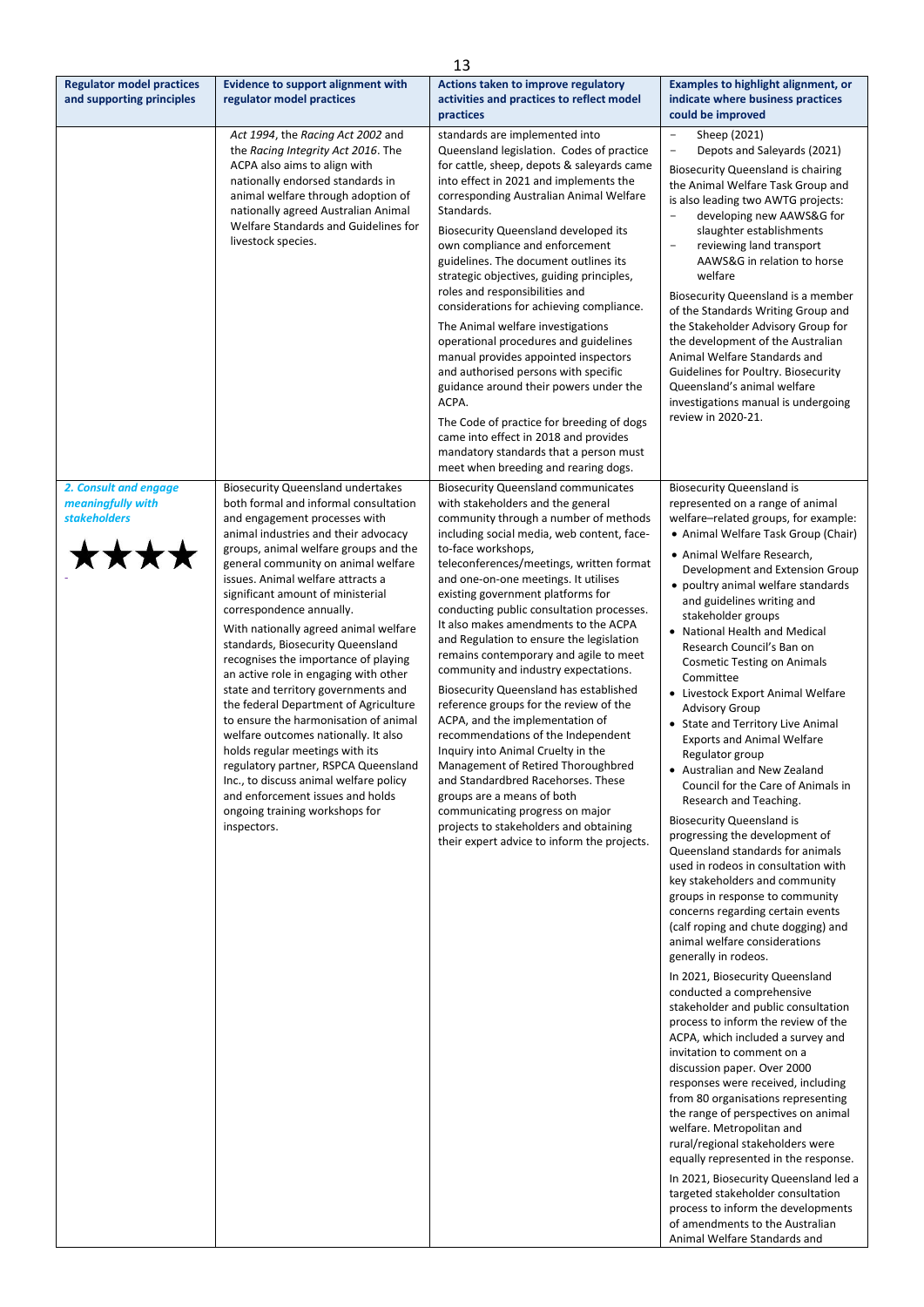|                                                                                   | 14                                                                                                                                                                                                                                                                                                                                                                                                                                                                                                                                                                                                                                                                                                                                                                                                                                                                                                                                                                                                |                                                                                                                                                                                                                                                                                                                                                                                                                                                                                                                                                                                                                                                                                                                                                                                                                                                      |                                                                                                                                                                                                                                                                                                                                                                                                                                                                                                                                                                                                                                                                                    |  |
|-----------------------------------------------------------------------------------|---------------------------------------------------------------------------------------------------------------------------------------------------------------------------------------------------------------------------------------------------------------------------------------------------------------------------------------------------------------------------------------------------------------------------------------------------------------------------------------------------------------------------------------------------------------------------------------------------------------------------------------------------------------------------------------------------------------------------------------------------------------------------------------------------------------------------------------------------------------------------------------------------------------------------------------------------------------------------------------------------|------------------------------------------------------------------------------------------------------------------------------------------------------------------------------------------------------------------------------------------------------------------------------------------------------------------------------------------------------------------------------------------------------------------------------------------------------------------------------------------------------------------------------------------------------------------------------------------------------------------------------------------------------------------------------------------------------------------------------------------------------------------------------------------------------------------------------------------------------|------------------------------------------------------------------------------------------------------------------------------------------------------------------------------------------------------------------------------------------------------------------------------------------------------------------------------------------------------------------------------------------------------------------------------------------------------------------------------------------------------------------------------------------------------------------------------------------------------------------------------------------------------------------------------------|--|
| <b>Regulator model practices</b><br>and supporting principles                     | <b>Evidence to support alignment with</b><br>regulator model practices                                                                                                                                                                                                                                                                                                                                                                                                                                                                                                                                                                                                                                                                                                                                                                                                                                                                                                                            | Actions taken to improve regulatory<br>activities and practices to reflect model<br>practices                                                                                                                                                                                                                                                                                                                                                                                                                                                                                                                                                                                                                                                                                                                                                        | Examples to highlight alignment, or<br>indicate where business practices<br>could be improved                                                                                                                                                                                                                                                                                                                                                                                                                                                                                                                                                                                      |  |
|                                                                                   |                                                                                                                                                                                                                                                                                                                                                                                                                                                                                                                                                                                                                                                                                                                                                                                                                                                                                                                                                                                                   |                                                                                                                                                                                                                                                                                                                                                                                                                                                                                                                                                                                                                                                                                                                                                                                                                                                      | Guidelines for the transport of<br>livestock (in relation to horse<br>welfare). This involved almost 250<br>organisations nationally.                                                                                                                                                                                                                                                                                                                                                                                                                                                                                                                                              |  |
| 3. Provide appropriate<br>information and support to<br>assist compliance<br>**** | <b>Biosecurity Queensland helps</b><br>stakeholders to comply with the ACPA<br>by providing appropriate information<br>such as policy positions and other<br>relevant documentation including<br>forms, templates and fact sheets on its<br>various websites. Stakeholders can<br>also contact relevant officers via the<br>department's Customer Service Centre<br>by email or telephone and through<br>various extension activities to make<br>enquiries. Social media and targeted<br>educational campaigns are used to<br>communicate messages to ensure<br>compliance with specific aspects of the<br>ACPA.                                                                                                                                                                                                                                                                                                                                                                                  | <b>Biosecurity Queensland regularly reviews</b><br>existing information to ensure its<br>currency, determines whether additional<br>information is required, assesses the<br>accessibility of this information and<br>explores other avenues of communication<br>such as social media and apps.                                                                                                                                                                                                                                                                                                                                                                                                                                                                                                                                                      | <b>Biosecurity Queensland provides</b><br>novel extension activities (such as<br>webinars) to disseminate information<br>to key stakeholders about significant<br>changes to the legislation. Web-<br>based information is provided on key<br>compliance requirements and<br>targeted and informative social<br>media posts are regularly posted on<br>topical subjects.<br>During 2021, a range of promotional<br>products containing simple messages<br>about caring for animals have been<br>developed to raise awareness<br>particularly among school-aged<br>children, the general public and<br>indigenous communities about<br>ensuring animals experience good<br>welfare. |  |
| 4. Commit to continuous<br><i>improvement</i><br>****                             | Biosecurity Queensland commenced a<br>review of the ACPA in 2020 to ensure<br>that it remains fit for purpose after 20<br>years in force.<br>Biosecurity Queensland is committed<br>to continually improving the way it<br>regulates animal welfare in<br>Queensland. It holds regular meetings<br>with its regulatory partner, RSPCA<br>Queensland Inc., to discuss animal<br>welfare policy and enforcement issues<br>and holds ongoing training workshops<br>for inspectors.                                                                                                                                                                                                                                                                                                                                                                                                                                                                                                                   | Under the Agriculture and Other<br>Legislation Amendment Act 2020<br>amendments were made to provide<br>additional powers to inspectors to help<br>abandoned animals. This provision will<br>empower animal welfare inspectors to<br>enter premises without a warrant, where<br>an animal has been abandoned,<br>irrespective of its condition. Before<br>entering, the inspector must first make a<br>reasonable attempt to locate and contact<br>the owner of the animal or the occupier<br>of the premises prior to entry.<br>The ongoing development and<br>implementation of the Biosecurity Online<br>Resources and Information System and<br>supporting policies and procedures has<br>enabled Biosecurity Queensland to<br>effectively and efficiently track and report<br>on its animal welfare-related<br>responsibilities under the ACPA. | <b>Biosecurity Queensland has recruited</b><br>a learning and development officer<br>to redevelop the training package for<br>animal welfare inspectors to ensure<br>contemporary training and<br>regulatory practices for inspectors<br>appointed under the ACPA.<br>Inspector L&D includes training in<br>'modern regulator' best practice and<br>administrative decision-making.                                                                                                                                                                                                                                                                                                |  |
| 5. Be transparent and<br>accountable in actions<br><b>IXXX</b>                    | Biosecurity Queensland is transparent<br>and accountable in its actions by<br>reporting regularly to the public on a<br>range of issues, both specific and<br>general. To ensure regulatory<br>decisions are made in a timely manner,<br>the ACPA provides for legislated<br>timelines in which a decision must be<br>made. Decisions made under the ACPA<br>are subject to both internal and<br>external review.<br>Resources such as standard operating<br>procedures, templates and training<br>have been developed for use by the<br>delegated decision-makers in<br>Biosecurity Queensland. These include<br>examples of the type and level of<br>information that decision-makers<br>should provide in their decisions and<br>the requirements for a review.<br>Indicators of regulatory performance<br>in relation to animal welfare are<br>published in the department's annual<br>report. Actions taken to improve<br>regulatory activities and practices to<br>reflect model practices. | <b>Biosecurity Queensland and RSPCA</b><br>Queensland Inc. have a 3-year activity<br>agreement in place. The agreement sets<br>out the financial support provided to<br>RSPCA Queensland Inc. for its<br>inspectorate as well as conditions under<br>which both parties operate, including the<br>requirement for an annual report.<br>In 2017, Biosecurity Queensland<br>established a memorandum of<br>understanding (MOU) with RSPCA<br>Queensland Inc. and the Queensland<br>Racing Integrity Commission to ensure the<br>appropriate sharing of information<br>relating to animal welfare incidents and<br>the referral of animal welfare matters<br>that lie within their jurisdiction. The MOU<br>was updated in 2020.                                                                                                                        | All internal reviews were completed<br>within the required time frames.<br>Information notices (where required)<br>were provided, outlining the<br>decision-making process, matters<br>taken into consideration and findings<br>of fact.                                                                                                                                                                                                                                                                                                                                                                                                                                           |  |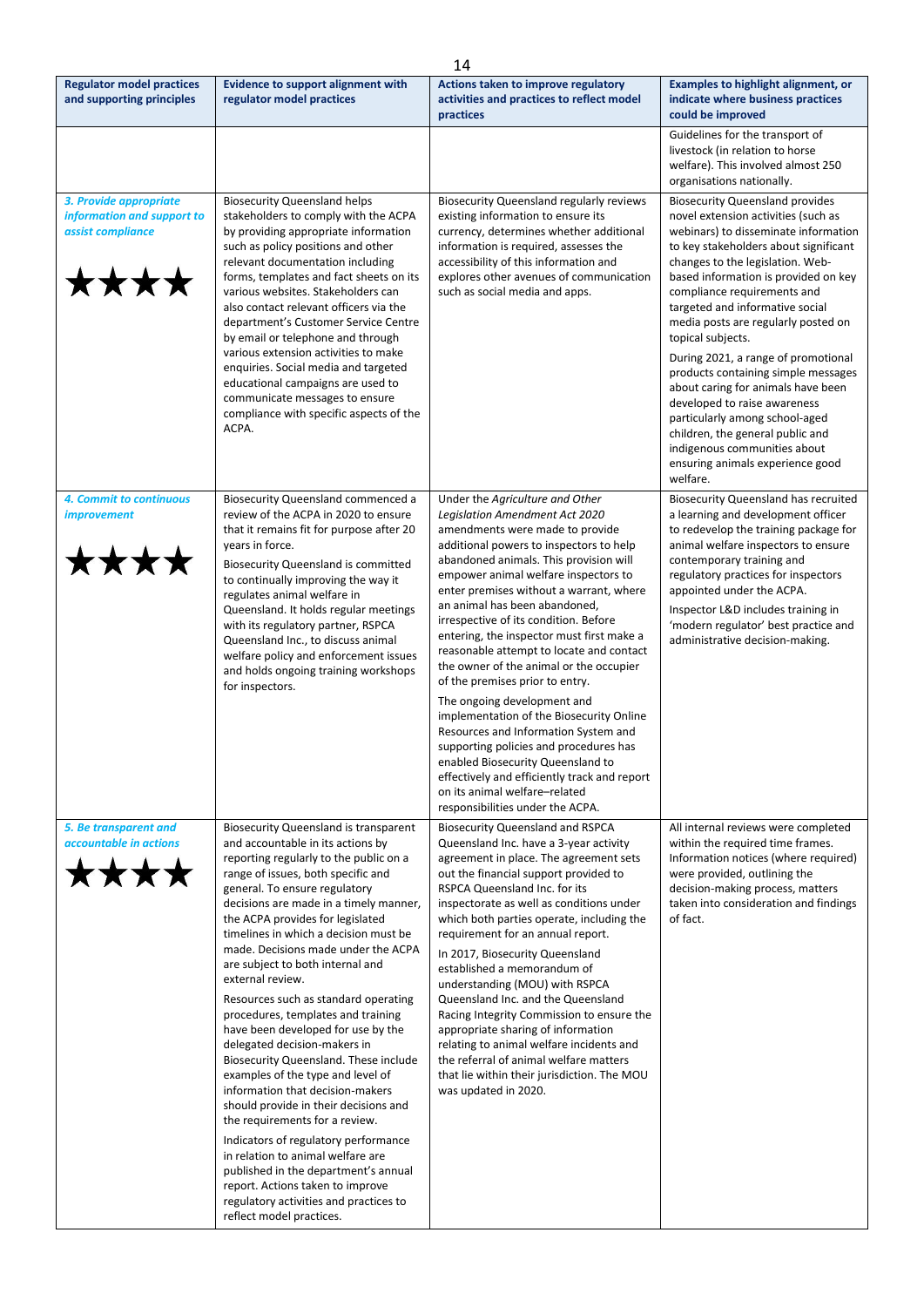# **REGULATOR PERFORMANCE FRAMEWORK REPORT** *Animal Management (Cats and Dogs) Act 2008*

## **Nature of regulation**

Animal welfare and management is an important issue for the community both locally and internationally.

Queensland Government is committed to ensuring the management of cats and dogs meets public safety and community expectations.

Queensland's current cat and dog management laws include the *Animal Management (Cats and Dogs) Act 2008* (AMCDA) and the *Animal Management (Cats and Dogs) Regulation 2019*. Biosecurity Queensland is the lead agency for the administration of these regulations. However, the majority of the AMCDA is enforced by local governments within their local areas.

## **Entities regulated**

In Queensland, all persons and organisations who own or are responsible for a cat or dog, provide microchip registry services, implant a microchip in a cat or dog, spay a cat or dog, or supply a cat or dog to another person, are subject to the provisions of this legislation.

## **Legislation**

The *AMCDA* provides the regulatory framework for cats and dogs in Queensland to be managed to ensure public safety and to meet community expectations.

The purpose of the AMCDA is to:

- provide for the identification of cats and dogs
- provide for the registration of dogs
- provide for the effective management of regulated dogs
- promote the responsible ownership of cats and dogs
- promote the responsible breeding of dogs.

## **Table 6** Assessment of the regulator performance for the *Animal Management (Cats and Dogs) Act 2008*

| <b>Regulator model</b><br>practices and<br>supporting principles                                 | <b>Evidence to support alignment with</b><br>regulator model practices                                                                                                                                                                                                                                                                                                                                                                                                                                                                                                                                                                               | Actions taken to improve regulatory<br>activities and practices to reflect model<br>practices                                                                                                                                                                                                                                                                                                                                                                                                                                                                                                                                                                                                                                                    | <b>Examples to highlight alignment, or</b><br>indicate where business practices<br>could be improved                                                                                                                                                                                                                                            |
|--------------------------------------------------------------------------------------------------|------------------------------------------------------------------------------------------------------------------------------------------------------------------------------------------------------------------------------------------------------------------------------------------------------------------------------------------------------------------------------------------------------------------------------------------------------------------------------------------------------------------------------------------------------------------------------------------------------------------------------------------------------|--------------------------------------------------------------------------------------------------------------------------------------------------------------------------------------------------------------------------------------------------------------------------------------------------------------------------------------------------------------------------------------------------------------------------------------------------------------------------------------------------------------------------------------------------------------------------------------------------------------------------------------------------------------------------------------------------------------------------------------------------|-------------------------------------------------------------------------------------------------------------------------------------------------------------------------------------------------------------------------------------------------------------------------------------------------------------------------------------------------|
| 1. Ensure regulatory<br>activity is proportionate<br>to risk and minimises<br>unnecessary burden | The Queensland community expects<br>that animals are managed in a way that<br>ensures the safety of the public through<br>effective control of domestic dogs.<br>The AMCDA minimises the unnecessary<br>burden on regulated parties by allowing<br>organisations that accredit dog breeders<br>to apply to become approved entities<br>and, if approved, exempting their<br>members from the statewide dog<br>breeder registration.<br>The AMCDA does not prescribe dog and<br>cat registration fees or the number of<br>cats or dogs that may be kept at a<br>particular location. These are set by<br>local governments under their local<br>laws. | <b>Biosecurity Queensland supports local</b><br>governments to introduce local laws that<br>are consistent with the AMCDA ensuring<br>a co-regulatory approach to animal<br>management where government sets the<br>policy and local government provide the<br>enforcement appropriate to their<br>regulatory model and the needs of their<br>community.<br>It has developed regulatory policies<br>outlining the areas of responsibility for<br>local governments and Queensland<br>Government under the AMCDA. It has<br>also developed its own compliance and<br>enforcement guidelines. The document<br>outlines its strategic objectives, guiding<br>principles, roles and responsibilities and<br>considerations for achieving compliance. |                                                                                                                                                                                                                                                                                                                                                 |
| 2. Consult and engage<br>meaningfully with<br><b>stakeholders</b>                                | <b>Biosecurity Queensland works closely</b><br>with the Local Government Association<br>of Queensland and with local<br>governments to set binding policies that<br>meet local government and community<br>expectations that ensure cat and dog<br>management regulatory activities are<br>proportionate and reasonable and<br>address the level of risk associated with                                                                                                                                                                                                                                                                             |                                                                                                                                                                                                                                                                                                                                                                                                                                                                                                                                                                                                                                                                                                                                                  | <b>Biosecurity Queensland continues to</b><br>consult extensively with Local<br>Governments on matters important to<br>local government in enforcement of<br>the AMCDA.<br><b>Biosecurity Queensland is currently</b><br>progressing a regulatory amendment<br>that will provide for all declared dogs to<br>wear distinctive collars that will |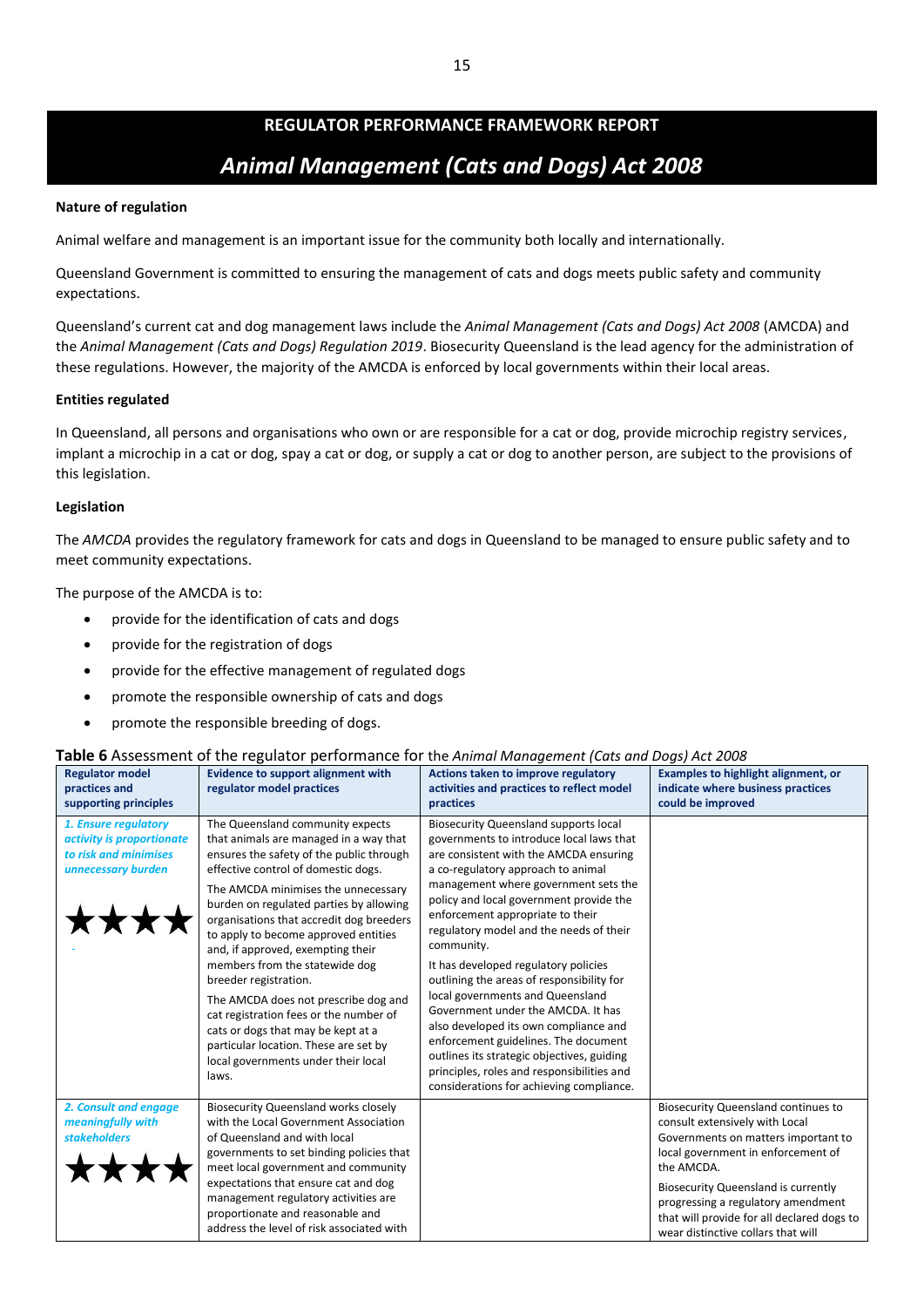|                                                                  |                                                                                                                                                                                                                                                                                                                                                                                                                                                                                                                                                                                                                                                                                                                                                                                                                                                                               | 16                                                                                                                                                                                                                                                                                                                                                                                                                                                                                                                                                                                                                                                                                                             |                                                                                                                                                                                                                                                                                                                                                                                                                                                                                                                                                                                                                                                                                                                                                                                                                                                                   |
|------------------------------------------------------------------|-------------------------------------------------------------------------------------------------------------------------------------------------------------------------------------------------------------------------------------------------------------------------------------------------------------------------------------------------------------------------------------------------------------------------------------------------------------------------------------------------------------------------------------------------------------------------------------------------------------------------------------------------------------------------------------------------------------------------------------------------------------------------------------------------------------------------------------------------------------------------------|----------------------------------------------------------------------------------------------------------------------------------------------------------------------------------------------------------------------------------------------------------------------------------------------------------------------------------------------------------------------------------------------------------------------------------------------------------------------------------------------------------------------------------------------------------------------------------------------------------------------------------------------------------------------------------------------------------------|-------------------------------------------------------------------------------------------------------------------------------------------------------------------------------------------------------------------------------------------------------------------------------------------------------------------------------------------------------------------------------------------------------------------------------------------------------------------------------------------------------------------------------------------------------------------------------------------------------------------------------------------------------------------------------------------------------------------------------------------------------------------------------------------------------------------------------------------------------------------|
| <b>Regulator model</b><br>practices and<br>supporting principles | <b>Evidence to support alignment with</b><br>regulator model practices                                                                                                                                                                                                                                                                                                                                                                                                                                                                                                                                                                                                                                                                                                                                                                                                        | Actions taken to improve regulatory<br>activities and practices to reflect model<br>practices                                                                                                                                                                                                                                                                                                                                                                                                                                                                                                                                                                                                                  | <b>Examples to highlight alignment, or</b><br>indicate where business practices<br>could be improved                                                                                                                                                                                                                                                                                                                                                                                                                                                                                                                                                                                                                                                                                                                                                              |
| 3. Provide appropriate                                           | the care and use of these animals in<br>Queensland. It undertakes both formal<br>and informal consultation and<br>engagement processes with local<br>governments, cat and dog enthusiast<br>groups, animal welfare groups and the<br>general community about cat and dog<br>management issues. Cat and dog<br>management attracts a significant<br>amount of ministerial correspondence<br>annually.<br>Biosecurity Queensland recognises the<br>importance of local governments in cat<br>and dog management. It plays an active<br>role in engaging local governments to<br>build networks and ensure the AMDCA<br>continues to meet the needs of the<br>Queensland community. Biosecurity<br>Queensland also attends regular<br>meetings with local governments to<br>discuss animal management policy and<br>enforcement issues.<br><b>Biosecurity Queensland assists</b> | <b>Biosecurity Queensland regularly reviews</b>                                                                                                                                                                                                                                                                                                                                                                                                                                                                                                                                                                                                                                                                | uniformly identify a dog as dangerous<br>across all areas of local government.<br><b>Biosecurity Queensland is also</b><br>consulting on additional Penalty<br>Infringement Notices (PINS) for<br>dangerous dogs.<br>Representatives from Biosecurity<br>Queensland sit on a range of animal<br>management-related groups, including<br>the:<br>• South East Queensland Regional<br>Animal Management Group<br>• Dog Breeder Governance Group<br>• Animal Registries Working Group.<br><b>Biosecurity Queensland regularly</b><br>consults with key stakeholders to<br>identify and prioritise amendments to<br>the AMCDA and associated<br>Regulations.<br>Web-based information is provided on                                                                                                                                                                  |
| information and<br>support to assist<br>compliance               | stakeholders with compliance with the<br>AMCDA by providing information,<br>including policy positions and other<br>relevant documentation (such as forms,<br>templates and fact sheets) on its<br>website. Biosecurity Queensland<br>regularly reviews and updates its<br>information available to local<br>governments on its website.<br>Local government officers and other<br>stakeholders can also contact relevant<br>officers via the department's Customer<br>Service Centre by email or telephone<br>and through various extension activities<br>to make enquiries.<br>Social media and targeted educational<br>campaigns are used to communicate<br>specific messages to ensure compliance<br>with specific aspects of the AMCDA.                                                                                                                                  | existing information to ensure its<br>currency, determines whether additional<br>information is required, assesses the<br>accessibility of this information and<br>explores other avenues of<br>communication such as social media and<br>apps.                                                                                                                                                                                                                                                                                                                                                                                                                                                                | key compliance requirements. Targeted<br>and informative social media posts are<br>regularly posted on varied and topical<br>subjects.<br>Biosecurity Queensland also provides<br>local government officers and<br>prescribed permanent identification<br>device (PPID) (microchip) registries<br>with the opportunity for one-on-one<br>discussions to help address specific<br>issues that arise during enforcement of<br>the AMCDA and in achieving<br>compliance with the AMCDA and<br>Regulation.                                                                                                                                                                                                                                                                                                                                                            |
| 4. Commit to continuous<br><i>improvement</i>                    | Biosecurity Queensland is committed to<br>continually improving cat and dog<br>management in Queensland.<br>Biosecurity Queensland holds regular<br>meetings with local governments and<br>other key stakeholders to discuss cat<br>and dog management issues. It also<br>attends local government forums and<br>encourages local governments to<br>provide written submissions for<br>legislative amendments that aim to<br>achieve greater efficiencies for cat and<br>dog management in Queensland.                                                                                                                                                                                                                                                                                                                                                                        | Biosecurity Queensland undertook a<br>review of the Queensland Dog Breeder<br>Register, its functionality, whether it was<br>meeting its objectives and to identify<br>areas of improvement. The review was<br>discussed with the Dog Breeder<br>Governance Group, allowing members to<br>have their say as to the usefulness of the<br>Register.<br><b>Biosecurity Queensland continues to</b><br>make improvements to the Queensland<br>Dog Breeder Register portal to facilitate<br>dog breeders to register and renew their<br>registration online. Those breeders<br>unable to access the online portal<br>continue to be contacted by mail and<br>provided a manual registration and<br>renewal process. | The Queensland Dog Breeder Register<br>portal allows dog breeders to register<br>and manage their registration details<br>online. It has been extremely<br>successful, with over 90% of dog<br>breeders doing so through the portal,<br>without the department's direct<br>involvement. Biosecurity Queensland is<br>committed to continually improving the<br>Register.<br>Currently there are 22,566 registered<br>dog breeders in Queensland. The portal<br>also allows the community to lodge an<br>animal management or an animal<br>welfare concern on the Register. These<br>concerns are directed to the relevant<br>local government, RSPCA or Biosecurity<br>Queensland agency for action. Since<br>May 2017, 268 animal welfare<br>concerns have been lodged and<br>actioned and 3,352 animal<br>management concerns have been<br>lodged and actioned. |
| 5. Be transparent and<br>accountable in actions<br><b>xxxx</b>   | Biosecurity Queensland is transparent<br>and accountable in its actions. It reports<br>regularly to the public on a range of<br>issues, both specific and general.<br>To ensure timely decisions, the AMCDA<br>provides legislated timelines in which a                                                                                                                                                                                                                                                                                                                                                                                                                                                                                                                                                                                                                       | <b>Biosecurity Queensland ensures</b><br>transparency and accountability in all<br>actions through standard operating<br>procedures and policies for compliance.<br>It ensures local governments receive<br>concerns about dog breeders entered in                                                                                                                                                                                                                                                                                                                                                                                                                                                             |                                                                                                                                                                                                                                                                                                                                                                                                                                                                                                                                                                                                                                                                                                                                                                                                                                                                   |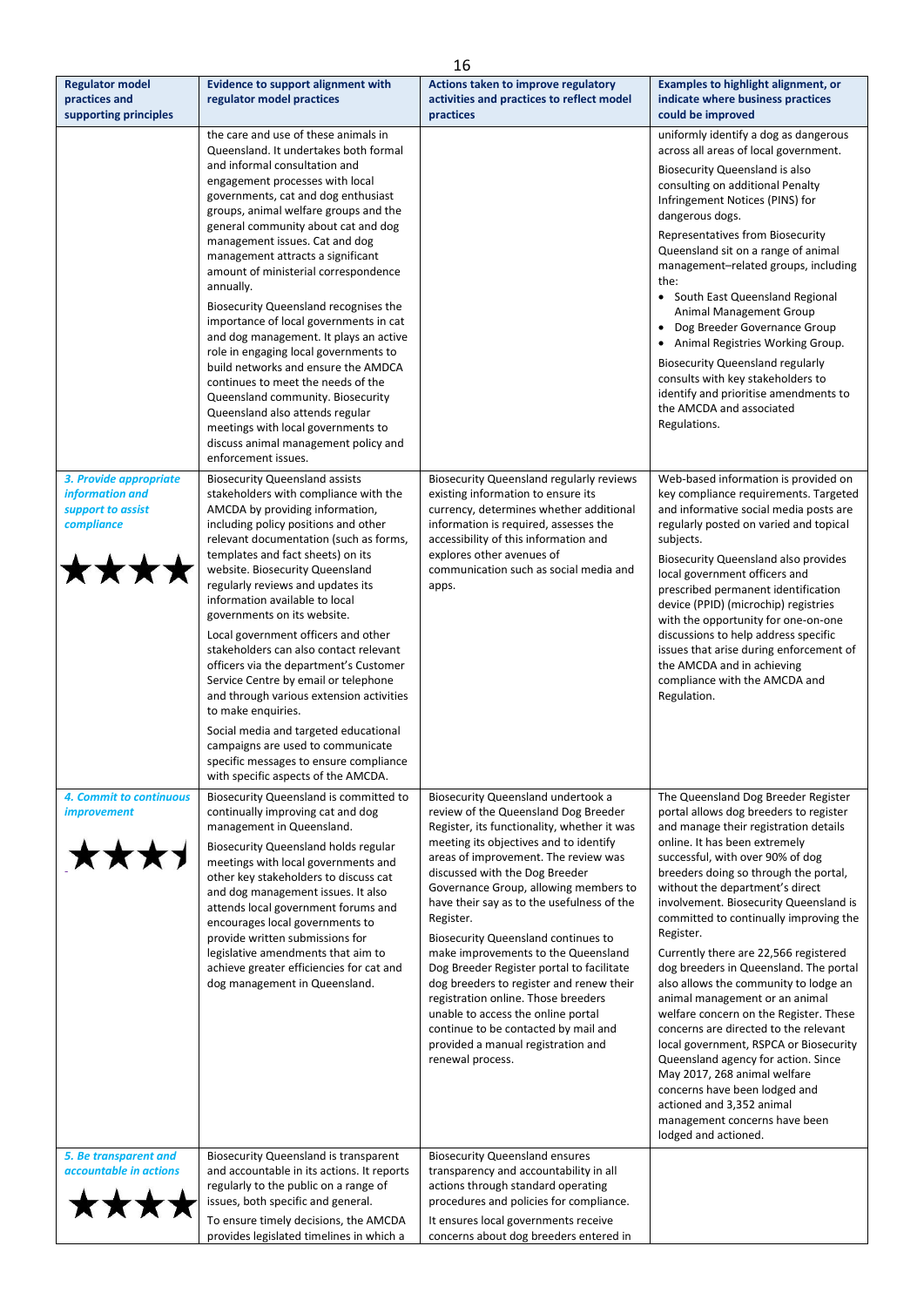| <b>Regulator model</b><br>practices and<br>supporting principles | <b>Evidence to support alignment with</b><br>regulator model practices                                                                                                                                                                            | ⊥<br>Actions taken to improve regulatory<br>activities and practices to reflect model<br>practices                                                                                                                                                          | Examples to highlight alignment, or<br>indicate where business practices<br>could be improved |
|------------------------------------------------------------------|---------------------------------------------------------------------------------------------------------------------------------------------------------------------------------------------------------------------------------------------------|-------------------------------------------------------------------------------------------------------------------------------------------------------------------------------------------------------------------------------------------------------------|-----------------------------------------------------------------------------------------------|
|                                                                  | decision must be made. Decisions are<br>subject to both internal and external<br>review.                                                                                                                                                          | the Queensland Dog Breeder Register<br>through direct referral to enhance<br>efficiencies in regulatory action.                                                                                                                                             |                                                                                               |
|                                                                  | Biosecurity Queensland has assisted<br>local governments in their<br>responsibilities by providing resources<br>such as standard operating procedures<br>and templates and has provided input<br>into training packages for local<br>governments. | <b>Biosecurity Queensland assists local</b><br>governments in being responsible for<br>ensuring transparency and accountability<br>in all their actions under the AMCDA and<br>associated Regulation, by providing<br>assistance in interpretation of them. |                                                                                               |

#### **Queensland Dog Breeder Register**

Biosecurity Queensland was recently approached by Monmouthshire County Council in Wales, United Kingdom, to discuss the Department of Agriculture and Fisheries policies and implementation of the Queensland Government dog breeder laws.

Monmouthshire County Council were initiating a model of its own to control puppy breeding. An internet search by the Council had identified Queensland's dog breeder laws as a fit-for-purpose model for regulating dog breeders through mandatory identification of breeders and the application of mandatory animal welfare standards.

Senior departmental officers met remotely with Monmouthshire County Council Trading Standards officers and provided information about the implementation of the Queensland Dog Breeder Registration model.

The Queensland Dog Breeder Register is a great example of the Government's policies being recognised on the international stage and Queensland leading the way in improving the regulation of dog breeders and ensuring the welfare of breeding dogs and their progeny.

#### **Case study 2: – An area for improvement [being worked on]**

#### **Responding to animal welfare complaints**

In February 2020, an independent inquiry into animal cruelty in the management of retired racehorses (the Martin Inquiry) made several findings on Biosecurity Queensland's handling of animal welfare complaints.

The findings highlighted opportunities to improve Biosecurity Queensland's alignment with the model practice of ensuring regulatory activity is proportionate to risk, noting that a primarily educational approach to enforcement of animal welfare laws may not meet community expectations.

Biosecurity Queensland has developed, and is in the process of implementing, a learning and development program for Biosecurity Queensland and RSPCA inspectors to enhance their knowledge and skills to effectively respond to animal welfare incidents using the full range of available education, compliance and enforcement options. Biosecurity Queensland has also aligned with the model practice of being transparent and accountable, by providing direct feedback to animal welfare complainants. In 2021, Biosecurity Queensland commenced publication of investigation outcomes online.

Biosecurity Queensland is working with industry stakeholders towards developing more mature regulatory partnerships that are more aware of community expectations and of the benefits of ethical and transparent behaviour. An animal welfare stakeholder reference group has also been established to enhance Biosecurity Queensland's ability to meaningfully consult and engage with stakeholders, including key industry stakeholders, regulatory partners and the community.

#### **Review of the dog breeding and supply provisions of the**  *Animal Management (Cats and Dogs) Act 2008*

Through the review of the Queensland Dog Breeder Register, Biosecurity Queensland has identified a number of areas for improvement. Focus will be given to raising awareness within the community and with local government to improve understanding of the Register's intent and objective through a targeted and comprehensive communication campaign.

Additional refinements to the Register will be made to ensure it meets the needs of dog breeders to meet their obligations under the AMCDA and remains a fit-for-purpose tool to enable action to be taken to reduce cruel puppy breeders in Queensland.

17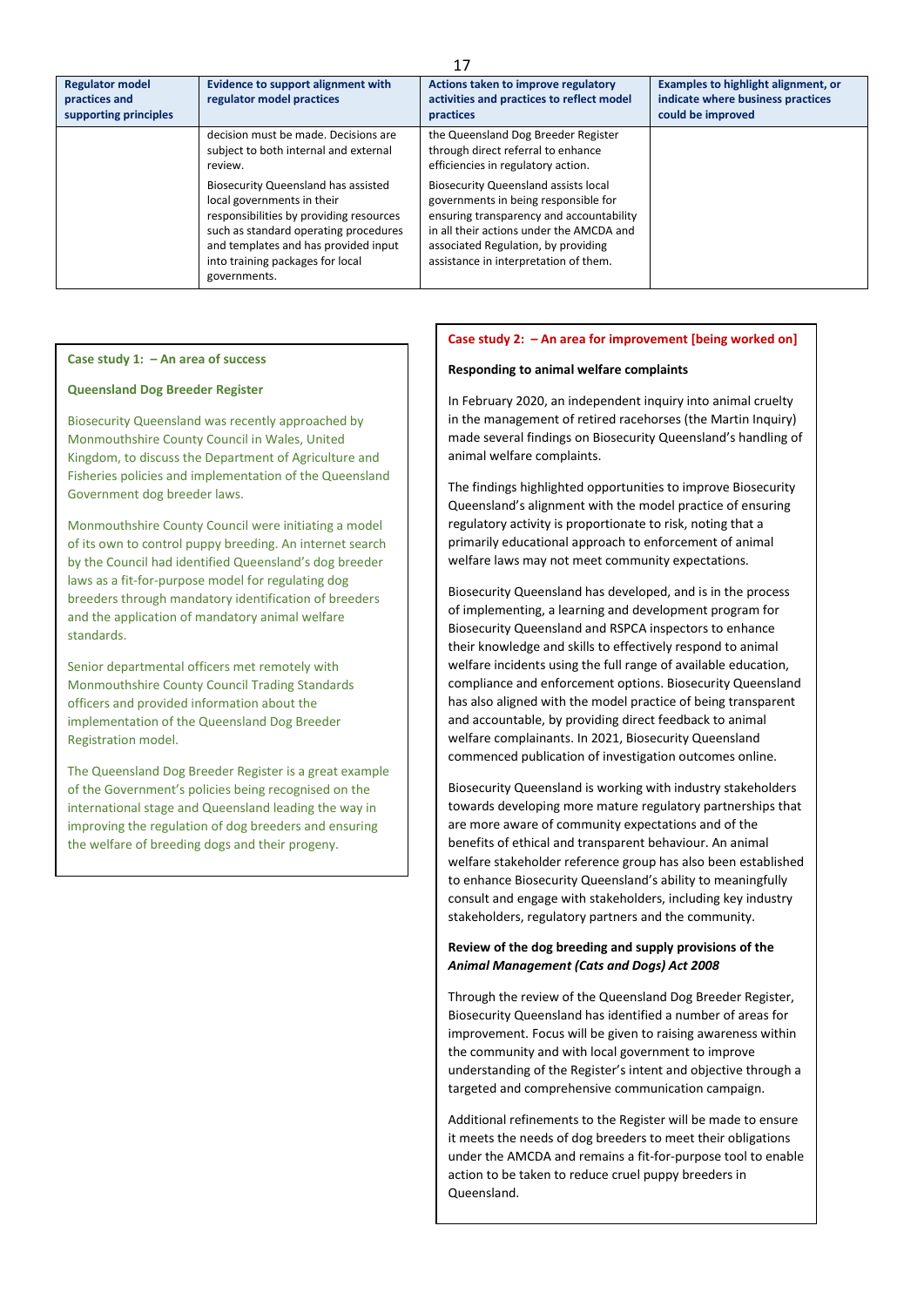# *Exhibited Animals Act 2015*

# **Nature of regulation**

Exhibition of animals in Queensland has a range of economic, social and other benefits; however, there are also animal welfare, biosecurity and safety risks associated with exhibiting animals.

Queensland's laws for exhibiting animals include the *Exhibited Animals Act 2015* (EAA) and the *Exhibited Animals Regulation 2016*. Biosecurity Queensland is the lead agency for the administration of these laws and provides licencing and regulatory services to ensure those entities exhibiting animals abide by accepted practices and community expectations.

## **Entities regulated**

In Queensland, all persons and organisations who exhibit animals are subject to the provisions of the legislation. The industry is made up of large family owned and commercial businesses operating as zoos and aquaria, smaller zoos and wildlife parks and mobile exhibitors. Additionally, licenced interstate mobile exhibitors are able to apply for and be permitted to conduct mobile exhibition in Queensland in accordance with their primary state/jurisdiction's licencing arrangements.

## **Legislation**

The EAA provides the regulatory framework for native and non-indigenous animals that are exhibited in Queensland to be managed to ensure their welfare, there are no adverse biosecurity risks to the environment and adequate safety arrangements are in place for both animal handlers and the viewing public.

The purpose of the EAA is to:

- provide for exhibiting and dealing with exhibited animals, and
- ensure the relevant risks and relevant adverse effects associated with exhibiting and dealing with exhibited animals are prevented or minimised.

| <b>Regulator model practices</b><br>and supporting principles                                    | Evidence to support alignment with regulator<br>model practices                                                                                                                                                                                                                                                                                                                                                                                                                                                                                                                                                                                          | Actions taken to improve regulatory<br>activities and practices to reflect<br>model practices                                                                                                                                                                                                                                                                                                                                                                                                                                                                                                                                                                                                                                                                                                                                                                                                                                                                                                                                                                                                             | <b>Examples to highlight alignment,</b><br>or indicate where business<br>practices could be improved                                                                                                                                                                                                                                                                                                                             |
|--------------------------------------------------------------------------------------------------|----------------------------------------------------------------------------------------------------------------------------------------------------------------------------------------------------------------------------------------------------------------------------------------------------------------------------------------------------------------------------------------------------------------------------------------------------------------------------------------------------------------------------------------------------------------------------------------------------------------------------------------------------------|-----------------------------------------------------------------------------------------------------------------------------------------------------------------------------------------------------------------------------------------------------------------------------------------------------------------------------------------------------------------------------------------------------------------------------------------------------------------------------------------------------------------------------------------------------------------------------------------------------------------------------------------------------------------------------------------------------------------------------------------------------------------------------------------------------------------------------------------------------------------------------------------------------------------------------------------------------------------------------------------------------------------------------------------------------------------------------------------------------------|----------------------------------------------------------------------------------------------------------------------------------------------------------------------------------------------------------------------------------------------------------------------------------------------------------------------------------------------------------------------------------------------------------------------------------|
| 1. Ensure regulatory<br>activity is proportionate<br>to risk and minimises<br>unnecessary burden | The Queensland community expects that<br>exhibited animals are managed to a standard<br>that safeguards their welfare, the safety of the<br>public and that minimises any risk of escape<br>and biosecurity threats to the environment.<br>The EAA imposes a general obligation on<br>exhibitors of animals to minimise risks to<br>animal welfare, biosecurity and public safety.<br>The general obligation applies to all exhibitors<br>of exotic animals and native animals<br>regardless of whether they require a licence<br>under the legislation. Many aspects of the<br>general obligation are clarified in standards<br>and licence conditions. | Under the EAA, licence holders must<br>submit a management plan for each<br>species they want to exhibit. This<br>practice provides flexibility for the<br>applicant to determine how they wish<br>to exhibit, identifying the relevant<br>risks and adverse effects specific to<br>their business model.<br>A management plan must state how<br>the licence holder proposes to exhibit<br>and deal with the animal. This<br>includes addressing significant risks to<br>animal welfare, biosecurity and public<br>safety and the adverse effects to the<br>welfare of an animal, the health,<br>safety or wellbeing of a person, social<br>amenity, the economy and the<br>environment.<br><b>Biosecurity Queensland has</b><br>developed guidelines and example<br>management plans for various<br>species to assist applicants and<br>licence holders in developing their<br>own management plans.<br>The applicant is able to choose how<br>they submit a management plan and<br>in what format best suits their needs.<br>The information provided must be<br>sufficient to enable their application | The EAA ensures the risks of<br>keeping exhibiting animals are<br>identified and managed to an<br>acceptable standard. This is<br>especially important when non-<br>government entities are holding,<br>dealing with and exhibiting exotic<br>(non-indigenous) species that can<br>be highly dangerous, can cause<br>unwanted impacts on<br>Queensland's unique fauna and<br>flora and have unique and diverse<br>welfare needs. |

# **Table 7** Assessment of the regulator performance for the *Animal Management (Cats and Dogs) Act 2008*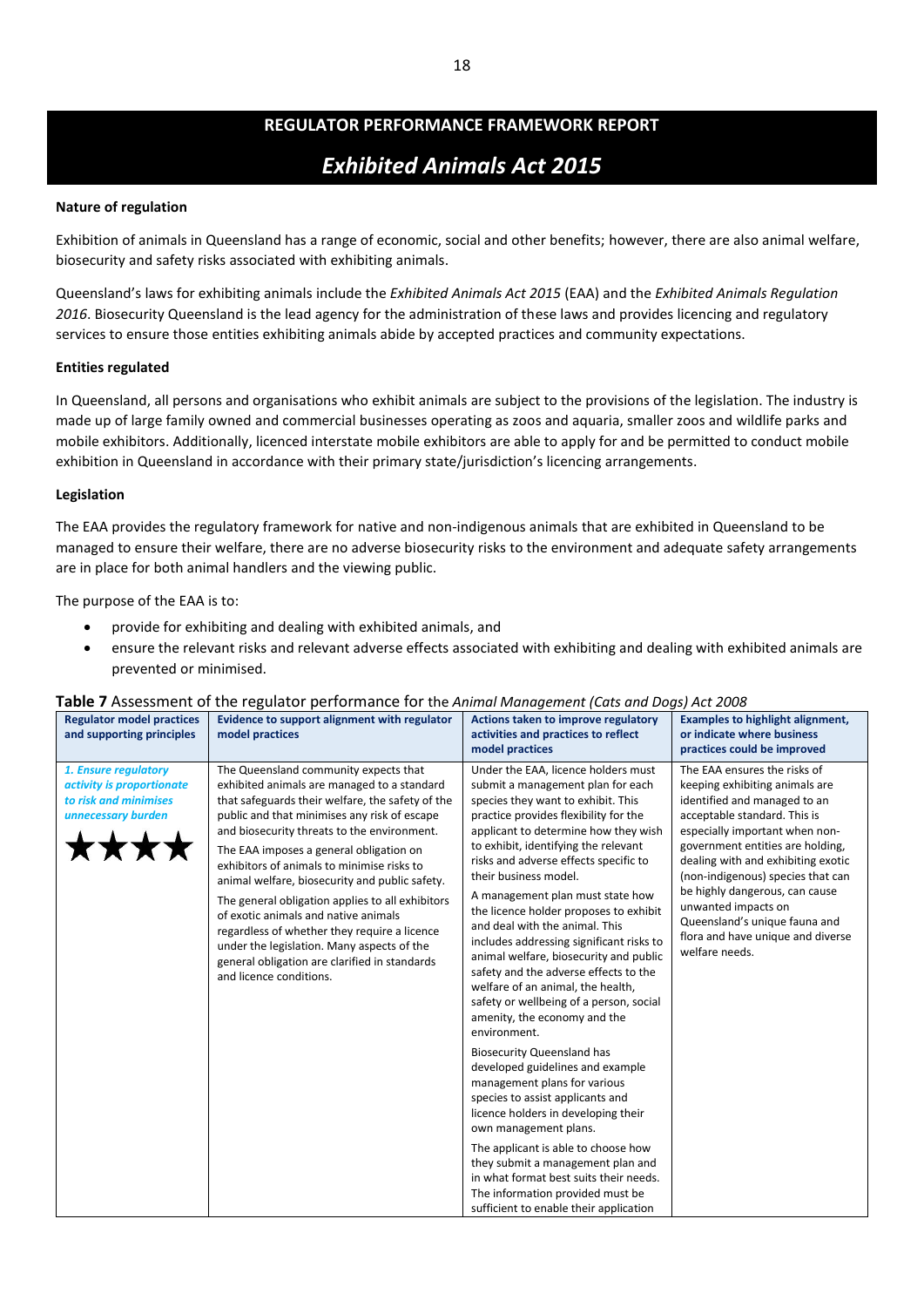|                                                                                   |                                                                                                                                                                                                                                                                                                                                                                                                                                                                                                                                                                                                                                                                                                                                                                                                                                                                                                                                                                                                                                                       | 19                                                                                                                                                                                                                                                                                                                                                                                                                                                                                                                                                                                                                                                                                                                                                                                                                        |                                                                                                                                                                                                                                                                                                                                                                                                                                                                                                                                                                                                                                              |
|-----------------------------------------------------------------------------------|-------------------------------------------------------------------------------------------------------------------------------------------------------------------------------------------------------------------------------------------------------------------------------------------------------------------------------------------------------------------------------------------------------------------------------------------------------------------------------------------------------------------------------------------------------------------------------------------------------------------------------------------------------------------------------------------------------------------------------------------------------------------------------------------------------------------------------------------------------------------------------------------------------------------------------------------------------------------------------------------------------------------------------------------------------|---------------------------------------------------------------------------------------------------------------------------------------------------------------------------------------------------------------------------------------------------------------------------------------------------------------------------------------------------------------------------------------------------------------------------------------------------------------------------------------------------------------------------------------------------------------------------------------------------------------------------------------------------------------------------------------------------------------------------------------------------------------------------------------------------------------------------|----------------------------------------------------------------------------------------------------------------------------------------------------------------------------------------------------------------------------------------------------------------------------------------------------------------------------------------------------------------------------------------------------------------------------------------------------------------------------------------------------------------------------------------------------------------------------------------------------------------------------------------------|
| <b>Regulator model practices</b><br>and supporting principles                     | Evidence to support alignment with regulator<br>model practices                                                                                                                                                                                                                                                                                                                                                                                                                                                                                                                                                                                                                                                                                                                                                                                                                                                                                                                                                                                       | Actions taken to improve regulatory<br>activities and practices to reflect<br>model practices                                                                                                                                                                                                                                                                                                                                                                                                                                                                                                                                                                                                                                                                                                                             | <b>Examples to highlight alignment,</b><br>or indicate where business<br>practices could be improved                                                                                                                                                                                                                                                                                                                                                                                                                                                                                                                                         |
|                                                                                   |                                                                                                                                                                                                                                                                                                                                                                                                                                                                                                                                                                                                                                                                                                                                                                                                                                                                                                                                                                                                                                                       | to be assessed against the criteria<br>required under the EAA.                                                                                                                                                                                                                                                                                                                                                                                                                                                                                                                                                                                                                                                                                                                                                            |                                                                                                                                                                                                                                                                                                                                                                                                                                                                                                                                                                                                                                              |
| 2. Consult and engage<br>meaningfully with<br><b>stakeholders</b><br><b>****</b>  | Biosecurity Queensland works closely with key<br>stakeholders on regulatory measures<br>impacting on the industry to ensure they are<br>proportionate and meets the government<br>priorities while addressing community<br>expectations.<br>During the initial COVID-19 pandemic<br>restrictions, Biosecurity Queensland formed<br>the Exhibited Animals Liaison Working Group<br>consisting of the key stakeholder bodies - Zoo<br>and Aquarium Association Australasia (ZAA)<br>and the Wildlife Education Network (WEN) -<br>and individual industry operators.<br>The working group engaged in discussion on<br>the impact of the restrictions on the industry<br>and furthered suggested policies to reduce<br>serious effects of the restrictions on the<br>welfare of exhibited animals<br>Through both formal and informal<br>engagement processes, Biosecurity<br>Queensland developed the Emergency Animal<br>Welfare - COVID-19 Exhibited Animal<br>Assistance Program to support positive animal<br>welfare outcomes during the pandemic. | Biosecurity Queensland has recently<br>completed a formal consultation<br>process with the industry, broader<br>animal welfare stakeholders and the<br>community on the introduction of<br>fees for licencing services under the<br>EAA.<br>Fees are required to improve<br>regulatory activities and compliance<br>services to ensure licencing<br>conditions are being met to provide<br>the community with confidence that<br>relevant risks to animal welfare,<br>biosecurity and safety are being<br>addressed.<br>During the COVID-19 pandemic<br>regular industry broadcasts were<br>provided to all authority holders on<br>the latest Queensland Government<br>restrictions, support packages and<br>available information to better inform<br>the industry of methods to<br>ameliorate impacts of the pandemic. | <b>Biosecurity Queensland will</b><br>continue to consult extensively<br>with the broader industry and<br>interested stakeholders in<br>providing licencing services and<br>enforcement activities.<br>Biosecurity Queensland is currently<br>progressing policies and regulatory<br>amendment principles to adopt<br>national Australian Animal Welfare<br>Standards and Guidelines for<br>Exhibited Animals endorsed in<br>April 2019 by the Agriculture<br>Ministers (AGMIN).<br><b>Biosecurity Queensland is</b><br>committed to consult with industry<br>on the draft regulatory<br>amendment prior to its passage<br>though government |
| 3. Provide appropriate<br>information and support<br>to assist compliance<br>**** | <b>Biosecurity Queensland assists stakeholders</b><br>with compliance with the EAA by providing<br>information, including policy positions and<br>other relevant documentation (such as forms,<br>templates and fact sheets) on its website.<br>Biosecurity Queensland regularly reviews and<br>updates information available to licenced<br>authorities on its website.<br>A dedicated team of Biosecurity Queensland<br>staff provide support and technical advice on<br>standards and licencing process to assist<br>licence applicants with their application for<br>authorities or for amendment to their<br>authorities.<br>New applicants, existing authority holders and<br>the general public are able to contact relevant<br>officers via the department's Customer Service<br>Centre by email or telephone and through a<br>dedicated email to make enquiries.                                                                                                                                                                             | <b>Biosecurity Queensland regularly</b><br>reviews existing information to<br>ensure its currency, determines<br>whether additional information is<br>required, assesses the accessibility of<br>this information and explores other<br>avenues of communication such as<br>social media and apps.                                                                                                                                                                                                                                                                                                                                                                                                                                                                                                                        | Web-based information is provided<br>on key compliance requirements.<br>These are reviewed and updated<br>regularly.<br>Policies are developed and<br>provided when issues are raised to<br>assist authority holders in meeting<br>their compliance obligations.                                                                                                                                                                                                                                                                                                                                                                             |
| 4. Commit to continuous<br><i>improvement</i><br><b>7★★★</b>                      | Biosecurity Queensland is committed to<br>continually improving exhibited animal<br>legislation in Queensland.<br>Biosecurity Queensland regularly assesses the<br>way it provides service to the industry and<br>improves business processes to ensure the<br>best possible customer experience.                                                                                                                                                                                                                                                                                                                                                                                                                                                                                                                                                                                                                                                                                                                                                     | Through customer feedback and<br>continual improvement assessment<br>processes, Biosecurity Queensland<br>adjusts its activities to ensure it is as<br>efficient and effective as possible.<br>The Pest and Exhibited Animals<br>Register database has been<br>developed as a fit for purpose<br>recording platform for all exhibited<br>animal authority holders.                                                                                                                                                                                                                                                                                                                                                                                                                                                        | Enhancements to the Pest and<br><b>Exhibited Animals Register</b><br>database are ongoing as part of<br>continuous improvement.<br>Biosecurity Queensland is currently<br>undertaking a review of all forms,<br>notices and policies and assessing<br>organisational needs to improve<br>the administration of the EAA.                                                                                                                                                                                                                                                                                                                      |
| 5. Be transparent and<br>accountable in actions<br><b>7★★★</b>                    | Biosecurity Queensland is transparent and<br>accountable in its actions. It reports regularly<br>to the public on a range of issues, both specific<br>and general.<br>To ensure timely decisions, the EAA provides<br>legislated timeframes in which a decision on<br>an application must be made. Decisions are<br>subject to review.<br>The EAA provides for review processes for<br>persons affected by original decisions.<br>Applicants displeased with a decision can<br>apply for a review, firstly through an internal<br>review process and secondly through a QCAT<br>process.                                                                                                                                                                                                                                                                                                                                                                                                                                                              | <b>Biosecurity Queensland ensures</b><br>transparency and accountability in all<br>actions through standard operating<br>procedures and policies.<br>New forms and templates are being<br>developed that will enhance<br>application and administrative<br>processes.<br>Policies are developed that address<br>specific areas of animal exhibition<br>and these are made available to<br>authority holders.                                                                                                                                                                                                                                                                                                                                                                                                              | All applications are completed<br>within legislated timeframes.<br>Applicants required to provide<br>additional information to support<br>an application are followed up to<br>ensure timeframes can be met.<br>Internal reviews are completed<br>within required time frames.<br>Information notices (where<br>required) are provided, outlining<br>the decision-making process,<br>matters taken into consideration<br>and findings of fact.                                                                                                                                                                                               |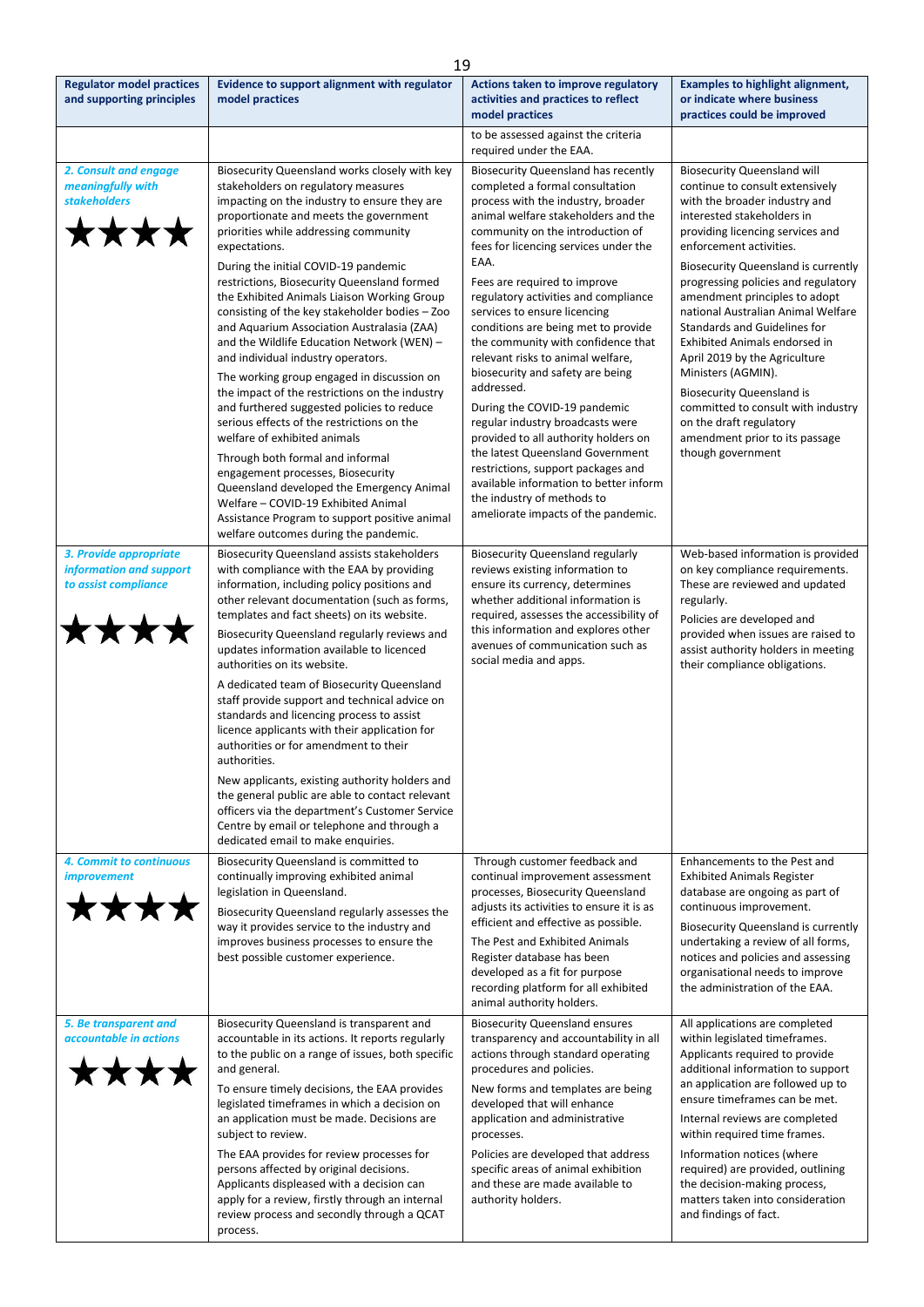### **Emergency Animal Welfare – COVID-19 Exhibited Animals Assistance Program**

The Emergency Animal Welfare COVID-19 Exhibited Animal Assistance Program (Assistance Program) provided funding to support licensed exhibitors with eligible expenses for the continued care and management of authorised animals as a result of the COVID-19 pandemic. The one-off administrative grant helped to minimise the risk of immediate animal welfare issues associated with exhibitors' financial distress.

A total of thirty-four applications were received and \$234,300 was distributed to eligible applicants.

Biosecurity Queensland's in-depth knowledge of the industry, the development of clear guidelines and ongoing consistent, simple messaging and advice provided to the industry ensured that the Assistance Program met the expectation of government and the community in minimising the impact of the novel coronavirus (COVID-19) on businesses affected by mandated closures and movement limitations set by Government.

## **Case study 2: – An area for improvement [being worked on]**

### **National Animal Welfare Standards and Guidelines for Exhibited Animals**

Biosecurity Queensland has commenced legislative drafting of the Australian Animal Welfare Standards and Guidelines – Exhibited Animals (Standards and Guidelines). All state and territories have provided jurisdictional support for adoption of the Standards into relevant jurisdictional legislation and policy.

The Standards and guidelines are comprised of one general standard and five taxon specific standards for crocodilians, koalas, macropods, ratites and wombats. These were developed to ensure a nationally consistent minimum standard of care for these species across Australia. The guidelines complement the standards by providing best practice recommendations to achieve desirable animal welfare outcomes.

The Department will consult with the exhibition industry on the Standards during the legislative drafting process to ensure the standards are accurately reflected in Regulation. Implementation of the Regulation will occur as soon as possible, following consultation.

It is intended that the Regulation will apply to all exhibitors in Queensland.

# **REGULATOR PERFORMANCE FRAMEWORK REPORT**

# *Brands Act 1915*

#### **Nature of regulation**

Biosecurity Queensland administers the *Brands Act 1915*, which provides the statutory basis for livestock owners to permanently identify their livestock as their property.

#### **Entities regulated**

Livestock owners are responsible for registering brands and earmarks and obtaining branding irons and earmarking pliers. Owners must ensure that branding irons are made to the exact shape shown on the certificate of registration and that only approved paints or pastes are used (for pigs, sheep and goats). Brands and earmarks are registered to an entity. Earmarks are registered for use only within a particular district and registration is not automatically transferred with a change of property ownership.

#### **Legislation**

The *Brands Act 1915* makes branding compulsory for cattle and pigs when they are offered for sale in Queensland. Exemptions apply for approved stud cattle sales and calves under 100 kg live weight. Cattle bred, raised, fattened and slaughtered and 'sold over the hook' within one ownership are exempt from branding.

There is also exemption for cattle taken directly to slaughter from another state or territory if they have been purchased 'over the scales' at a feedlot in Queensland and are kept at a registered feedlot in Queensland until slaughter. Interstate cattle sold in Queensland must still be branded.

The *Brands Regulation 2012* prescribes the types of brands that can be registered and the fees payable for registration of these brands.

Currently there is a Minister's exemption from branding of cattle for sale in Queensland during the Covid 19 emergency period.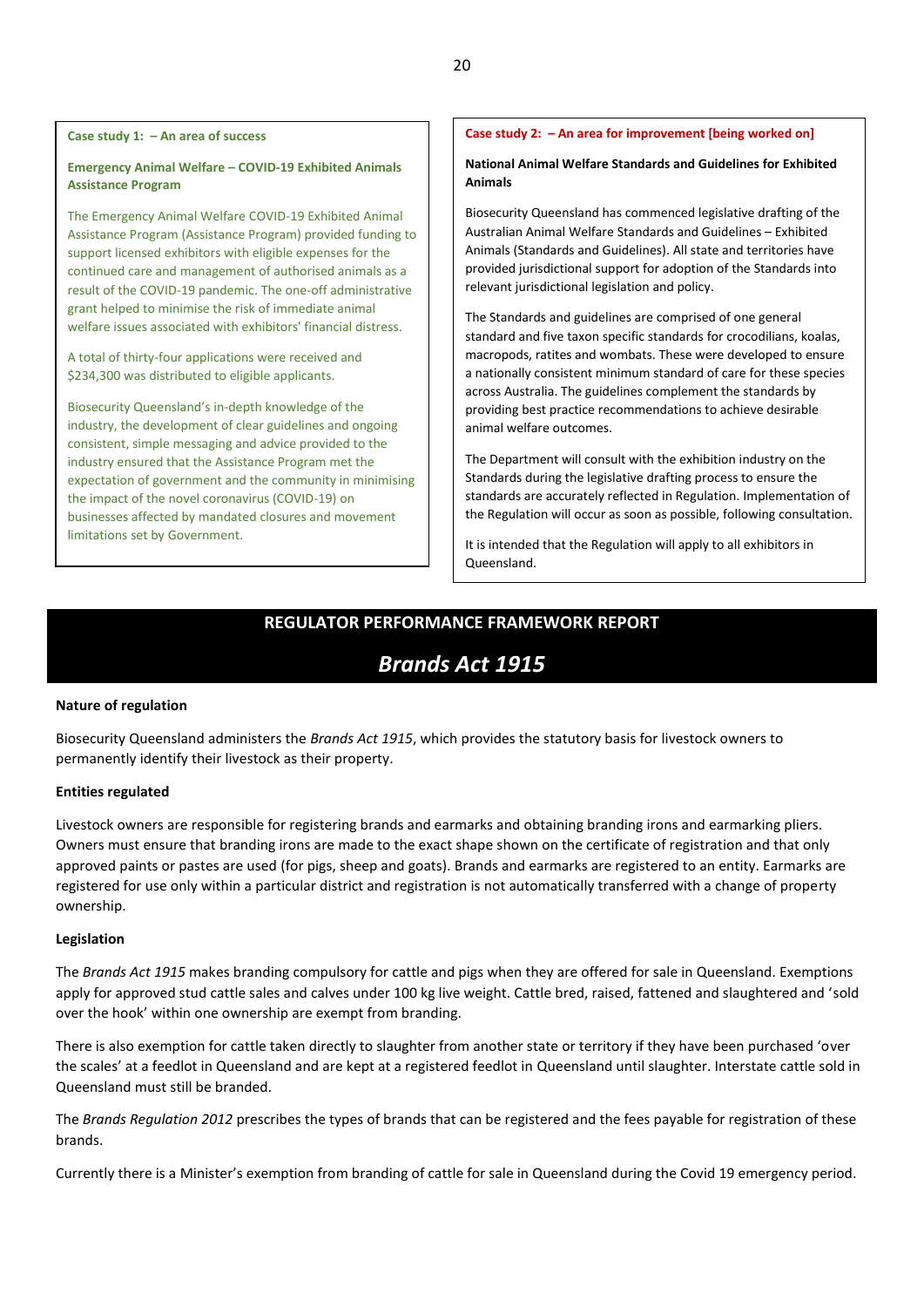# **Table 8** Assessment of the regulator performance for the *Brands Act 1915*

|                                                                                                        | <b>Table 8</b> Assessment of the regulator performance for the <i>Brands Act 1915</i>                                                                                                                                                                                                                                                                                                                                                                                                                                                                                                                                                                                                  |                                                                                                                                                                                                                                                                                                                                                                                                                                                                                                                                                             |                                                                                                                                                                                                                                                                                         |
|--------------------------------------------------------------------------------------------------------|----------------------------------------------------------------------------------------------------------------------------------------------------------------------------------------------------------------------------------------------------------------------------------------------------------------------------------------------------------------------------------------------------------------------------------------------------------------------------------------------------------------------------------------------------------------------------------------------------------------------------------------------------------------------------------------|-------------------------------------------------------------------------------------------------------------------------------------------------------------------------------------------------------------------------------------------------------------------------------------------------------------------------------------------------------------------------------------------------------------------------------------------------------------------------------------------------------------------------------------------------------------|-----------------------------------------------------------------------------------------------------------------------------------------------------------------------------------------------------------------------------------------------------------------------------------------|
| <b>Regulator model practices and</b><br>supporting principles                                          | <b>Evidence to support alignment with</b><br>regulator model practices                                                                                                                                                                                                                                                                                                                                                                                                                                                                                                                                                                                                                 | Actions taken to improve regulatory<br>activities and practices to reflect model<br>practices                                                                                                                                                                                                                                                                                                                                                                                                                                                               | <b>Examples to highlight</b><br>alignment, or indicate<br>where business practices<br>could be improved                                                                                                                                                                                 |
| 1. Ensure regulatory activity is<br>proportionate to risk and<br>minimises unnecessary burden<br>★★★★★ | The legislation provides a statutory basis for<br>livestock owners to permanently identify their<br>livestock as their property. However, the<br>legislation takes a proportionate approach by<br>only mandating owners to brand cattle over<br>100 kg and pigs over 30 kg and only if they are<br>offered for sale. The branding of horses,<br>sheep, goats, llamas, alpacas and camels is<br>also voluntary. It also provides a basis for<br>owners to protect their livestock from theft,<br>rather than impose unnecessary restrictions<br>or burden on them.                                                                                                                      |                                                                                                                                                                                                                                                                                                                                                                                                                                                                                                                                                             |                                                                                                                                                                                                                                                                                         |
| 2. Consult and engage<br>meaningfully with<br><b>stakeholders</b>                                      | Biosecurity Queensland has consulted with<br>the key stakeholders on the efficacy and<br>efficiency of the legislation, which has been in<br>place since 1915. Industry has advised that<br>the legislation continues to provide owners<br>with a meaningful way to identify their stock<br>and reduce theft. Industry has also indicated<br>that the brands they currently have<br>sometimes date back over 100 years and<br>provide family legacies as well as a trademark<br>for the family products.<br>Biosecurity Queensland has also consulted<br>with the Queensland Police Service to clarify<br>that it refers to brands as a method for<br>building a case for stock theft. | Biosecurity Queensland recently provided<br>further assistance to Queensland cattle<br>producers during the current COVID-19<br>situation concerning branding<br>requirements.<br>The COVID-19 situation required the<br>agriculture sector to consider the way<br>labour was managed. Aspects of<br>agriculture require work to occur in close<br>proximity and consideration needed to be<br>made for social distancing requirements as<br>part of the COVID-19 response.                                                                                 | Recently the need to brand<br>cattle of a live weight excess<br>of 100kg has been removed.<br>This exemption will apply<br>until the end of the COVID-<br>19 emergency under of the<br>Public Health Act 2005, as<br>extended and further<br>extended under section 323<br>of that Act. |
| 3. Provide appropriate<br>information and support to<br>assist compliance<br>★★★★                      | The department's website provides clear<br>information about who needs a brand, how to<br>apply, the position on the animals where<br>branding should be applied, how to insert<br>earmarks and the penalties associated with<br>noncompliance. In recognition that purchased<br>cattle are often cross-branded incorrectly,<br>leaving the purchaser open to prosecution or<br>having no legal claim to the purchased stock,<br>the website explains how to cross-brand<br>correctly. Consistent advice is provided to<br>manufacturers and suppliers of branding irons<br>and earmarking pliers to ensure they produce<br>the relevant tools to correct specifications.              |                                                                                                                                                                                                                                                                                                                                                                                                                                                                                                                                                             |                                                                                                                                                                                                                                                                                         |
| 4. Commit to continuous<br><i>improvement</i><br><b>****</b>                                           | An experienced and dedicated team in<br>Biosecurity Queensland receives and<br>processes up to 1,800 brands applications<br>annually. This includes brands for cattle,<br>horse, sheep and pig earmarks, and also<br>applications where clients can transfer the<br>ownership of a brand to another person.<br>Performance of the application processing<br>team is monitored and, where necessary,<br>improved business processes are<br>implemented to provide the best possible<br>service to the client.                                                                                                                                                                           | A person wishing to register a brand can<br>search the iBrands database to determine<br>whether the brand they want to register is<br>already registered. The iBrands database<br>has been enhanced to make it more user<br>friendly for customers.<br>Improvements have been made to the<br>Animal Identification System database to<br>make it more compatible with Windows<br>10 (the department's new operating<br>system).<br>Further enhancements have been made in<br>the Business portal to improve and<br>simplify clients' access to information. | Further adjustments will be<br>made to the iBrands<br>database to improve data<br>transfer between the<br>Animal Identification<br>System and iBrands.<br>Ongoing updating of forms<br>and information is occurring<br>to modernise and upgrade<br>client forms.                        |
| 5. Be transparent and<br>accountable in actions<br>****                                                | The iBrands database allows clients to access<br>current brands before deciding on the brand<br>they want to register. The department's<br>website shows the time currently taken to<br>process a brands application. Staff work<br>closely with applicants to ensure they are fully<br>informed about the brands they want to<br>register, including feasibility of registration.                                                                                                                                                                                                                                                                                                     | The previous processing time for a brand<br>application was up to 100 working days,<br>which was unacceptable. Through<br>concentrated efforts and new processes,<br>there was a significant reduction in the<br>backlog and a decrease in the processing<br>time to less than 50 days.<br>Amendments to the search capability of<br>the database were made to ensure privacy<br>of client information was maintained<br>whilst still meeting the requirements of<br>the Brands Act 1915 to publish a register<br>of registered brands.                     | The department will<br>continue to monitor the<br>application processing time<br>and ensure it is maintained<br>at acceptable levels.                                                                                                                                                   |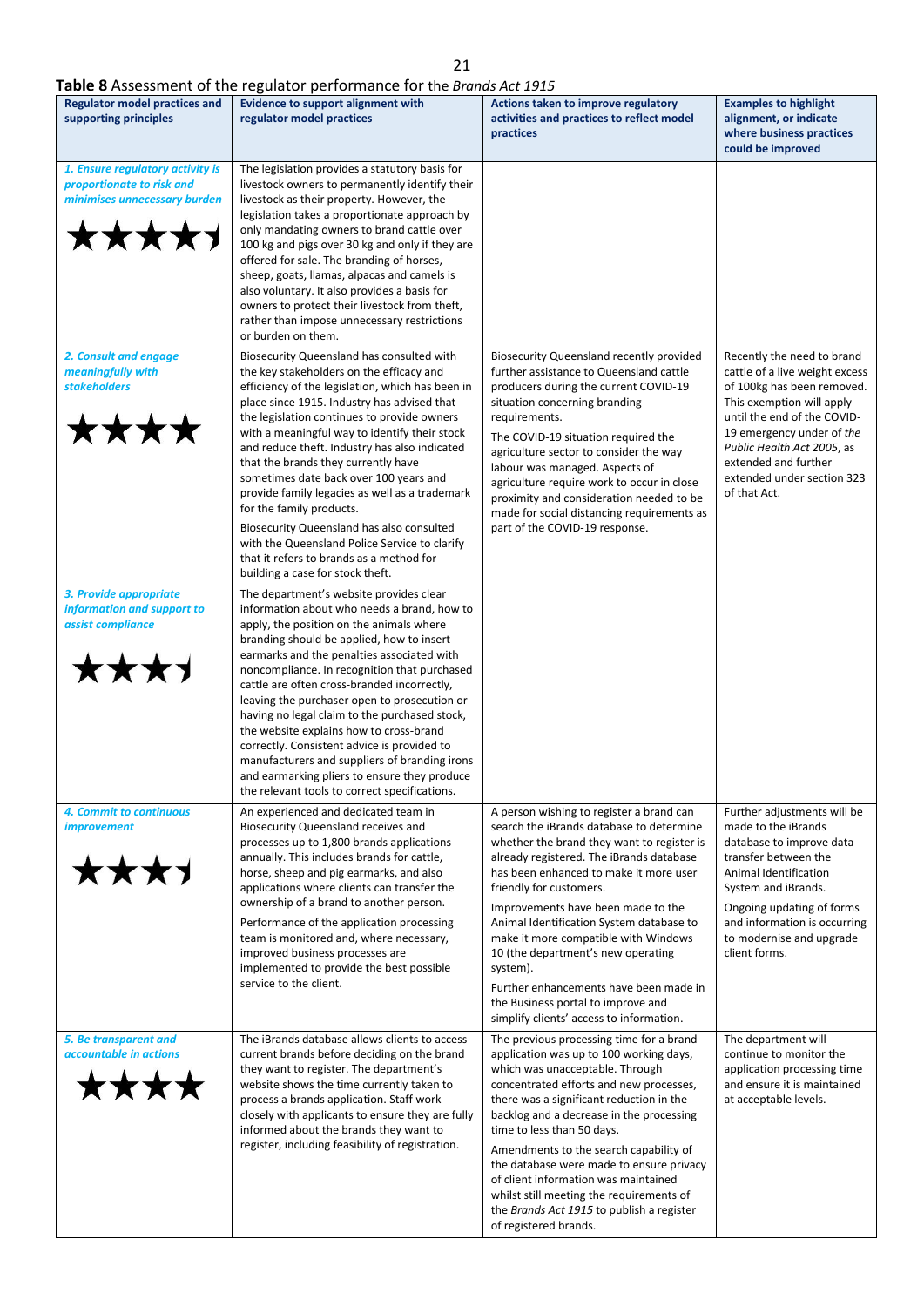# **FISHERIES**

# *Fisheries Act 1994*

# **Nature of regulation**

The department administers the *Fisheries Act 1994*, which governs the use of Queensland's fisheries resources and protection of fisheries habitats and sets out the department's responsibilities for the ecologically sustainable development of the state's fisheries.

Fisheries Queensland leads the development of the policy framework that supports the operation of the Act to protect and conserve fisheries resources, while maintaining profitable commercial and enjoyable recreational fishing sectors.

# **Entities regulated**

The Act specifically provides for the:

- management of commercial, charter, recreational and Indigenous fishing
- management of aquaculture
- management and protection of fish habitats
- management of a shark control program.

Queensland's compliance is implemented and enforced by Queensland Boating and Fisheries Patrol (QBFP), an organisational unit within Fisheries Queensland.

# **Legislation**

*Fisheries Act 1994 Fisheries (General) Regulation 2019 Fisheries (Commercial) Regulation 2019 Fisheries Declaration 2019 Fisheries Quota Declaration 2019*.

# **Table 9** Assessment of the regulator performance for *Fisheries Act 1994*

|                           | <b>Papic 3</b> Assessment of the regulator performance for <i>Fishenes</i> Act 1994                                                     |                                                                                                                       |                                                                                                                              |
|---------------------------|-----------------------------------------------------------------------------------------------------------------------------------------|-----------------------------------------------------------------------------------------------------------------------|------------------------------------------------------------------------------------------------------------------------------|
| <b>Regulator model</b>    | Evidence to support alignment with regulator                                                                                            | Actions taken to improve regulatory                                                                                   | <b>Examples to highlight alignment, or</b>                                                                                   |
| practices and             | model practices                                                                                                                         | activities and practices to reflect model                                                                             | indicate where business practices could                                                                                      |
| supporting principles     |                                                                                                                                         | practices                                                                                                             | be improved                                                                                                                  |
| 1. Ensure regulatory      | Fisheries Queensland plans compliance                                                                                                   | The Queensland Sustainable Fisheries                                                                                  | Combating the illegal trade of seafood in                                                                                    |
| activity is proportionate | activities to ensure resources are used                                                                                                 | Strategy 2017-2027 included a range of                                                                                | Queensland is supported by changes to                                                                                        |
| to risk and minimises     | effectively and efficiently. Resources are                                                                                              | actions to strengthen the department's                                                                                | penalties that can be imposed under the                                                                                      |
| unnecessary burden        | allocated to strategies that focus on                                                                                                   | fisheries compliance efforts.                                                                                         | Act.                                                                                                                         |
|                           | addressing the highest compliance risks. QBFP<br>ensures a high level of compliance with<br>Queensland's fishing rules and regulations. | The Act was amended to deliver<br>stronger compliance powers and<br>penalties for serious offences such as            | The changes provide sentencing options<br>rather than just fines to deter repeat<br>offenders, including making an order for |
|                           | QBFP adopts a number of strategies for<br>detecting and monitoring non-compliance:<br>• intelligence and information gathering          | seafood black-marketing and failing to<br>comply with vessel-tracking<br>requirements. These amendments bring         | anything reasonably necessary to prevent<br>a person committing further offences<br>against the Act. The Act amendments      |
|                           | through audit and field surveillance                                                                                                    | Queensland in line with other fisheries                                                                               | have provided powers that allow fisheries                                                                                    |
|                           | patrols and inspections<br>$\bullet$                                                                                                    | jurisdictions and the Australian fisheries                                                                            | inspectors to enter commercial premises                                                                                      |
|                           | partnering with agencies such as the Great<br>٠                                                                                         | national compliance strategy 2016-                                                                                    | and vehicles without a warrant to                                                                                            |
|                           | Barrier Reef Marine Park Authority to<br>enforce Queensland fisheries legislation<br>and marine park legislation.                       | 2020. The amendments do not provide<br>powers beyond those granted to<br>inspectors under other Queensland            | investigate serious offences. This has led<br>to the detection of black-marketing<br>activities that would not have been     |
|                           | Fisheries Queensland ensures that the degree                                                                                            | legislation.                                                                                                          | possible without the new powers.                                                                                             |
|                           | and type of compliance action taken to<br>address an alleged offence is commensurate<br>with the nature and severity of the non-        | Fisheries Queensland fosters cross-<br>jurisdictional partnerships with other<br>agencies (e.g. the Queensland Police | Continued focus on ensuring compliance<br>with amended provisions of the<br>subordinate legislation as they have been        |
|                           | compliance and represents value for money.                                                                                              | Service, Maritime Safety Queensland<br>and federal and state marine parks                                             | implemented progressively through                                                                                            |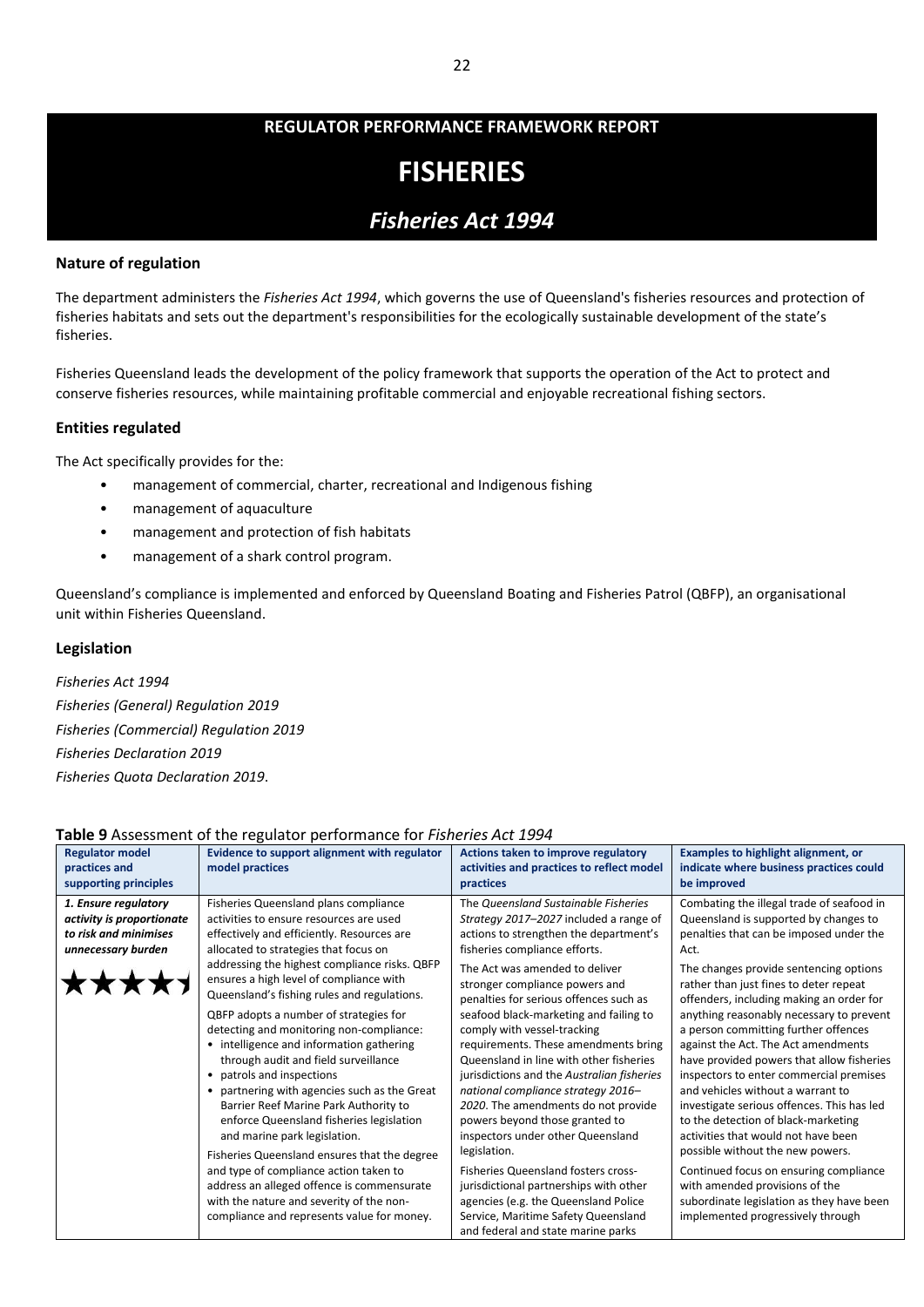|                                                                              |                                                                                                                                                                                                                                                                                                                                                                                                                                                                                                                                                                                                                                                                                                                                                                                                                                                                                                          | 23                                                                                                                                                                                                                                                                                                                                                                                                                                                                                                                                                                                                                                                                                                                                                                                                                                                                                                                                                                                                                                                                                                                                                                                                                                                                                                                                                                                                                                                                                                                                                                                                                                                                                                                                      |                                                                                                                                                                                                                                                                                                                                                                                                                                                                                                                                                                                                                                                                                                                                                                                                                                                                   |
|------------------------------------------------------------------------------|----------------------------------------------------------------------------------------------------------------------------------------------------------------------------------------------------------------------------------------------------------------------------------------------------------------------------------------------------------------------------------------------------------------------------------------------------------------------------------------------------------------------------------------------------------------------------------------------------------------------------------------------------------------------------------------------------------------------------------------------------------------------------------------------------------------------------------------------------------------------------------------------------------|-----------------------------------------------------------------------------------------------------------------------------------------------------------------------------------------------------------------------------------------------------------------------------------------------------------------------------------------------------------------------------------------------------------------------------------------------------------------------------------------------------------------------------------------------------------------------------------------------------------------------------------------------------------------------------------------------------------------------------------------------------------------------------------------------------------------------------------------------------------------------------------------------------------------------------------------------------------------------------------------------------------------------------------------------------------------------------------------------------------------------------------------------------------------------------------------------------------------------------------------------------------------------------------------------------------------------------------------------------------------------------------------------------------------------------------------------------------------------------------------------------------------------------------------------------------------------------------------------------------------------------------------------------------------------------------------------------------------------------------------|-------------------------------------------------------------------------------------------------------------------------------------------------------------------------------------------------------------------------------------------------------------------------------------------------------------------------------------------------------------------------------------------------------------------------------------------------------------------------------------------------------------------------------------------------------------------------------------------------------------------------------------------------------------------------------------------------------------------------------------------------------------------------------------------------------------------------------------------------------------------|
| <b>Regulator model</b><br>practices and<br>supporting principles             | Evidence to support alignment with regulator<br>model practices                                                                                                                                                                                                                                                                                                                                                                                                                                                                                                                                                                                                                                                                                                                                                                                                                                          | Actions taken to improve regulatory<br>activities and practices to reflect model<br>practices                                                                                                                                                                                                                                                                                                                                                                                                                                                                                                                                                                                                                                                                                                                                                                                                                                                                                                                                                                                                                                                                                                                                                                                                                                                                                                                                                                                                                                                                                                                                                                                                                                           | <b>Examples to highlight alignment, or</b><br>indicate where business practices could<br>be improved                                                                                                                                                                                                                                                                                                                                                                                                                                                                                                                                                                                                                                                                                                                                                              |
|                                                                              | An educational approach is adopted in the<br>first instance (Point 3 below).                                                                                                                                                                                                                                                                                                                                                                                                                                                                                                                                                                                                                                                                                                                                                                                                                             | services) to facilitate a strong and cost-<br>effective approach to compliance.                                                                                                                                                                                                                                                                                                                                                                                                                                                                                                                                                                                                                                                                                                                                                                                                                                                                                                                                                                                                                                                                                                                                                                                                                                                                                                                                                                                                                                                                                                                                                                                                                                                         | commencement of the amendment<br>regulations in 2020 and 2021.                                                                                                                                                                                                                                                                                                                                                                                                                                                                                                                                                                                                                                                                                                                                                                                                    |
| 2. Consult and engage<br>meaningfully with<br><b>stakeholders</b>            | Improved stakeholder engagement is a key<br>reform area for the strategy. Amendments to<br>the Act in 2019 now specifically provide that<br>the main purpose of the Act is to be achieved,<br>so far as is practicable, in consultation with all<br>fishing sectors and the community using a<br>transparent and responsive approach for the<br>management of access to fisheries resources.<br>As part of the 1 September 2019 fisheries<br>reforms, a number of structural changes to<br>fisheries legislation were made to support<br>more modern, effective and efficient<br>regulation to our fisheries. A key area of<br>improvement is more responsive decision<br>making through harvest strategies.<br>Thirteen harvest strategies were approved in<br>mid-2021. New catch limits for the 2021-2022<br>fishing seasons have been set for some<br>fisheries based on the new harvest strategies. | A new engagement process has been<br>established to oversee the<br>implementation of the strategy. This<br>process included the establishment of a<br>Sustainable Fisheries Expert Panel to<br>provide independent advice to the<br>Minister and Fisheries Queensland on<br>best practice fisheries management,<br>and the establishment of fishery<br>working groups to develop harvest<br>strategies.<br>In 2021, 14 fishery working groups were<br>established or re-established to provide<br>advice on the management of fisheries<br>and support ongoing implementation of<br>the fishery reforms, harvest strategies<br>and the remaining actions under the<br>Sustainable Fisheries Strategy.<br>A vessel tracking working<br>group, comprising commercial fishers<br>and government agencies, was also<br>established to provide advice on the<br>implementation and administration of<br>vessel tracking, including a post<br>implementation review. A vessel<br>tracking engagement hub webpage was<br>established to provide visibility and a<br>single point of truth throughout the<br>review process, as well as enable<br>stakeholders to submit comments and<br>enquiries relating to the review.<br>Public consultation on the Harvest<br>Strategy Policy, 13 new fishery harvest<br>strategies and a protected species<br>management strategy was conducted<br>between September 2020 and January<br>2021. These have been approved to<br>commence on 1 September 2021 and<br>form a critical part of the framework to<br>guide the ongoing management of our<br>fisheries.<br>A Fisheries Queensland Engagement<br>Strategy has been drafted and will be<br>developed further during 2021-22 for<br>implementation. | Consultation undertaken in recent years<br>has consistently identified the need for<br>ongoing and transparent stakeholder<br>engagement not only with the fishing<br>sectors but also with the general<br>community. This remains an area of focus<br>and continuous improvement.<br>Summaries of consultation outcomes<br>relating to fisheries reforms under the<br>strategy, fishing rules and regulatory<br>changes are routinely made available on<br>the department's website. Significant<br>efforts have been made to improve<br>engagement approaches, with the use of<br>the department's eHub engagement site<br>for consultation and feedback, as well as<br>continuation of Commercial fishing<br>updates, Charter fishing updates and<br>Aquaculture Updates e-newsletters to<br>deliver targeted information to<br>commercial fishing businesses. |
| 3. Provide appropriate<br>information and<br>support to assist<br>compliance | Fisheries Queensland provides a range of<br>information and educational materials to<br>inform fishers on rules relating to size and<br>possession limits, apparatus restrictions,<br>closed waters and other requirements and<br>obligations under the Act.<br>These materials are provided through a suite<br>of delivery channels including:<br>• direct advice to clients<br>• formal and informal presentations to<br>community and industry groups and<br>fisheries-related retail businesses<br>• written communications such as media<br>releases and responses, fishing forums and<br>industry publications<br>• the department's website<br>• social media channels of Fisheries<br>Queensland, industry and partner agencies<br>• the Queensland Recreational Fishing App<br>• • the department's Customer Service<br>Centre.                                                                 | Fisheries Queensland's social media<br>channels provide an opportunity to<br>educate the community about fishing<br>rules and engage on fisheries<br>management issues.<br>In 2020-21, Fisheries Queensland's<br>social media channels (including<br>Facebook, Instagram, Twitter, LinkedIn,<br>YouTube and subscribers to Catch<br>News) increased the digital footprint by<br>almost 10,000 new subscribers from the<br>previous year. The increase was driven<br>by a targeted social media advertising<br>campaign attracting new followers from<br>key interest groups with the largest<br>increase to Fisheries Queensland<br>Instagram account now at 9,010<br>followers (up from 7,000 this time last<br>year) and Catch News with 25,394<br>subscribers (up from 21,428 this time<br>last year). Fisheries Queensland's<br>Facebook page remains the largest<br>government run social media account<br>for a fishery agency in Australia.                                                                                                                                                                                                                                                                                                                                                                                                                                                                                                                                                                                                                                                                                                                                                                                      | Fisheries Queensland operates the 24-<br>hour, toll-free Fishwatch hotline (1800<br>017 116). This allows the community to<br>assist in identifying suspected illegal<br>fishing activity. The hotline was hugely<br>successful in 2020-21 with over 1,900<br>calls received related to suspected illegal<br>fishing. Also, a Fishwatch online form is<br>available on the Fisheries Queensland<br>Facebook page for the community to<br>report suspected illegal fishing.                                                                                                                                                                                                                                                                                                                                                                                        |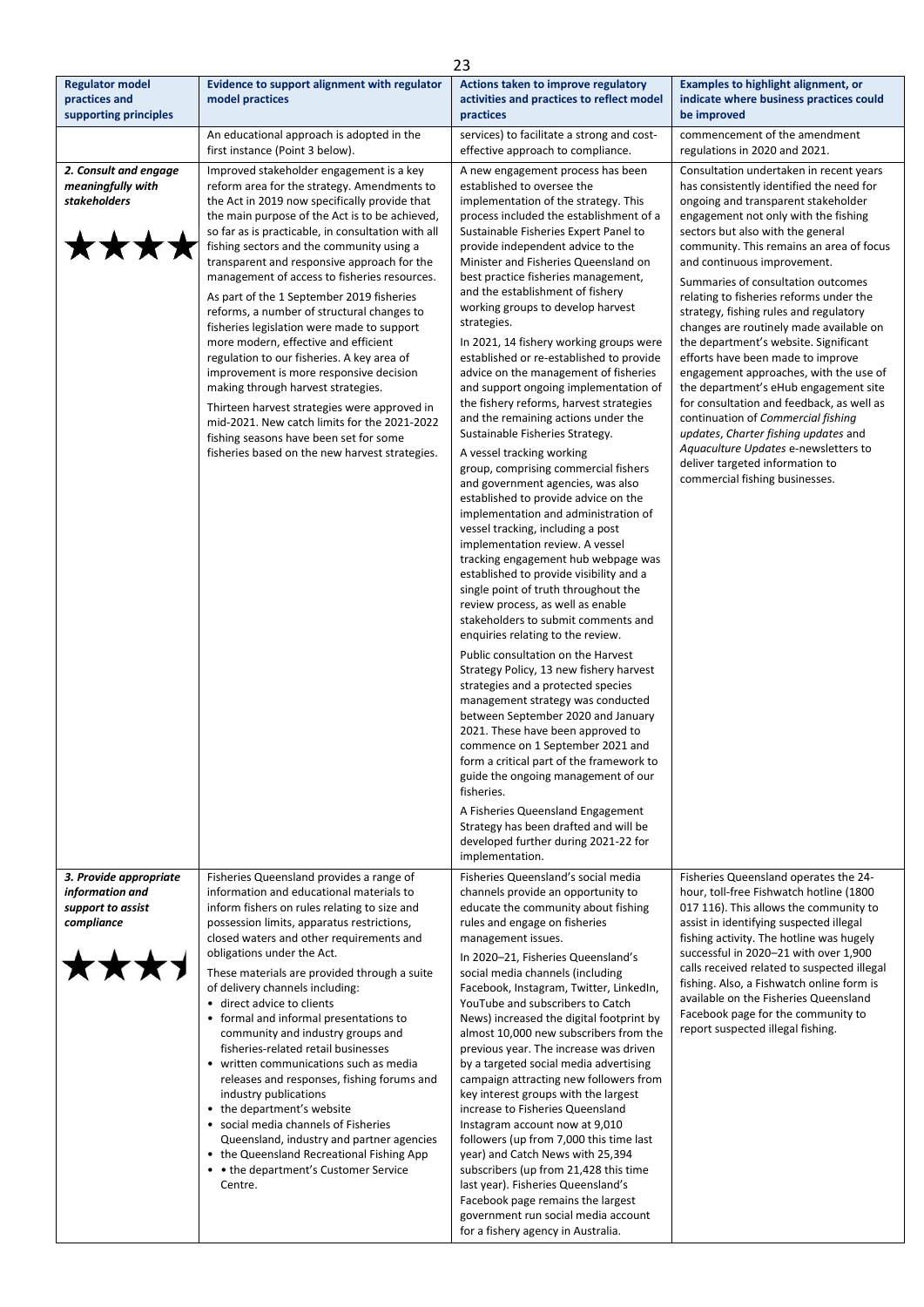| <b>Regulator model</b><br>Evidence to support alignment with regulator<br>Actions taken to improve regulatory<br><b>Examples to highlight alignment, or</b><br>practices and<br>model practices<br>indicate where business practices could<br>activities and practices to reflect model<br>supporting principles<br>practices<br>be improved<br>Information on size and possession<br>limits and fishing rules, are published<br>on the department's website, and hard<br>copies are made available through<br>QBFP, Maritime Safety Queensland, bait<br>and tackle stores and other<br>organisations. As particular fishing rules<br>change, e.g. closure of Black Jewfish on<br>the East Coast once the catch limit is<br>reached, additional education materials<br>for commercial fishers have been<br>introduced including email notification,<br>social media posts, flyers and signage to<br>promote voluntary compliance.<br>4. Commit to continuous<br>Under the Strategy, Fisheries Queensland<br>Fisheries Queensland publishes annual<br>Work continues to align service delivery,<br>improvement<br>commits to systematic management<br>performance reports on its website that<br>regulation and technology to improve<br>improvement that delivers on ecological,<br>details policy commitments, goals,<br>fisheries management in Queensland.<br>social and economic objectives.<br>objectives and responsibilities.<br>Further work is underway to broaden the<br>range of things that can be completed<br>Developments in technology over<br>through electronic communication and<br>recent years have seen industry and<br>documentation.<br>fisheries management use innovative<br>ways of doing business and undertaking<br>The current compliance system within<br>compliance activities.<br>QBFP is outdated and is currently being<br>upgraded to enable QBFP officers to do<br>Amendments to the Act in 2019<br>commenced the process of<br>with a delivery date expected of end of-<br>modernisation to allow processes to be<br>2021.<br>implemented in line with technological<br>development. Including provisions for<br>A new recreational fishing app (QLD<br>Fishing 2.0) was released in late 2020 to<br>providing notices through electronic<br>communication and allowing fisheries<br>provide simpler and easier access to<br>inspectors to seize electronic<br>fishing rules.<br>documents and to use body-worn<br>cameras to record images and sounds<br>Enhancement work to improve on the<br>while performing their duties.<br>The bulk of the east coast reforms from<br>is continuing on delivering a new<br>the Sustainable Fisheries Strategy will<br>be implemented by 1 September 2021,<br>submit data electronically to the<br>including allocating individual quotas,<br>department.<br>setting commercial catch limits,<br>ensuring better management of bycatch<br>and protected species interactions, and<br>implementing the harvest strategies for<br>an additional 13 fisheries. Without<br>harvest strategies and limits on the<br>catch of our major species, commercial<br>fishers would have no certainty for<br>business planning, and would<br>experience significant competition and<br>conflict on the water.<br>Several achievements have occurred<br>over the last 12 months. The second<br>round of reforms to fisheries<br>regulations were announced on 30<br>September 2020 to ensure the<br>sustainability of Queensland's<br>commercial fishing industry. These<br>include:<br>• several red tape reduction and<br>streamlining measures, designed to<br>support the economic recovery of the<br>commercial fishing industry following<br>COVID-19<br>• changes necessary to protect and<br>maintain export approvals, which |  | 24                             |                                                                                                                                         |
|-----------------------------------------------------------------------------------------------------------------------------------------------------------------------------------------------------------------------------------------------------------------------------------------------------------------------------------------------------------------------------------------------------------------------------------------------------------------------------------------------------------------------------------------------------------------------------------------------------------------------------------------------------------------------------------------------------------------------------------------------------------------------------------------------------------------------------------------------------------------------------------------------------------------------------------------------------------------------------------------------------------------------------------------------------------------------------------------------------------------------------------------------------------------------------------------------------------------------------------------------------------------------------------------------------------------------------------------------------------------------------------------------------------------------------------------------------------------------------------------------------------------------------------------------------------------------------------------------------------------------------------------------------------------------------------------------------------------------------------------------------------------------------------------------------------------------------------------------------------------------------------------------------------------------------------------------------------------------------------------------------------------------------------------------------------------------------------------------------------------------------------------------------------------------------------------------------------------------------------------------------------------------------------------------------------------------------------------------------------------------------------------------------------------------------------------------------------------------------------------------------------------------------------------------------------------------------------------------------------------------------------------------------------------------------------------------------------------------------------------------------------------------------------------------------------------------------------------------------------------------------------------------------------------------------------------------------------------------------------------------------------------------------------------------------------------------------------------------------------------------------------------------------------------------------------------------------------------------------------------------------------------------------------------------------------------------------------------------------------------------------------------------------------------------------------------------------------------------------------------------------------------------------------------------------------------------------------------------------------------------------------------------------------------------------------------------------------------------------------------------------------------------------------------------------|--|--------------------------------|-----------------------------------------------------------------------------------------------------------------------------------------|
|                                                                                                                                                                                                                                                                                                                                                                                                                                                                                                                                                                                                                                                                                                                                                                                                                                                                                                                                                                                                                                                                                                                                                                                                                                                                                                                                                                                                                                                                                                                                                                                                                                                                                                                                                                                                                                                                                                                                                                                                                                                                                                                                                                                                                                                                                                                                                                                                                                                                                                                                                                                                                                                                                                                                                                                                                                                                                                                                                                                                                                                                                                                                                                                                                                                                                                                                                                                                                                                                                                                                                                                                                                                                                                                                                                                                     |  |                                |                                                                                                                                         |
|                                                                                                                                                                                                                                                                                                                                                                                                                                                                                                                                                                                                                                                                                                                                                                                                                                                                                                                                                                                                                                                                                                                                                                                                                                                                                                                                                                                                                                                                                                                                                                                                                                                                                                                                                                                                                                                                                                                                                                                                                                                                                                                                                                                                                                                                                                                                                                                                                                                                                                                                                                                                                                                                                                                                                                                                                                                                                                                                                                                                                                                                                                                                                                                                                                                                                                                                                                                                                                                                                                                                                                                                                                                                                                                                                                                                     |  |                                |                                                                                                                                         |
| this giving commercial fishing<br>businesses time to recover and<br>transition following the impacts of<br>COVID-19<br>• minor administrative amendments to<br>provide consistency across all fishing                                                                                                                                                                                                                                                                                                                                                                                                                                                                                                                                                                                                                                                                                                                                                                                                                                                                                                                                                                                                                                                                                                                                                                                                                                                                                                                                                                                                                                                                                                                                                                                                                                                                                                                                                                                                                                                                                                                                                                                                                                                                                                                                                                                                                                                                                                                                                                                                                                                                                                                                                                                                                                                                                                                                                                                                                                                                                                                                                                                                                                                                                                                                                                                                                                                                                                                                                                                                                                                                                                                                                                                               |  | commence on 1 September 2021 - | their jobs more efficiently and effectively,<br>recreational fishing app is ongoing. Work<br>commercial fishing app to allow fishers to |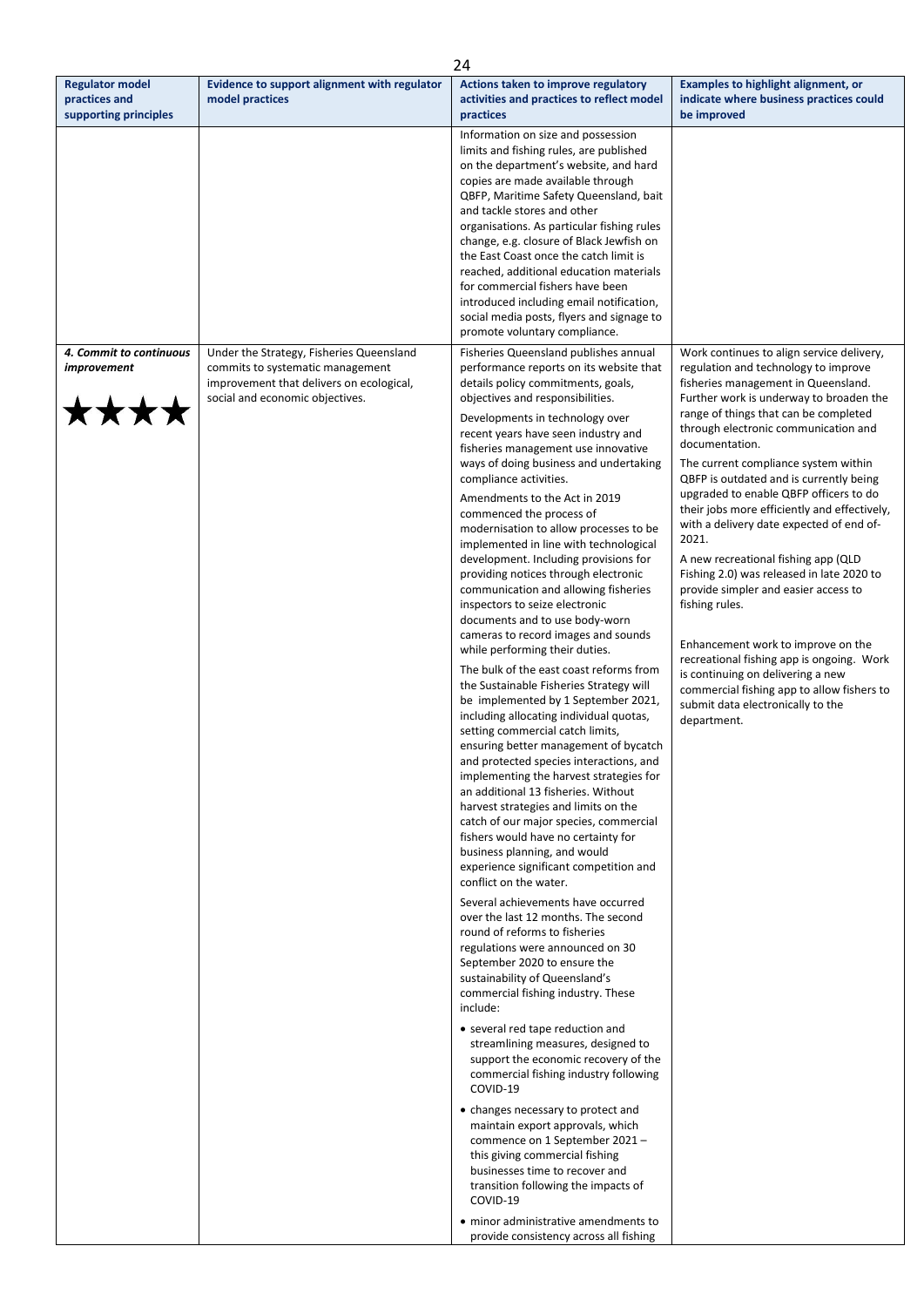|                                                                  |                                                                                                                                                                                                                                                                                                                                                                                                                                                                                                                                                                                                                                                                              | 25                                                                                                                                                                                                                                                                                                                                                                                                                                                                                                                                                                                                                                                                                                                                                                                                                                                                                                                                                                                                                                                                                                                                                                           |                                                                                                                                                                                                                                                                                                                                                                                                                                                                                                                                                                                                                                                                                                                                                                                                                                                                                                                                                                                                                                                          |
|------------------------------------------------------------------|------------------------------------------------------------------------------------------------------------------------------------------------------------------------------------------------------------------------------------------------------------------------------------------------------------------------------------------------------------------------------------------------------------------------------------------------------------------------------------------------------------------------------------------------------------------------------------------------------------------------------------------------------------------------------|------------------------------------------------------------------------------------------------------------------------------------------------------------------------------------------------------------------------------------------------------------------------------------------------------------------------------------------------------------------------------------------------------------------------------------------------------------------------------------------------------------------------------------------------------------------------------------------------------------------------------------------------------------------------------------------------------------------------------------------------------------------------------------------------------------------------------------------------------------------------------------------------------------------------------------------------------------------------------------------------------------------------------------------------------------------------------------------------------------------------------------------------------------------------------|----------------------------------------------------------------------------------------------------------------------------------------------------------------------------------------------------------------------------------------------------------------------------------------------------------------------------------------------------------------------------------------------------------------------------------------------------------------------------------------------------------------------------------------------------------------------------------------------------------------------------------------------------------------------------------------------------------------------------------------------------------------------------------------------------------------------------------------------------------------------------------------------------------------------------------------------------------------------------------------------------------------------------------------------------------|
| <b>Regulator model</b><br>practices and<br>supporting principles | Evidence to support alignment with regulator<br>model practices                                                                                                                                                                                                                                                                                                                                                                                                                                                                                                                                                                                                              | Actions taken to improve regulatory<br>activities and practices to reflect model<br>practices                                                                                                                                                                                                                                                                                                                                                                                                                                                                                                                                                                                                                                                                                                                                                                                                                                                                                                                                                                                                                                                                                | Examples to highlight alignment, or<br>indicate where business practices could<br>be improved                                                                                                                                                                                                                                                                                                                                                                                                                                                                                                                                                                                                                                                                                                                                                                                                                                                                                                                                                            |
|                                                                  |                                                                                                                                                                                                                                                                                                                                                                                                                                                                                                                                                                                                                                                                              | sectors were made to recreational<br>and charter sector regulations.                                                                                                                                                                                                                                                                                                                                                                                                                                                                                                                                                                                                                                                                                                                                                                                                                                                                                                                                                                                                                                                                                                         |                                                                                                                                                                                                                                                                                                                                                                                                                                                                                                                                                                                                                                                                                                                                                                                                                                                                                                                                                                                                                                                          |
| 5. Be transparent and<br>accountable in actions                  | Fisheries Queensland ensures that decisions<br>made under the Act (including reasons for the<br>decisions) are communicated to the affected<br>persons within the time frames prescribed in<br>the Act. Fisheries Queensland publishes a<br>number of resources to promote transparency<br>and accountability in its regulation of fisheries<br>resources, including:<br>• quarterly compliance report to track its<br>monitoring and enforcement activities<br>• annual reporting of catch and effort across<br>all Queensland fisheries<br>• science-based stock assessments and<br>ecological risk assessments for key species<br>that inform management of the resource. | Amendments to the Act in 2019<br>included provisions relating to review<br>and appeal of decisions consistent with<br>other contemporary Queensland<br>legislation. Information on how to<br>request an internal review under the<br>Act is now publicly available online.<br>Decisions made under the Act now<br>provide include information about<br>internal review options.<br>Progress reports on implementation of<br>the Strategy are published on the<br>department's website. The Year 3<br>progress report and recent<br>announcement of reforms show that<br>good progress is continuing in<br>implementing the Strategy. Almost half<br>of all the actions were delivered in the<br>first two<br>years.<br>Communiques from working group<br>meetings are released publicly on the<br>department's webpage in a timely<br>manner. Approved harvest strategies<br>are available on the website.<br>Stock assessments are available on the<br>department's website. These<br>assessments inform the setting of<br>sustainable catch limits for each<br>species, support harvest strategy<br>implementation and the general<br>sustainable management of fisheries. | The Act previously did not provide any<br>internal review processes for decisions<br>made under the Act. The only review<br>option available to a person affected by a<br>decision was through an external review<br>by the Queensland Civil and<br>Administrative Tribunal (QCAT).<br>The Act now requires that any decision<br>review process must start with an internal<br>review undertaken by the chief executive.<br>The scope of decisions that were<br>reviewable by QCAT has also been<br>clarified. The amendments also clarified<br>the decision-making process for the<br>management of Queensland's fisheries<br>between the Minister and the chief<br>executive.<br>As part of the 1 September 2019 change<br>to fishing rules, information to<br>stakeholders included an explanation of<br>why the change was important for the<br>future sustainability of Queensland's<br>fisheries. Explaining the need for adaptive<br>fisheries management to avoid more<br>drastic changes with more significant<br>impacts remains a focus area. |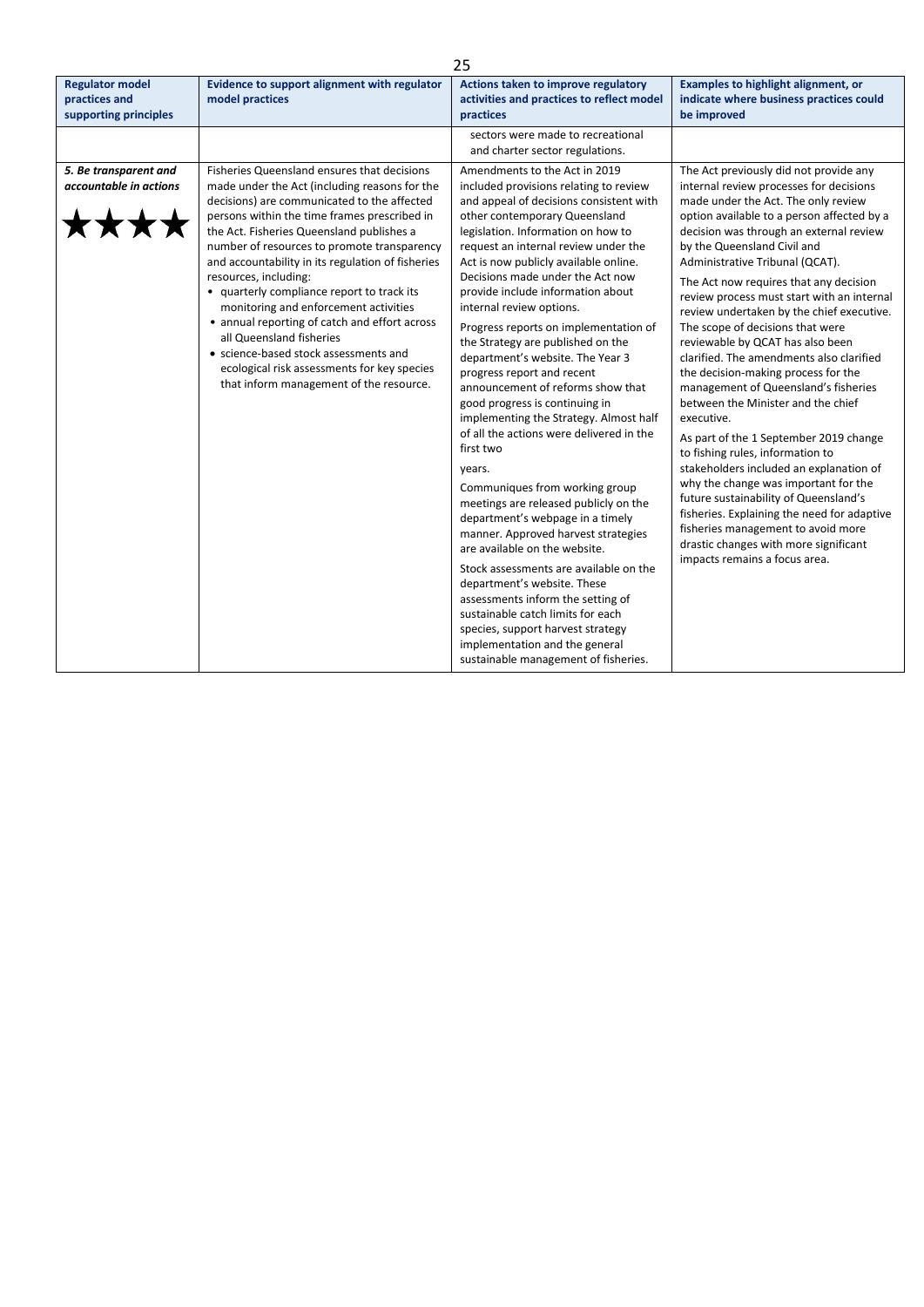#### **Harvest strategies**

Harvest Strategies for 13 fisheries were released for consultation and approved in Queensland in 2021 with a commencement date of 1 September 2021.

Consultation undertaken on fisheries issues in recent years often highlighted the need for more engagement with stakeholders on how fisheries are managed and for more responsive decision making.

Amendments to the *Fisheries Act 1994* in 2019 set out the process for making a harvest strategy in Queensland. All harvest strategies require a period of public consultation and approval from the Minister responsible for fisheries before they can be implemented.

Harvest strategies are a pre-agreed set of targets and decisions rules for a species or fishery to achieve agreed ecological, economic and social objectives. By being clear about what management action will be taken under certain fishery conditions, harvest strategies help remove much of the uncertainty around how a fishery will be managed. This approach to fisheries management is utilised by all Australian jurisdictions to varying degrees and is considered best practice.

Managing fisheries with harvest strategies will align Queensland with more modern and responsive fisheries management. They also provide a framework for improved stakeholder participation in the management of these fisheries through an annual fishery working group meeting to assess the performance of each fishery, discuss issues and determine whether any management changes are required.

Management of fisheries into the future will be driven by harvest strategies which include the of ecological, economic and social objectives.

New catch limits for the 2021-2022 fishing seasons have been set for some fisheries based on the new harvest strategies and implemented by the Chief Executive.

#### **Case study 2: – An area for improvement**

#### **QBFP compliance system**

Modernising the systems in Fisheries Queensland provides better data capture and data integration and make it easier for stakeholders to find and use fisheries data.

The current QBFP compliance system is outdated and is being upgraded to enable officers to do their jobs more efficiently and effectively. The new solution will provide officers real time access to licencing and fishing activity information while in the field. It will also enable the electronic issuing of on-the-spot fisheries infringement notices.

The new system is expected to be delivered by end-2021.

#### **Commercial fishing app**

A new recreational fishing app (QLD Fishing 2.0) was released in late 2020 to provide simpler and easier access to fishing rules. Enhancement work to improve on the recreational fishing app is ongoing.

Work on a commercial fishing app continues and is expected to be released with the commencement of the legislative changes on 1 September 2021. The app will also allow fishers to submit data electronically to the department that was previously only available through paper forms.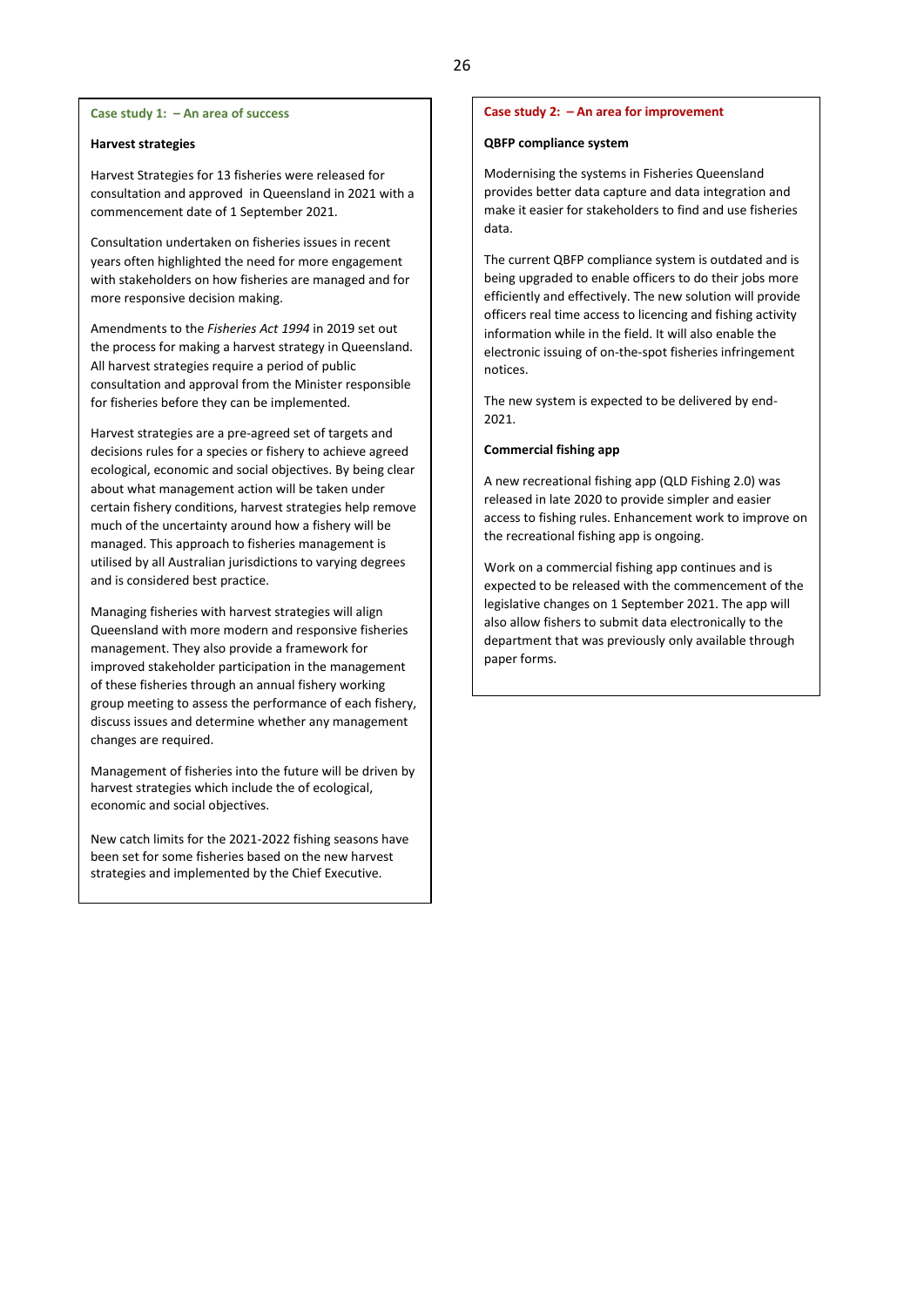# **FORESTRY**

# *Forestry Act 1959*

## **Nature of regulation**

The department manages, under the *Forestry Act 1959,* the commercial sale of state-owned native forest products and quarry material from state forests, timber reserves, leasehold lands, reserves, public roads and certain freehold lands where the state owns the forest products or quarry material.

### **Entities regulated**

The department authorises the removal and sale of state-owned native timber to timber processors under a combination of long and short-term sales permits. Under the department's supervision, permit holders organise the harvest and extraction of log timber using their own appropriately skilled and accredited employees or contractors.

The department sells State-owned quarry resources (e.g. rocks, sand and gravel) to a range of parties including commercial quarry operators, Local Governments and mining companies. This material is predominantly used for infrastructure development and maintenance purposes, such as for road and rail, to support mining-related activities, disaster recovery works and other infrastructure investment.

The department administers the 99-year plantation licence to HQPlantations Pty Ltd, which authorises plantation forestry operations in the designated licence area. The department also administers apiary permits to allow beekeeping on State forests.

#### **Legislation**

The *Forestry Act 1959* provides a framework to manage native forest timber production and quarry material sales in state forests, timber reserves, leasehold lands, reserves, public roads and certain freehold lands where material ownership interests have been reserved to the state.

The Queensland Parks and Wildlife Service and Partnerships within the Department of Environment and Science (DES) are responsible for the custodial management of state forests under the Act.

Apiary permits are administered under the Act, with fees aligned similar permits administered by DES under the *Nature Conservation Act 1992*.

# **Table 10** Assessment of the regulator performance for *Forestry Act 1994*

| <b>Regulator model practices</b><br>and supporting principles                                    | <b>Evidence to support alignment with</b><br>regulator model practices                                                                                                                                                                                                                                                                                                                                                                                                                       | Actions taken to improve regulatory<br>activities and practices to reflect<br>model practices                                                                                                                                                                                                      | Examples to highlight alignment, or<br>indicate where business practices<br>could be improved |
|--------------------------------------------------------------------------------------------------|----------------------------------------------------------------------------------------------------------------------------------------------------------------------------------------------------------------------------------------------------------------------------------------------------------------------------------------------------------------------------------------------------------------------------------------------------------------------------------------------|----------------------------------------------------------------------------------------------------------------------------------------------------------------------------------------------------------------------------------------------------------------------------------------------------|-----------------------------------------------------------------------------------------------|
| 1. Ensure regulatory<br>activity is proportionate<br>to risk and minimises<br>unnecessary burden | The department ensures its regulatory<br>activity is proportionate to risk and<br>minimises unnecessary burden through a<br>regular monitoring, auditing and<br>evaluation process. This routinely enables<br>the department to review internal<br>operations and permit-holder activities<br>against established sound practice<br>indicators. Risks identified through this<br>process inform engagement, compliance<br>and regulatory enforcement actions<br>proportionate to risk level. | In 2020-21, the department<br>commenced two small-scale trials of<br>alternative operational management<br>approaches for native hardwood<br>harvesting. As these trials progress, the<br>department will assess the outcome of<br>these trials for both permit holders and<br>its own operations. |                                                                                               |
|                                                                                                  | The Act empowers the department to sell<br>state-owned forest products located on a<br>range of land tenures over which multiple<br>interests may exist. To reduce<br>unnecessary burden, the Act exempts<br>certain classes of regulated entities from<br>the requirement to obtain a sales permit<br>to deal with forest products, where<br>authority is provided under another Act,                                                                                                       |                                                                                                                                                                                                                                                                                                    |                                                                                               |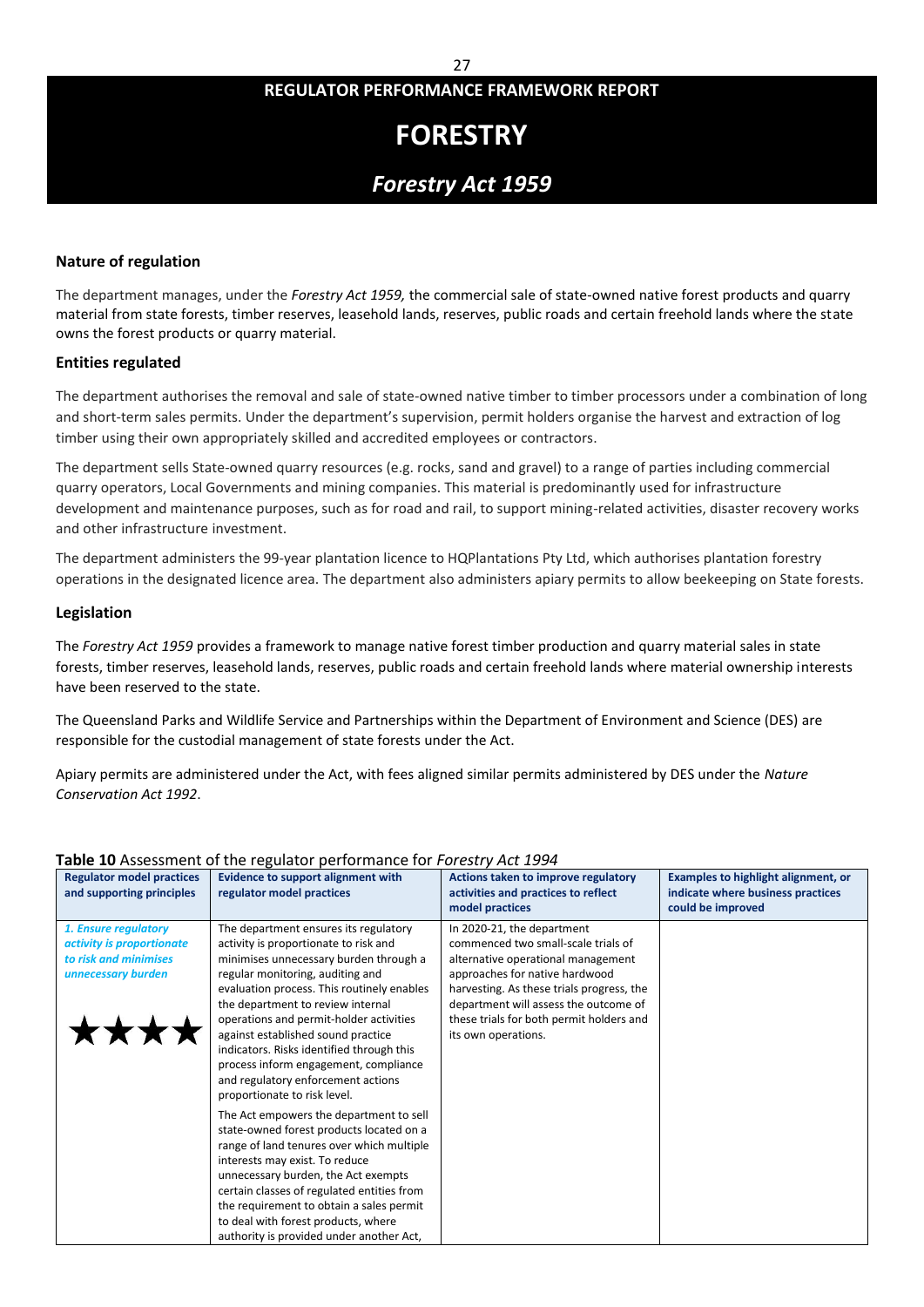|                                                                           |                                                                                                                                                                                                                                                                                                                                                                                                                                                                                                                                                                                                                                                                                                                                                                                                                                                                                                                                                                                                                                            | 28                                                                                                                                                                                                                                                                                                                                                                                                                                                                                                                                                                                                         |                                                                                                                                                                                                                                                                                                                                                                                                                                                                                                                                                                                                                                                                                                                                                                                                                                                                                                                                                                                                                     |
|---------------------------------------------------------------------------|--------------------------------------------------------------------------------------------------------------------------------------------------------------------------------------------------------------------------------------------------------------------------------------------------------------------------------------------------------------------------------------------------------------------------------------------------------------------------------------------------------------------------------------------------------------------------------------------------------------------------------------------------------------------------------------------------------------------------------------------------------------------------------------------------------------------------------------------------------------------------------------------------------------------------------------------------------------------------------------------------------------------------------------------|------------------------------------------------------------------------------------------------------------------------------------------------------------------------------------------------------------------------------------------------------------------------------------------------------------------------------------------------------------------------------------------------------------------------------------------------------------------------------------------------------------------------------------------------------------------------------------------------------------|---------------------------------------------------------------------------------------------------------------------------------------------------------------------------------------------------------------------------------------------------------------------------------------------------------------------------------------------------------------------------------------------------------------------------------------------------------------------------------------------------------------------------------------------------------------------------------------------------------------------------------------------------------------------------------------------------------------------------------------------------------------------------------------------------------------------------------------------------------------------------------------------------------------------------------------------------------------------------------------------------------------------|
| <b>Regulator model practices</b><br>and supporting principles             | <b>Evidence to support alignment with</b><br>regulator model practices                                                                                                                                                                                                                                                                                                                                                                                                                                                                                                                                                                                                                                                                                                                                                                                                                                                                                                                                                                     | Actions taken to improve regulatory<br>activities and practices to reflect<br>model practices                                                                                                                                                                                                                                                                                                                                                                                                                                                                                                              | <b>Examples to highlight alignment, or</b><br>indicate where business practices<br>could be improved                                                                                                                                                                                                                                                                                                                                                                                                                                                                                                                                                                                                                                                                                                                                                                                                                                                                                                                |
|                                                                           | such as the Mineral Resources Act 1989<br>and the Water Act 2000.                                                                                                                                                                                                                                                                                                                                                                                                                                                                                                                                                                                                                                                                                                                                                                                                                                                                                                                                                                          |                                                                                                                                                                                                                                                                                                                                                                                                                                                                                                                                                                                                            |                                                                                                                                                                                                                                                                                                                                                                                                                                                                                                                                                                                                                                                                                                                                                                                                                                                                                                                                                                                                                     |
| 2. Consult and engage<br>meaningfully with<br><b>stakeholders</b>         | The department regularly consults with<br>prospective and existing permit holders in<br>accordance with known standard<br>procedures to make decisions that are<br>timely, reasonable, ethical, lawful and in<br>accordance with natural justice.<br>The department and DES have established<br>interagency forest management and<br>operations oversight groups, as well as a<br>fire integration group. These groups meet<br>regularly to promote effective joint<br>management of state forests and consider<br>and develop operational policy for<br>management of forestry-related activities.<br>The department and the plantation<br>licensee have established regular<br>compliance and operational group<br>meetings to promote open discussion<br>about the plantation licence. This assists<br>the department to clearly understand<br>plantation operations and work<br>collaboratively to oversee the plantation<br>licence.                                                                                                  | During 2021-21, the department has<br>continued to work with DES and a<br>project-specific oversight and<br>consultation committee with other<br>non-government parties to collaborate<br>on the transition of several former<br>plantation forests to protected area<br>estate. This collaborative approach has<br>enabled the department to authorise<br>harvesting of specified areas to provide<br>suitable timber to industry, supported<br>DES to achieve conservation outcomes,<br>and kept the community informed of<br>expected project outcomes, time<br>frames and any changes to local access. | The department has had regular<br>communication with commercial<br>quarry operators to overcome<br>perceived barriers to access,<br>including compliance with other<br>legislative requirements. The<br>department continues to liaise with<br>relevant government agencies to<br>address these barriers.<br>An external audit of the department's<br>forest management system to the<br>Australian standard: sustainable<br>forest management (AS4708:2013)<br>recognised a high level of<br>engagement with stakeholders to<br>support forest management<br>outcomes but identified<br>opportunities to improve<br>administrative arrangements for<br>stakeholder management.<br>The department has established a<br>Native Timber Advisory Panel, which<br>held its first meeting on 11 June<br>2021. The panel guides and informs<br>implementation of the Government's<br>Native Timber Action Plan, and<br>includes stakeholders representing a<br>mix of industry, conservation, and<br>community interests. |
| 3. Provide appropriate<br>information and support<br>to assist compliance | The department provides clear guidance<br>to stakeholders and the general<br>community through its website, and<br>through contributions to Queensland<br>Government's Business Queensland<br>website. The information provided<br>includes advice on how timber and quarry<br>products are managed, requirements for<br>accessing and selling products, and<br>answers to a range of frequently asked<br>questions.<br>The department provides regular and<br>timely feedback to permit holders relating<br>to findings from monitoring, auditing and<br>evaluation processes. Issues or concerns<br>are assigned a standard time frame for<br>resolution and are tracked for timely<br>resolution.<br>Opportunities to purchase state-owned<br>timber and quarry materials are published<br>on the department's website from time to<br>time. Parties who wish to access state-<br>owned timber or quarry materials are<br>directed to local officers, who are best<br>situated to advise and meet the specific<br>needs of that person. | In 2020-21, the department provided<br>additional information and guidance to<br>the plantation licensee in relation to<br>Forestry Act amendments introduced in<br>2019-20 and their implications for its<br>exercise of delegated powers under the<br>Act.                                                                                                                                                                                                                                                                                                                                               | The department participated in a<br>series of meetings with cypress<br>permittees and held a field day with<br>around 30 industry participants to<br>improve understanding of regulatory<br>requirements for forestry operations.<br>The department plans to work with<br>the industry body (Timber<br>Queensland) to support industry<br>capacity to meet regulatory and<br>contractual obligations.                                                                                                                                                                                                                                                                                                                                                                                                                                                                                                                                                                                                               |
| 4. Commit to continuous<br><i>improvement</i>                             | The department's forest management<br>system has been implemented to ensure<br>state-owned forests are managed to a<br>high standard. The forest management<br>lystem is independently audited and<br>certified as compliant with the<br>requirements of the Australian standard:<br>sustainable forest management<br>(AS4708:2013), which is internationally<br>recognised through the Program for the<br>Endorsement of Forest Certification.<br>Certification includes significant<br>stakeholder consultation and ensures that<br>our regulatory practices promote the                                                                                                                                                                                                                                                                                                                                                                                                                                                                 | As a result of recent audits of its forest<br>management system, the department:<br>• has made progress on addressing<br>resourcing requirements to<br>implement that forest management<br>system<br>• is reviewing its approach to ensuring<br>compliance of timber harvesting<br>operations with various ecological<br>requirements<br>• has continued to improve its internal<br>review processes to maintain the<br>effectiveness of its forest<br>management system                                                                                                                                   | Recent audits identified a number of<br>positive strengths, including:<br>• the department's strategic planning<br>framework is supporting<br>identification of Forestry's internal<br>business objectives.<br>• forest operations consistently<br>comply with the code of practice.<br>• new resource assessment process<br>will support decisions about future<br>timber yields<br>Key opportunities for improvement<br>included working more closely with<br>DES to monitor and evaluate their                                                                                                                                                                                                                                                                                                                                                                                                                                                                                                                   |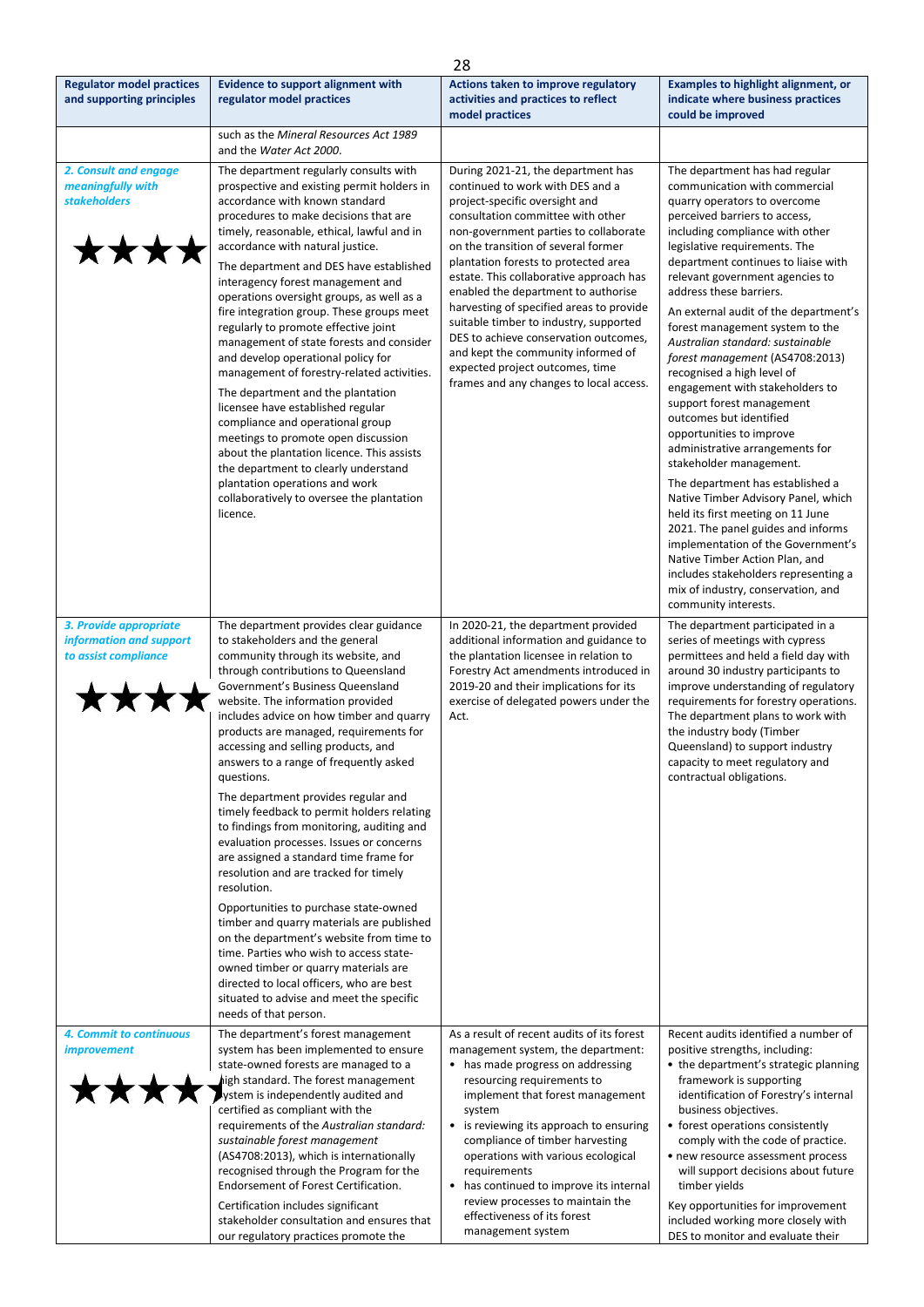| 29                                                             |                                                                                                                                                                                                                                                                                                                                                                                                                                                                                                                                                                                                                                                                                                                                                                                                                                                                                                                                                                                                                                                                                                                                                                                                                                                                                                                                                                                                                                                                                   |                                                                                                                                                                                                                                                                                                                                           |                                                                                                                                                                                  |
|----------------------------------------------------------------|-----------------------------------------------------------------------------------------------------------------------------------------------------------------------------------------------------------------------------------------------------------------------------------------------------------------------------------------------------------------------------------------------------------------------------------------------------------------------------------------------------------------------------------------------------------------------------------------------------------------------------------------------------------------------------------------------------------------------------------------------------------------------------------------------------------------------------------------------------------------------------------------------------------------------------------------------------------------------------------------------------------------------------------------------------------------------------------------------------------------------------------------------------------------------------------------------------------------------------------------------------------------------------------------------------------------------------------------------------------------------------------------------------------------------------------------------------------------------------------|-------------------------------------------------------------------------------------------------------------------------------------------------------------------------------------------------------------------------------------------------------------------------------------------------------------------------------------------|----------------------------------------------------------------------------------------------------------------------------------------------------------------------------------|
| <b>Regulator model practices</b><br>and supporting principles  | <b>Evidence to support alignment with</b><br>regulator model practices                                                                                                                                                                                                                                                                                                                                                                                                                                                                                                                                                                                                                                                                                                                                                                                                                                                                                                                                                                                                                                                                                                                                                                                                                                                                                                                                                                                                            | Actions taken to improve regulatory<br>activities and practices to reflect<br>model practices                                                                                                                                                                                                                                             | <b>Examples to highlight alignment, or</b><br>indicate where business practices<br>could be improved                                                                             |
|                                                                | sustainability of state forests.<br>Independent audits also identify potential<br>risks and enable the department to<br>improve practices while considering<br>stakeholder and community priorities.<br>Certification enables timber processing<br>customers to maintain chain-of-custody<br>certification if they wish to do so. This<br>provides a clear benefit to customers by<br>enabling them to label and promote the<br>environmental integrity of their timber<br>products.<br>Departmental employees are supported<br>to perform duties effectively in<br>accordance with comprehensive guidance<br>materials.                                                                                                                                                                                                                                                                                                                                                                                                                                                                                                                                                                                                                                                                                                                                                                                                                                                          |                                                                                                                                                                                                                                                                                                                                           | custodial activities as they relate to<br>certification, and to improve<br>processes for identifying and<br>protecting indigenous peoples' values<br>during forestry operations. |
| 5. Be transparent and<br>accountable in actions<br><b>TXXY</b> | The department publishes a number of<br>resources to promote transparency and<br>accountability in its regulation of state-owned<br>resources, including:<br>• a code of conduct for staff managing the sale<br>of state-owned forest products and quarry<br>material<br>• advice about the decision-making process for<br>all timber and quarry material sales<br>• annual reporting about the department's<br>commercial performance<br>• annual reporting about the quantities of native<br>forest timber products and quarry materials<br>removed under the Act.<br>The department implements an open-market<br>tender process to transparently allocate state-<br>owned resources in circumstances where there<br>is a demonstrated high demand for the<br>resource. The department administers sales<br>permits in line with consistent procedures to<br>ensure state-owned resources are allocated in a<br>transparent and timely manner. However, it<br>makes a range of decisions that attract<br>commercial confidentiality and cannot be<br>released to the general public, such as the<br>negotiated value payable and other contractual<br>terms and conditions.<br>The plantation licence is publicly available<br>through the Queensland Titles Registry. Through<br>an annual reporting process, the department<br>also ensures plantation licensees makes publicly<br>available a range of operational and regulatory<br>information as required by the licence. | The department's forest<br>management policy statement<br>commits to systematic<br>management that delivers on<br>environmental, social and<br>economic objectives.<br>The department has published a<br>summary forest management plan<br>on its website detailing its policy<br>commitments, goals, objectives and<br>responsibilities. | The department's forest<br>management system requires<br>publication of summaries of<br>independent audit reports against<br>AS 4708.                                            |